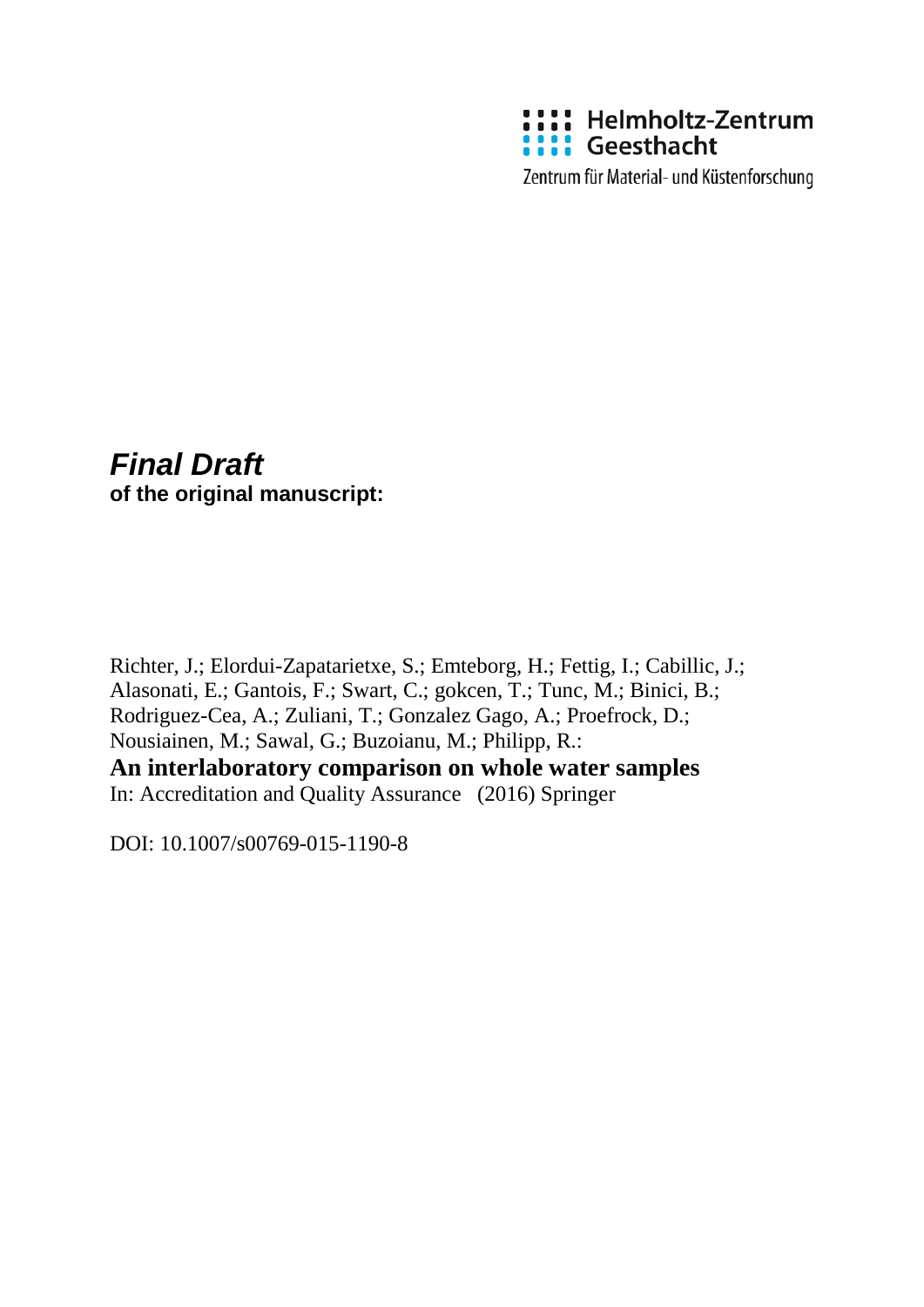# **Results of an interlaboratory exercise for the analysis of 15 organic priority substances at ng/L levels in whole water samples**

Janine Richter<sup>1</sup>, Saioa Elordui-Zapatarietxe<sup>2</sup>, Håkan Emteborg<sup>2</sup>, Ina Fettig<sup>1</sup>, Sebastian Hein<sup>1</sup>, Julie Cabillic<sup>3</sup>, Enrica Alasonati<sup>3</sup>, Fanny Gantois<sup>3</sup>, Carine Fallot<sup>3</sup>, Anaïs Rincel<sup>3</sup>, Claudia Swart<sup>4</sup>, Taner Gokcen<sup>5</sup>, Murat Tunc<sup>5</sup>, Burcu Binici<sup>5</sup>, Andres Rodriguez-Cea<sup>6</sup>, Pablo Rodriguez-Gonzalez<sup>6</sup>, J. Ignacio Garcia Alonso<sup>6</sup>, Tea Zuliani<sup>7</sup>, Adriana Gonzalez Gago<sup>8</sup>, Daniel Pröfrock<sup>8</sup>, Marjaana Nousiainen<sup>9</sup>, Pirjo Sainio<sup>9</sup>, George Sawal<sup>10</sup>, Mirella Buzoianu<sup>11</sup>, Rosemarie Philipp<sup>1\*</sup>

<sup>1</sup> BAM, Bundesanstalt für Materialforschung und –prüfung, Richard-Willstätter-Str. 11, 12489 Berlin, Germany

- <sup>2</sup> JRC-IRMM, Institute for Reference Materials and Measurements, Retieseweg 111, B2440 Geel, Belgium
- <sup>3</sup> LNE, Laboratoire national de métrologie et d'essais, 1 rue Gaston Boissier, 75015 Paris, France
- Physikalisch-Technische Bundesanstalt, Bundesallee 100, 38116 Braunschweig, Germany
- <sup>5</sup> TUBITAK UME, National Metrology Institute, Chemistry Group Laboratory, P.O. Box 54, 41470 Gebze-Kocaeli, Turkey
- University of Oviedo, Department of Physical and Analytical Chemistry, Faculty of Chemistry, Julián Clavería 8, 33006 Oviedo, Spain
- $^7$  Jozef Stefan Institute, Department of Environmental Sciences, Jamova 39, 1000 Ljubljana, Slovenia
- Helmholtz-Zentrum Geesthacht, Max-Planck-Strasse, 1, D-21502 Geesthacht, Germany
- <sup>9</sup> Finnish Environment Institute, Hakuninmaantie 6, FI-00430 Helsinki, Finland
- Umweltbundesamt, Bismarckplatz 1, 14193 Berlin, Germany
- <sup>11</sup> Biroul Roman de Metrologie Legala, Sos. Vitan Barzesti 11, sectorul 4, 042122 Bucuresti, Romania

\*corresponding author: e-mail address: <u>rosemarie.philipp@bam.de</u>, phone: +49-(0)30-81045893, fax: +49-(0)30-81045990

#### **Abstract**

The European Water Framework Directive 2000/60/EC requires monitoring of organic priority pollutants in so called "whole water" samples, i.e. in aqueous non-filtered samples that contain natural colloidal and suspended particulate matter. Colloids and suspended particles in the liquid phase constitute a challenge for sample homogeneity and stability. Within the joint research project ENV08 "Traceable measurements for monitoring critical pollutants under the European Water Framework Directive 2000/60/EC" whole water test materials were developed by spiking defined amounts of aqueous slurries of ultra-finely milled contaminated soil or sediment and aqueous solutions of humic acid into a natural mineral water matrix. This paper presents the results of a European-wide interlaboratory comparison (ILC) using this type of test materials. Target analytes were tributyl tin (TBT), polybrominated diphenyl ethers (PBDEs) and polycyclic aromatic hydrocarbons (PAHs) in the ng/L concentration range. Results of the ILC indicate that the produced materials are sufficiently homogeneous and stable to serve as samples for e.g. proficiency testing or method validation. To our knowledge, this is the first time that ready to use water materials with a defined amount of suspended particulate and colloidal matter have been applied as test samples in an interlaboratory exercise.

#### **Keywords**

Water Framework Directive (WFD), interlaboratory comparison (ILC), whole water sample, suspended particulate matter (SPM), polycyclic aromatic hydrocarbons (PAHs), polybrominated diphenyl ethers (PBDEs), tributyl tin (TBT)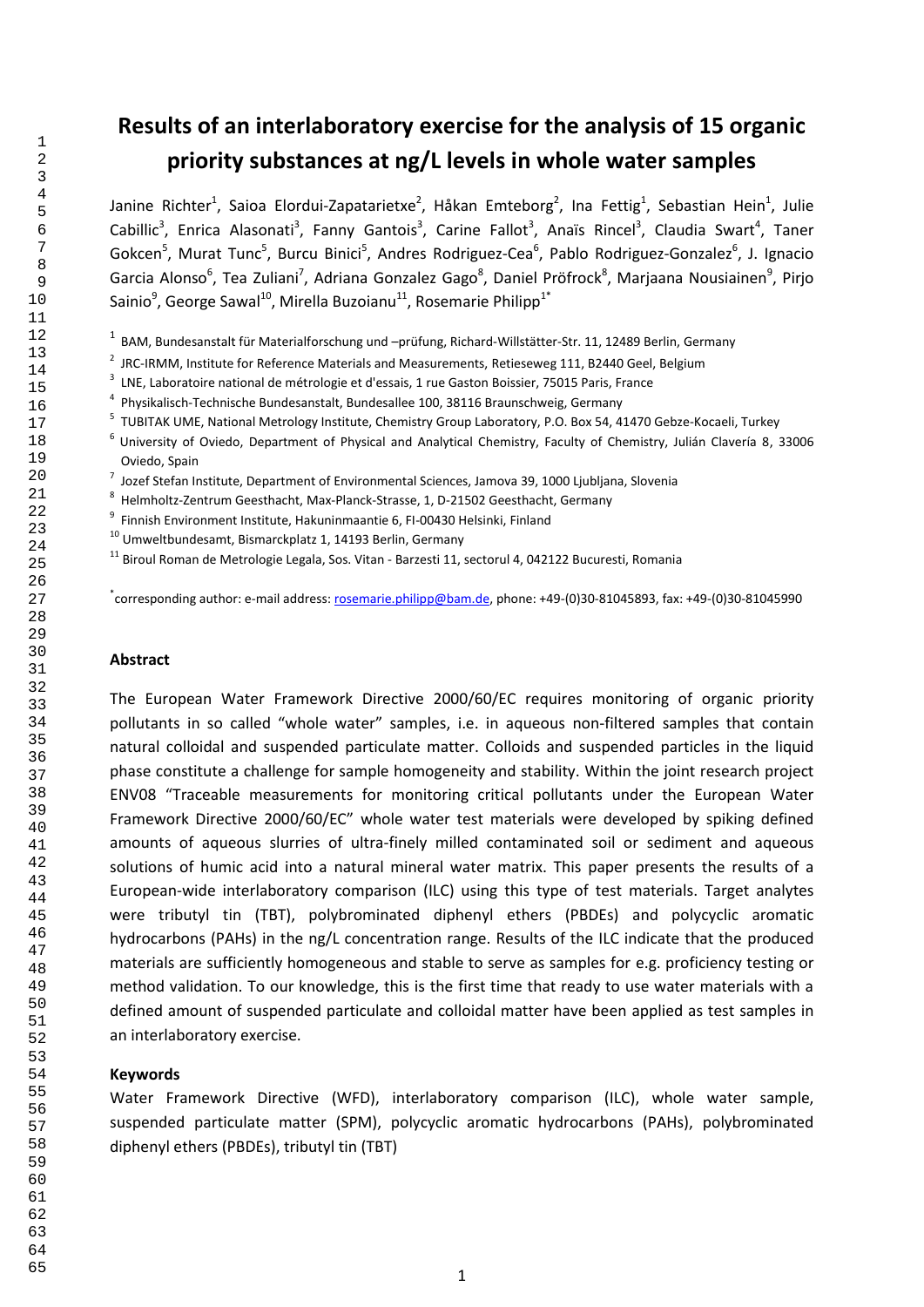#### **Introduction**

The Water Framework Directive (WFD) 2000/60/EC [1] establishes a legal framework for protecting the quality of surface and coastal waters in the European Union (EU). It defines chemical substances for priority remediation and their Environmental Quality Standards (EQS) in Directive 2008/105/EC [2]. Two types of EQSs were set: annual average concentrations (AA-EQS) for protection against longterm and chronic effects, and maximum allowable concentrations (MAC-EQS) to avoid serious irreversible consequences for eco-systems due to acute exposure in the short-term. EQSs for organic pollutants refer to whole water samples, i.e. water with colloidal and suspended particulate matter (SPM) which can pose an additional difficulty to analysis, particularly of non-polar hydrophobic compounds that strongly adsorb to particles [3-5]. Therefore the WFD requires monitoring methods which allow the analysis of whole water bodies.

All laboratories involved in the analysis and monitoring under the WFD should work according to internationally accepted quality assurance and quality control (QA/QC) schemes and should be obliged to demonstrate their competence by participating in appropriate proficiency testing (PT) programmes on a regular basis [6, 7]. Several PT schemes have been organized for WFD regulated contaminants at EQS levels in aqueous samples by e.g. PT-WFD [7], the network of PT providers to support the implementation of the WFD, IMEP [8, 9], the International Measurement Evaluation Programme of the Institute for Reference Materials and Measurements (IRMM) or within the SWIFT-WFD project "Screening methods for water data information in support of the implementation of the EU Water Framework Directive" [10]. However, these intercomparisons mostly used filtered waters fortified with a spike of the target analytes in a water-miscible organic solvent. An exception was the IMEP-23 intercomparison conducted in 2007/2008. Groundwater spiked with humic acid as a model for the colloidal substances that are present in natural inland waters was used as matrix for the eight WFD priority polycyclic aromatic hydrocarbons (PAHs) in this PT exercise [11]. However, the groundwater, humic acid solution and a PAH spike solution were supplied to the participants as a kit. The final test samples had to be reconstituted by the IMEP-23 participants. To our knowledge, ready to use water test materials with a defined amount of SPM and/or humic acid have not been applied for PT so far. Such materials are not easy to produce because SPM and colloidal matter in the water phase pose a particular challenge in terms of sample homogeneity and stability.

A feasibility study for the preparation of aqueous reference and test materials that contain colloidal matter and SPM was performed as part of the joint research project ENV08 "Traceable measurements for monitoring critical pollutants under the European Water Framework Directive 2000/60/EC" within the European Metrology Research Programme [12]. The concepts developed for the preparation of the materials as well as their homogeneity and stability assessment are described in detail elsewhere [13]. This paper presents the results and conclusions of a European-wide interlaboratory comparison (ILC) using the ENV08 whole water materials. The ILC aimed to test the concepts for whole water reference materials developed in the project. Recently, these types of materials have also been used in a validation intercomparison for CEN TC230 "water analysis" draft standards. Results of this CEN intercomparison will be published as part of the standards and technical specification prEN 16691 Water quality - Determination of polycyclic aromatic hydrocarbons (PAH) in whole water samples using liquid solid extraction combined with gas chromatography mass spectrometry (GC-MS), prEN 16694 Water quality — Determination of polybromodiphenyl ether (PBDE) in whole water samples using solid phase extraction (SPE) with SPEdisks combined with gas chromatography - mass spectrometry (GC-MS) and FprCEN/TS 16692 Water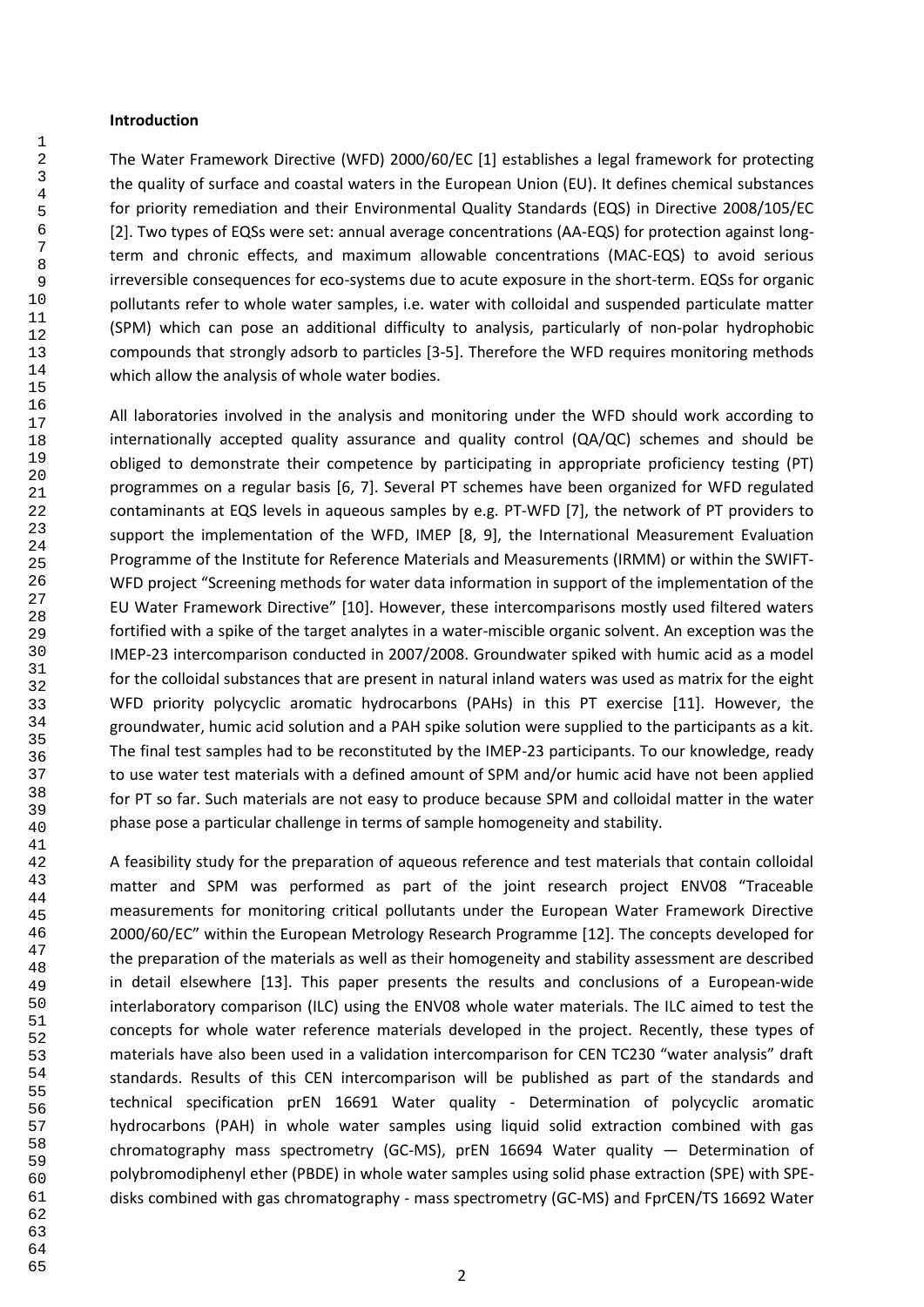quality - Determination of tributyl tin (TBT) in whole water samples using solid phase extraction (SPE) and gas chromatography with triple quadrupole mass spectrometry. The two standards and the technical specification are currently under approval and will be released in 2015.

#### **Materials and methods**

### *Test materials*

The ENV08 project focused on three analytes or groups of analytes listed as priority hazardous substances in the WFD: 1. tributyl tin TBT cation, 2. polybrominated diphenyl ethers PBDEs (BDE 28, BDE 47, BDE 99, BDE 100, BDE 153, BDE 154), 3. PAHs (naphthalene (N), anthracene (A), fluoranthene (F), benzo(b)fluoranthene (BbF), benzo(k)fluoranthene (BkF), benzo(a)pyrene (BaP), indeno(1,2,3, cd)pyrene (I), benzo(ghi)perylene (BghiP)). For each group of analytes two types of samples were prepared: Sample 1 contained humic acid and SPM, sample 2 contained only SPM. Test materials were prepared by spiking defined amounts of aqueous slurries of ultra-finely milled contaminated soil or sediment materials into brown glass bottles pre-filled with 1 L natural mineral water (SPA Reine still mineral water). The soil and sediment raw materials used are listed in Table 1. The milled soil and sediment materials serve as model-SPMs in the water samples. Their top particle size was in the range from 9 µm to 12.5 µm which corresponds to the average particle size of natural SPM in many respects [14]. ERM®-CZ 100 was used without further milling for the preparation of PAH-2 samples since the particle size of this material was already in the desired range. The analytes are strongly bound to the model-SPMs and therefore mimic the situation in natural waters. No spike of neat target analytes was added. Samples did not contain any organic solvent or stabilizing agent. Additional to the SPM an aqueous solution of commercial humic acid (Fluka, technical grade) was added to some of the samples to imitate natural colloids in the liquid phase. The dissolved organic carbon (DOC) of these samples was about 5 mg/L, i.e. in the range that naturally occurs in surface waters. In total six different sample materials were prepared and distributed as listed in Table 1. The analyte concentrations in the samples are defined by the distribution of the compounds in the naturally contaminated SPM materials and therefore do not exactly meet the EQS values. Concentrations in the milled SPM were determined by several analytical methods [13]. From these data, the exact volume of the sample and the exact mass of SPM spiked an estimate of the analyte in the final aqueous test materials was calculated (estimated concentrations in Table 1). For ERM®-CZ the concentrations listed in the certificate were used to calculate estimated concentrations in PAH sample 2. Estimated concentrations were in the ng/L range, for PBDEs in sample 2 even considerably lower than 1 ng/L.

More details on the preparation procedures are given in reference [13] together with data for the characterization of the model-SPMs and for the homogeneity and stability testing of the final aqueous test samples. Furthermore, a systematic study of the interaction of the target analytes with different container materials (glass, aluminium, fluorinated polyethylene) has been conducted in order to find the most suitable type of bottles. Results are published in [15].

#### *Outline of the ILC*

The ILC was conducted within a period of about 6 weeks in June/July 2014. All samples were prepared, packed and finally dispatched from IRMM. Samples were shipped immediately after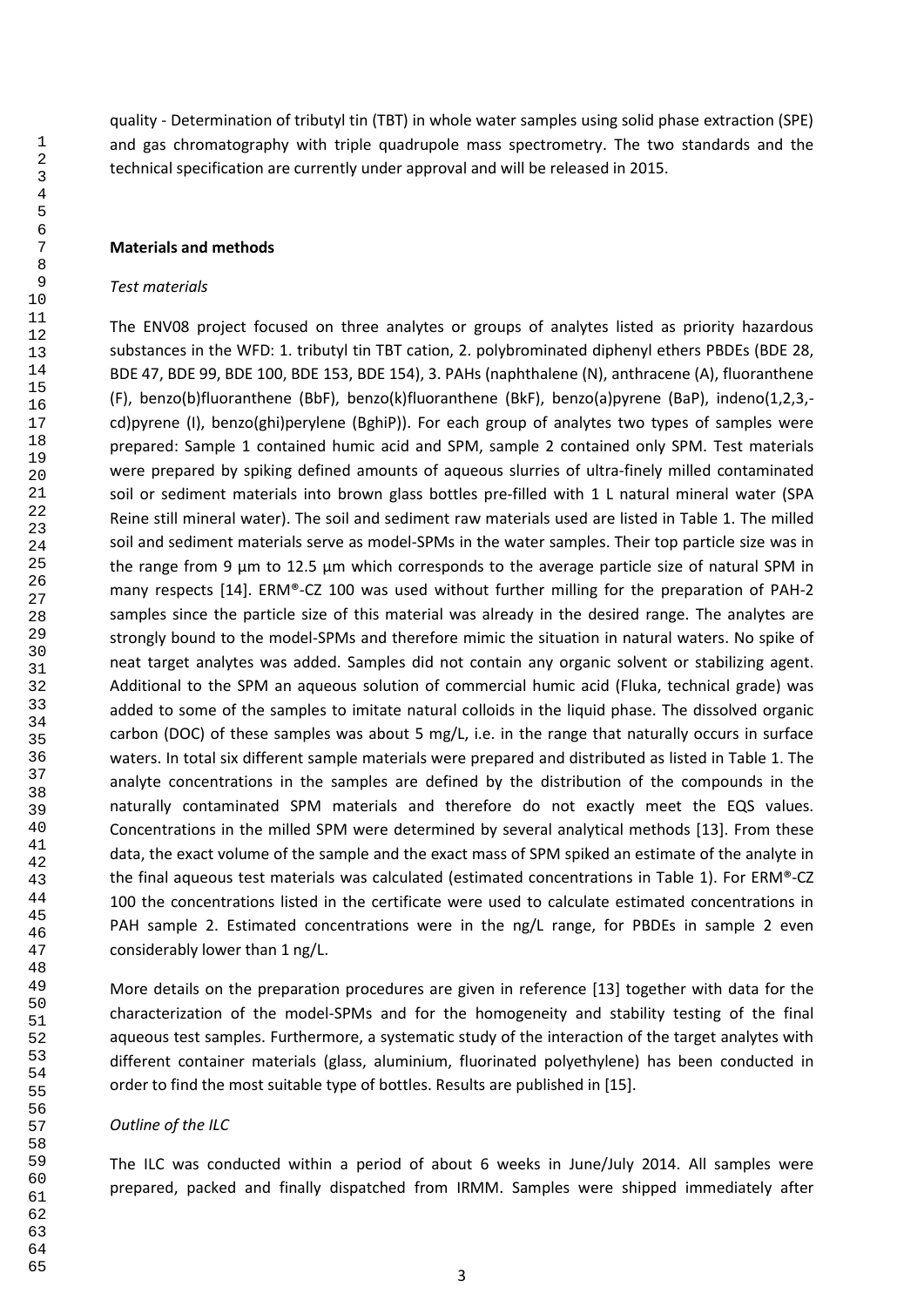preparation with over-night courier. Participants were instructed to store them in the refrigerator at 4<sup>°</sup>C after arrival. All samples were provided in triplicate except PAH-2 which was provided in duplicate. Participants were requested to shake the samples rigorously before extraction. The whole 1 L sample volume had to be extracted at once, sub-sampling was not allowed. At least one blank sample should be analysed for each analyte group. It was recommended to use a natural mineral water for the determination of blanks. Participants were asked to report blank values and details of their analytical method.

Thirteen expert labs from eight European countries participated in the ILC together with 11 institutions involved in the ENV08 project. The expert labs are engaged in water monitoring under the WFD in their countries. ENV08 institutes are mainly National Metrology Institutes and Designated Institutes. A list of participants is given in the electronic supplementary material, Table S1. In total 10 datasets each were returned for TBT and PBDEs, 12 for PAHs.

## *Analytical methods*

Participants could use a method of their choice. However, both the liquid and the particulate matter phase should be included in the analysis. All methods are listed in Table 2 and in more detail in the electronic supplementary material, Tables S2 to S4. All participants except Lab 18 (TBT samples only) extracted the liquid and particulate matter phase together within one step. Lab 18 filtered the TBT samples and analysed the liquid and SPM phases separately.

### *Statistical analysis*

Statistical analysis of the ILC results was done according to ISO 5725-5:2002 [16] using the QuoData PROLab<sup>™</sup> software for interlaboratory tests [17]. A robust approach (algorithm A + S) was used to calculate the mean and standard deviations, i.e. outlier suspected values were not excluded.

#### **Results**

As an example for each group of analytes, Figures 1 to 3 display the results of the ILC for TBT in sample 2, BDE 47 in sample 1 and benzo(ghi)perylene in sample 2. Data for all other analytes/samples are included in the electronic supplementary material Figures S1 to S27. Table 3 summarizes the key ILC performance parameters obtained from the statistical analysis. Recoveries in Table 3 were calculated relative to the estimated values in Table 1.

## **Discussion**

## *Reproducibility and repeatability standard deviations, recovery rates*

For 24 out of the 30 analyte/sample combinations the relative reproducibility standard deviation *CV,R* was found to be < 60%. With one exception (anthracene in sample 2), the relative repeatability standard deviation *CV,r* was found to be < 15%, and recovery rates *η* were between 70% and 130% for 22 out of the 30 analyte/sample combinations (Table 3). The estimated value is within the (mean  $\pm$  $2*C_{VB}$ ) interval (black dashed line in Figures 1 to 3) for all analytes/samples except TBT in sample 1 and fluoranthene in both samples. Taking into account the complexity of the test samples, the low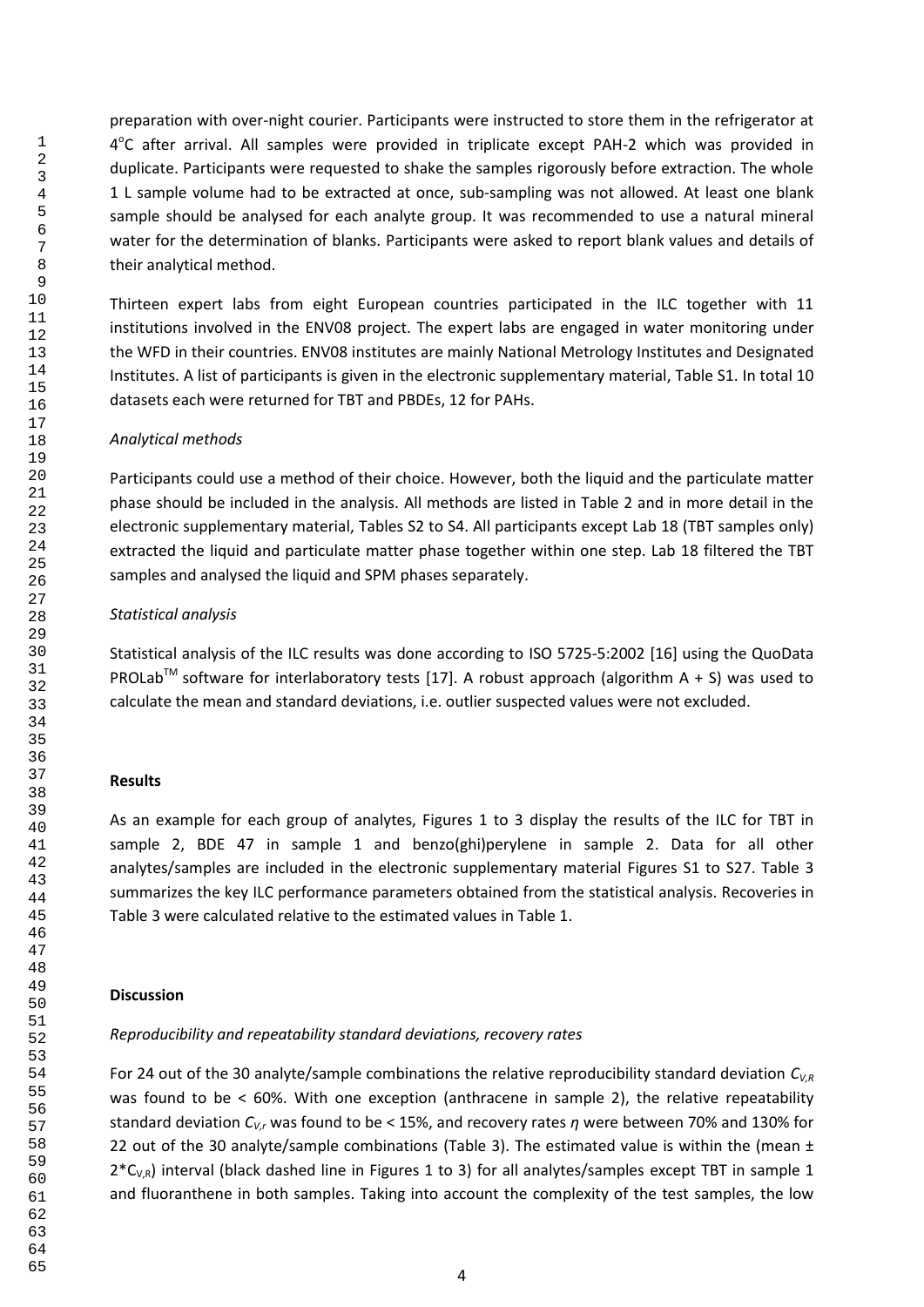concentrations, the variety of analytical methods and the relative low number of data sets these performance data are acceptable. The good repeatability furthermore confirms that the samples were sufficiently homogeneous for the purpose of this study, thereby confirming the findings available at the time of preparation of the test samples.

The ILC was conducted within a period of about 6 weeks. For none of the analytes a dependency of the measured values on the date of extraction was observed. Results scatter but there is no trend towards lower values with time as it is shown in Figure 4 for benzo(b)fluoranthene in sample 1. This is a further verification of a sufficient short-term stability of the whole water samples, thereby confirming the findings available at the time of preparation of the test samples.

In general, there seems to be a tendency towards lower recovery rates with higher analyte concentration. Fluoranthene for instance is the analyte with the highest estimated concentration and the one with the lowest recovery (34%) in both samples. This trend is somewhat surprising, and currently no satisfactory explanation can be given. The physico-chemical interactions taking place when adding model-SPM to pre-filled water bottles are not known in detail. They may depend on the bottle material, the concentration, polarity and solubility of the analyte as well as pH, ionic strength and other properties of the water phase [18]. Lab 18 performed a series of TBT measurements with freshly prepared whole water samples containing SPM. Recovery rates were significantly higher ((112  $\pm$  11) %, 6 replicate measurements) compared to the ones found in the ILC (66%). This finding indicates that the concentration or distribution of TBT in the whole water sample changes to some extend within a very short time after addition of the SPM. Afterwards the samples remain sufficiently stable for at least the course of the ILC, i.e. a few weeks. Results of a short term stability study [13] verify the latter.

The presence of humic acid in sample 1 led to slightly lower recovery rates, particularly for the 5 and 6 ring PAHs, and slightly higher standard deviations for PAHs and PBDEs. The humic acid apparently hampers extraction of the analytes and phase separation in the liquid/liquid extraction (LLE) process.

## *Dependence of ILC results on the analytical methods*

#### TBT

For TBT two different detection methods were applied: 1. GC-MS or -MS/MS and 2. GC-ICP-MS, the latter often in combination with isotope dilution calibration using <sup>119</sup>Sn enriched TBT. GC-ICP-MS results were found to be higher compared to GC-MS based results (Figure 5) which, probably, can be explained by the higher sensitivity of ICP-MS. The majority of participants applied LLE, one participant (Lab 5) used SPE, one (Lab 9) headspace solid phase microextraction and one participant (Lab 18) analysed the liquid phase by LLE and separately the filtered solid phase by ultrasonication. All these extraction methods appear to be equivalent.

## PBDEs

For the PBDEs no systematic difference was observed between the results obtained by LLE and SPE as shown for BDE 99, sample 1, in Figure S28 in the electronic supplementary material. Furthermore, different detection/calibration modes (GC-EI-MS based methods with  $^{13}$ C labeled internal standards, GC-NCI-MS based methods with fluorinated or  $^{13}$ C labeled internal standards, GC-ICP-MS with isotope dilution calibration using  $81Br$  labeled PBDEs) did not lead to systematic differences in the results (Figure S29 in the electronic supplementary material).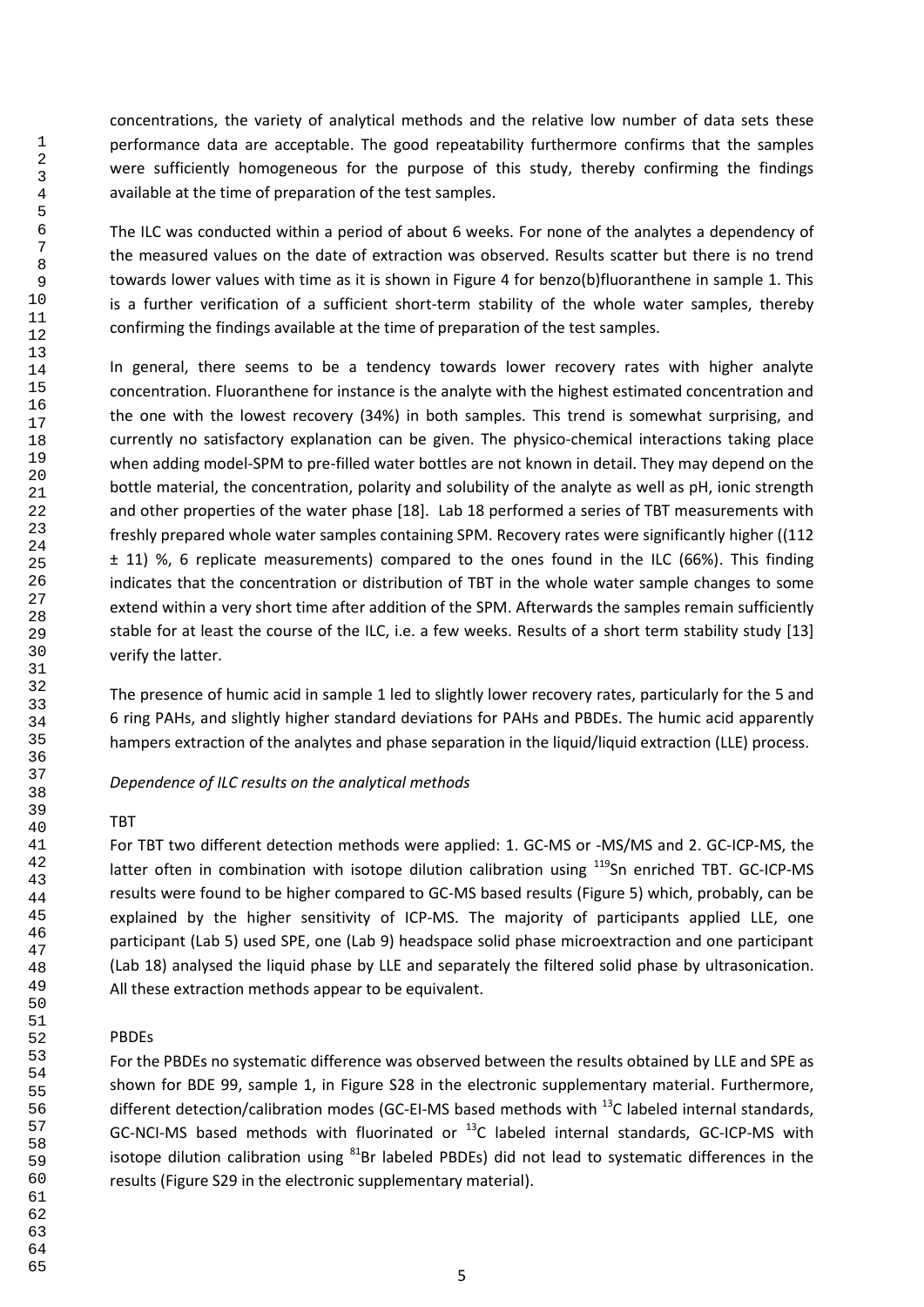## PAHs

There was no difference observed in the results obtained by LLE and SPE (Figure S30 in the electronic supplementary material). For detection and quantification, GC-MS based methods were used by all but one participant (Lab 17) who applied LC-APPI-MS/MS.

## **Conclusion**

For the first time, an interlaboratory comparison was conducted with whole water test materials which contained defined amounts of suspended particulate matter and organic colloidal matter and therefore mimicked the composition of natural surface waters. The concentration of the target analytes TBT, PBDEs and PAHs was in the ng/L range, i.e. in the range of EQS set by the WFD. Analytes were strongly bound to the suspended particle phase as in natural waters. Performance parameters of the ILC such as recovery rates, reproducibility and repeatability standard deviations indicate that the test materials prepared were indeed suitable, i.e. sufficiently homogeneous and stable for proficiency testing. This is a step forward to the production of realistic whole water test and reference materials as required by the European WFD.

ILC participants applied different analytical procedures. For TBT the results of GC-ICP-MS in combination with isotope dilution calibration were closer to the estimated values than GC-MS based results. For PBDEs and PAHs the results obtained with different extraction and/or separation and detection techniques did not vary significantly.

# **Acknowledgement**

The ENV08 project was funded by the European Metrology Research Programme (EMRP). The EMRP is jointly funded by the EMRP participating countries within EURAMET, the European Association of National Metrology Institutes, and the European Union.

The authors would like to thank Andreas Buchholz, BAM, for the statistical analysis of the ILC data. The participation of the following laboratories in the ILC is gratefully acknowledged: Administratia Nationala Apele Romane, National Laboratory (LN-AITM), Bucharest, Romania; Administration de la gestion de l'eau , Division du Laboratoire, Esch-sur-Alzette, Luxemburg; Agenzia Regionale Protezione Ambiente Ligure, Dipartimento della Spezia, U.O. Laboratorio, La Spezia, Italy; APPA Trento, Settore Laboratori, Trento, Italy; ARPAM, Ascoli Piceno, Italy; ARPAM, Dipartimento Provinciale di Ancona, Ancona, Italy; CNR-IRSA Istituto di Ricerca Sulle Acque, Brugherio, Italy; Ramboll Analytics, Lahti, Finnland; Regional Environmental Agency of Marche (ARPAM), Macerata Department, Macerata, Italy; RWS laboratory, Lelystad, The Netherlands; Serbian Agency for Environmental Protection, Beograd, Serbia; Vlaamse Milieumaatschappij, Afdeling Rapportering Water, Sint-Denijs-Westrem, Belgium.

Acknowledgements are due to Hanne Leys who coordinated the shipments from IRMM. Irma Huybrechts and Diana Vernelen (also at IRMM) who cleaned all bottles and helped during packing and shipping of the samples are greatfully acknowledged.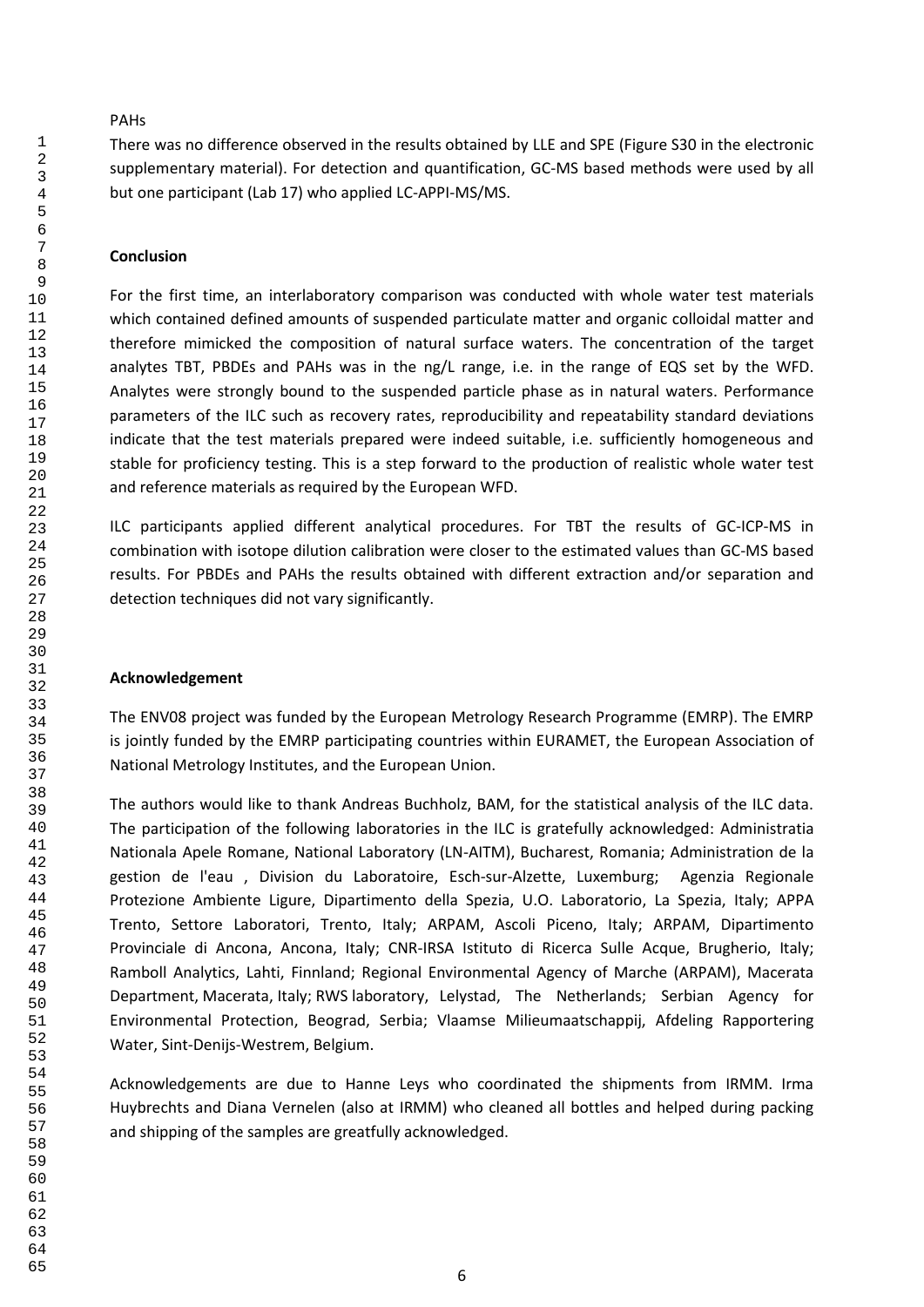Thanks are finally due to Gerard Boom (TNO, Utrecht, NL), Guido Vanermen (VITO, Mol, BE) and the partners in the ENV08 consortium (BAM, LNE and PTB) who provided important information on homogeneity and stability on the testing parameters before preparation of the ILC samples.

# **References**

[1] European Commission (2000) Directive 2000/60/EC of the European Parliament and of the Council of 23 October 2000 establishing a framework for Community action in the field of water policy. Official Journal of the European Communities L 327:1-72

[2] European Commission (2008) Directive 2008/105/EC of the European Parliament and of the Council on environmental quality standards in the field of water policy and amending Directive 2000/60/EC. Official Journal of the European Union L 348:84-97

[3] Lepom P, Hanke G, Wollgast J, Loos R, Duffek A (2009) Common Implementation Strategy for the Water Framework Directive (2000/60/EC) Guidance Document, n. 19 – Guidance on Surface Water Chemical Monitoring under the Water Framework Directive. Office for Official Publications of the European Communities, Luxembourg

[4] Lepom P, Brown B, Hanke G, Loos R, Quevauviller P, Wollgast J (2009) Needs for reliable analytical methods for monitoring chemical pollutants in surface water under the European Water Framework Directive. J Chromatogr A 1216:302-315

[5] Ademollo N, Patrolecco L, Polesello S, Valsecchi S, Wollgast J, Mariani G, Hanke G (2012) The analytical problem of measuring total concentrations of organic pollutants in whole water. Trends Anal Chem 36:71-81

[6] European Commission (2009) Directive 2009/90/EC of 31 July 2009 laying down, pursuant to Directive 2000/60/EC of the European Parliament and of the Council, technical specifications for chemical analysis and monitoring of water status. Official Journal of the European Union L 201: 36-38

[7] Baumeister F, Borchers U, Koch M (2010) PT-WFD: the network of PT providers to support the implementation of the European water framework directive. Accred Qual Assur 15:193–198

[8[\] https://ec.europa.eu/jrc/en/interlaboratory-comparisons/IMEP/about Assessed 19 January 2015](https://ec.europa.eu/jrc/en/interlaboratory-comparisons/IMEP/about%20Assessed%2019%20January%202015)

[9] Noergaard J, Van Nevel L, Aregbe Y, Papadakis I, Taylor, P (2001) IMEP: Bringing SI-traceable values to field laboratories. VAM Bulletin 24**:** 26-27

[10] Brunori C, Morabito R, Ipolyi I, Pellegrino C, Ricci M, Bercaru O, Ulberth F, Sahuquillo A, Rosenberg E (2007) The SWIFT-WFD Proficiency Testing campaigns in support of implementing the EU Water Framework Directive. Trends Anal Chem 26:993-1004

[11] Van de Kreeke J, de la Calle B, Held A, Bercaru O, Ricci M, Shegunova P, Taylor P (2010) IMEP-23: The eight EU-WFD priority PAHs in water in the presence of humic acid. Trends Anal Chem 29:928- 

[12]<http://www.emrponline.eu/> Assessed 19 January 2015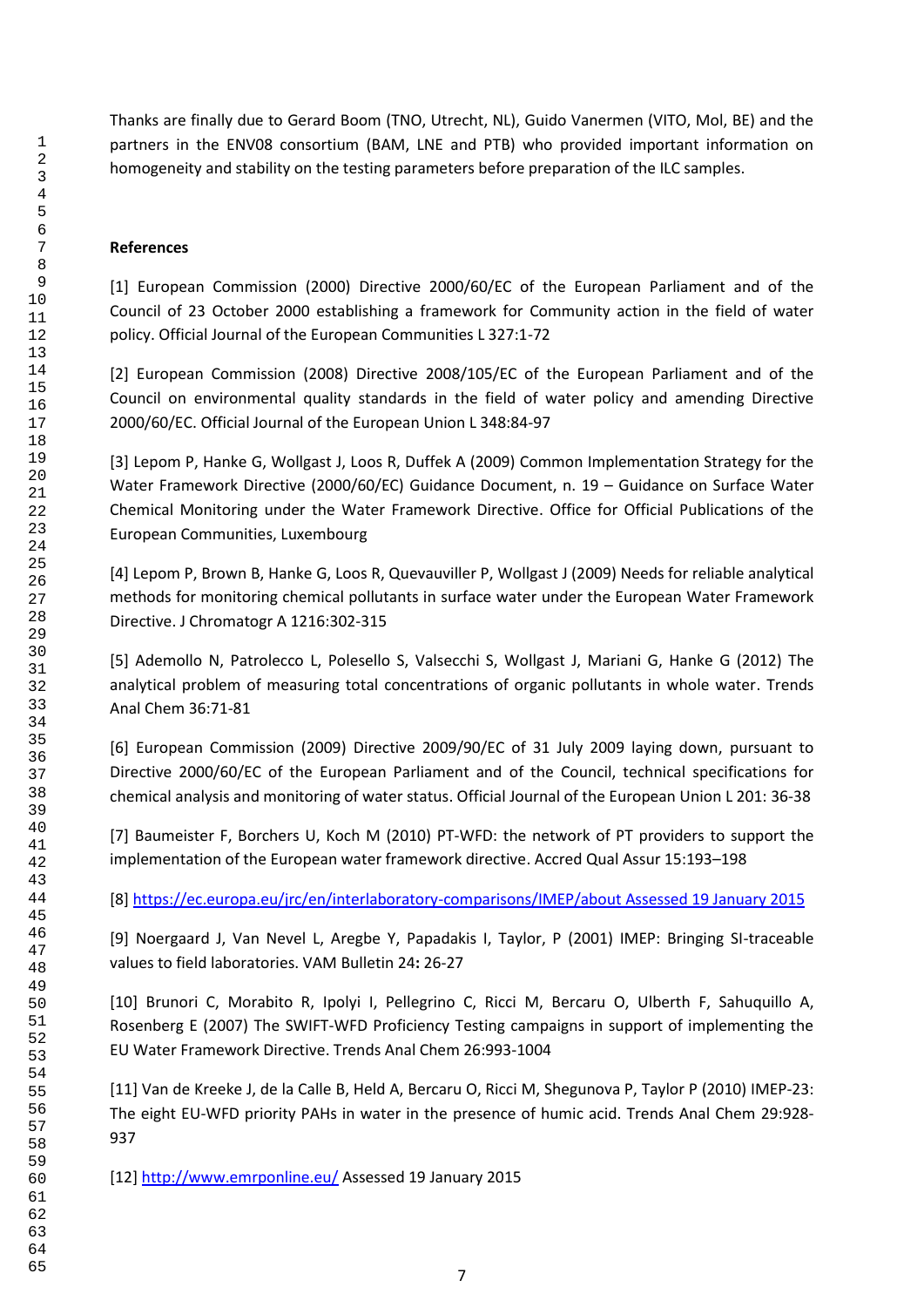[13] Elordui-Zapatarietxe S, Fettig I, Philipp R, Gantois F, Lalere B, Swart C, Petrov P, Goenaga-Infante H, Vanermen G, Boom G, Emteborg H (2015) Novel concepts for preparation of reference materials as whole water samples for priority substances at ng  $L<sup>-1</sup>$  level using model suspended particulate matter and humic acids. Anal Bioanal Chem. Doi: 10.1007/s00216-014-8349-8

[14] Ran Y, Fu JM, Sheng GY, Beckett R, Hart BT (2000) Fractionation and composition of colloidal and suspended particulate materials in rivers. Chemosphere 41:33–43

[15] Elordui-Zapatarietxe S, Fettig I, Richter J, Philipp R, Gantois F, Swart C, Emteborg H Interaction of 15 priority substances for water monitoring at ng  $L^{-1}$  levels with glass-, aluminium- and fluorinated polyethylene bottles for the containment of water reference materials. Accred Qual Assur, submitted

[16] ISO 5725-5:2002 Accuracy (trueness and precision) of measurement methods and results - Part 5: Alternative methods for the determination of the precision of a standard measurement method (ISO 5725-5:1998). (2002) ISO, Geneva

[17] [https://quodata.de/en/software/for-interlaboratory-tests/software-for-interlaboratory-studies](https://quodata.de/en/software/for-interlaboratory-tests/software-for-interlaboratory-studies-prolab.html)[prolab.html](https://quodata.de/en/software/for-interlaboratory-tests/software-for-interlaboratory-studies-prolab.html) Assessed 19 January 2015

[18] Hoch M, Schwesig D (2004) Parameters controlling the partitioning of tributyltin (TBT) in aquatic systems. Appl Geochem 19:323-334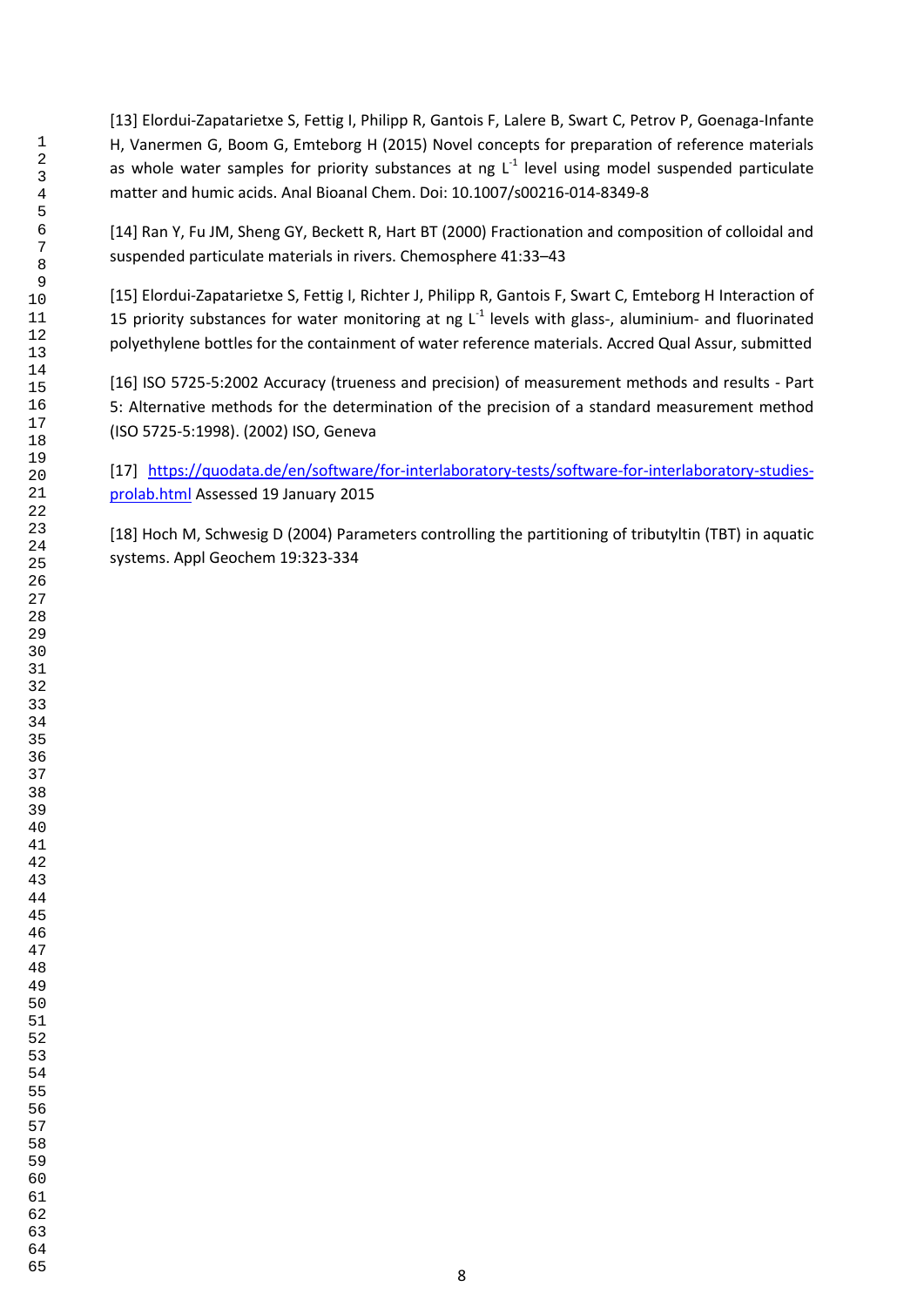# **Tables and Figures:**

# **Tab. 1**

1

| sample                  | humic acid<br>concentration<br>(DOC) in the<br>whole water<br>sample [mg/L] | <b>SPM</b> raw<br>material                                    | mass of<br>SPM in the<br>whole<br>water<br>sample<br>[mg/L] | estimated analyte<br>concentration in<br>the whole water<br>sample <sup>a</sup><br>[ng/L]           | AA-EQS<br>(2008/105/EC)<br>[ng/L]        |  |
|-------------------------|-----------------------------------------------------------------------------|---------------------------------------------------------------|-------------------------------------------------------------|-----------------------------------------------------------------------------------------------------|------------------------------------------|--|
| <b>TBT-1</b>            | 5                                                                           | <b>BCR 646</b><br>organotin<br>compounds in<br>river sediment | 8.2                                                         | 4.07                                                                                                | 0.2                                      |  |
| <b>TBT-2</b>            |                                                                             | <b>BCR 646 + TBT</b><br>blank sediment <sup>b</sup>           | 21.1<br>(8.2 BCR<br>$646 + 12.9$<br>blank SPM)              |                                                                                                     |                                          |  |
| PBDE-<br>$\mathbf{1}$   | 5                                                                           | freshwater<br>sediment,<br><b>IRMM</b>                        | 193.5                                                       | BDE 28: 0.03<br>BDE 47: 2.54<br>BDE 99: 5.90<br>BDE 100: 0.88<br>BDE 153: 1.20<br>BDE 153: 0.56     |                                          |  |
| PBDE-<br>$\overline{2}$ |                                                                             | candidate<br>reference<br>material                            | 25.2                                                        | BDE 28: 0.004<br>BDE 47: 0.33<br>BDE 99: 0.77<br>BDE 100: 0.11<br>BDE 153: 0.16<br>BDE 153: 0.07    | $\Sigma$ 6 PBDEs: 0.5                    |  |
| PAH-1                   | 5                                                                           | industrial soil,<br><b>BAM PT</b><br>material                 | 38.6                                                        | N: 46.1<br>A: 20.6<br>F: 367<br>BbF: 120<br><b>BkF: 89</b><br>BaP: 90<br>1:101<br><b>BghiP: 118</b> | N: 2400<br>A: 100<br>F: 100              |  |
| <b>PAH-2</b>            |                                                                             | ERM®-CZ 100<br>PAH in fine dust                               | 20.2                                                        | $N: -$<br>A: 5.7<br>F: 94.5<br>BbF: 28.7<br>BkF: 13.5<br>BaP: 14.6<br>I: 21.4<br>BghiP: 35.6        | BbF+BkF: 30<br>BaP: 50<br>$I + BghiP: 2$ |  |

DOC: dissolved organic carbon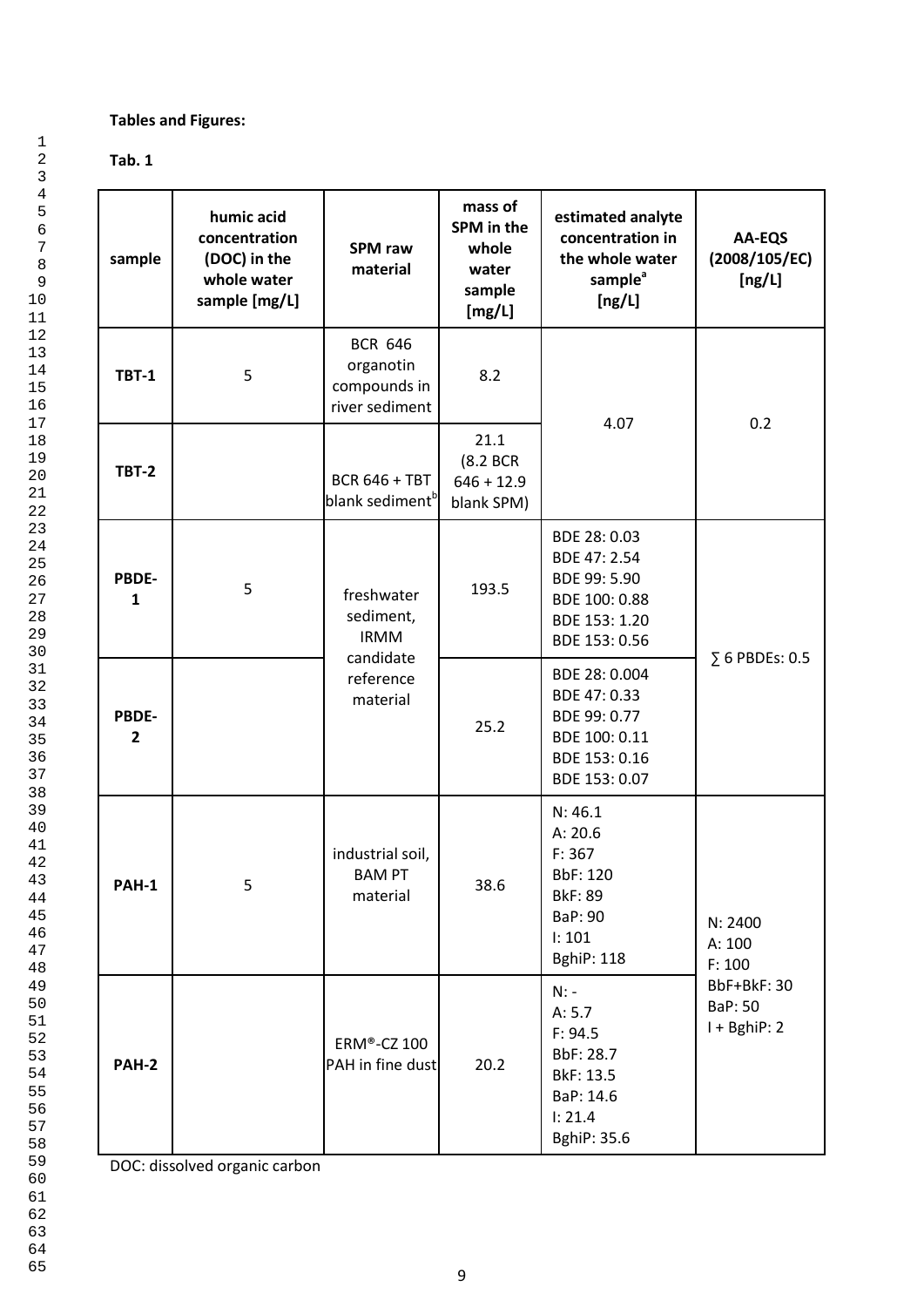<sup>a</sup>: calculated from the analyte concentration determined in the milled SPM and the mass of SPM spiked

<sup>b</sup>: blank sediment obtained by jet-milling of ERM®-CC141 (calcareous loam soil) to a top particle size of 10 µm; with TBT concentration < detection limit of method used.

| . .<br>×<br>۰. |
|----------------|
|----------------|

|                          | <b>TBT</b>                                                                                                                                                                                                 | <b>PBDE</b>                                                                                                                                  | <b>PAH</b>                                                                                                          |
|--------------------------|------------------------------------------------------------------------------------------------------------------------------------------------------------------------------------------------------------|----------------------------------------------------------------------------------------------------------------------------------------------|---------------------------------------------------------------------------------------------------------------------|
| derivatisation           | ethylation with NaBEt <sub>4</sub>                                                                                                                                                                         |                                                                                                                                              |                                                                                                                     |
| extraction               | liquid/liquid extraction (LLE)<br>with hexane or isooctane;<br>solid phase extraction (SPE)<br>with speediscs; headspace<br>solid phase microextraction<br>(HS-SPME) ; ultrasonic<br>extraction of the SPM | LLE with hexane,<br>isooctane or<br>dichloromethane;<br>speedisk SPE                                                                         | LLE with<br>dichloromethane,<br>petrolether or hexane;<br>speedisk SPE                                              |
| clean-up of<br>extract   | none; Al <sub>2</sub> O <sub>3</sub> column                                                                                                                                                                | none; multi-layer silica<br>column; H <sub>2</sub> SO <sub>4</sub>                                                                           | none; silica column;<br>drying with $Na2SO4$ or<br>goretex membrane                                                 |
| separation/<br>detection | GC-MS; GC-MS/MS; GC-ICP-<br><b>MS</b>                                                                                                                                                                      | GC-MS or -MS/MS with<br>electron impact or<br>negative chemical<br>ionization; GC-HR-MS;<br>GC-ICP-MS                                        | GC-MS; GC-MS/MS; LC-<br>APPI-MS/MS                                                                                  |
| calibration              | species specific isotope<br>dilution (ID) with <sup>119</sup> Sn<br>enriched TBT; calibration<br>curve with deuterated TBT or<br>tripropyltin as internal<br>standard                                      | species specific ID with<br><sup>81</sup> Br labeled isotopes;<br>calibration curve with<br><sup>13</sup> C BDEs or fluorinated<br>analogues | calibration curve<br>without internal<br>standard or deuterated<br>or <sup>13</sup> C labeled internal<br>standards |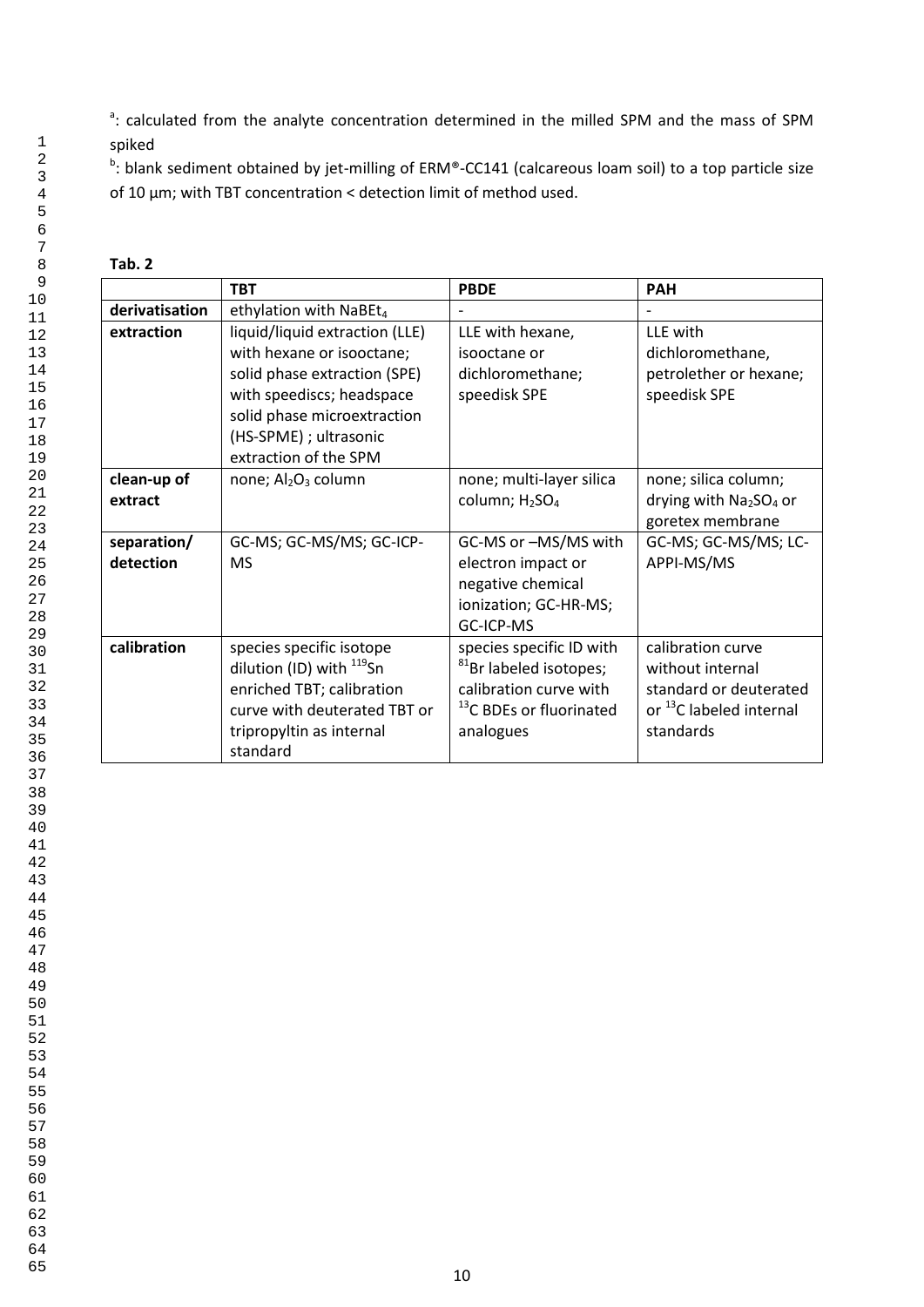# **Tab. 3**

|                |    |      |     | Sample 1 (with humic acid) |             |             |       |          | Sample 2 (without humic acid) |             |
|----------------|----|------|-----|----------------------------|-------------|-------------|-------|----------|-------------------------------|-------------|
|                |    | Ÿ    |     |                            |             |             | Ÿ     |          |                               |             |
| Analyte        | n  | ng/L | η%  | $C_{V,R}$ %                | $C_{V,r}$ % | $\mathbf n$ | ng/L  | $\eta$ % | $C_{V,R}$ %                   | $C_{V,r}$ % |
| <b>TBT</b>     | 10 | 2.66 | 65  | 21                         | 6.4         | 10          | 2.69  | 66       | 29                            | 5,8         |
| <b>BDE 28</b>  | 8  | 0.05 | 155 | 82                         | 7.9         | 6           | 0.009 | 225      | 72                            | 12          |
| <b>BDE 47</b>  | 10 | 2.65 | 104 | 30                         | 5.7         | 10          | 0.41  | 125      | 24                            | 13          |
| <b>BDE 99</b>  | 10 | 6.35 | 108 | 40                         | 6.9         | 10          | 0.78  | 102      | 38                            | 12          |
| <b>BDE 100</b> | 10 | 1.11 | 127 | 54                         | 10          | 9           | 0.15  | 135      | 36                            | 9.0         |
| <b>BDE 153</b> | 10 | 1.13 | 94  | 57                         | 11          | 9           | 0.15  | 97       | 30                            | 5.9         |
| <b>BDE 154</b> | 10 | 0.61 | 109 | 46                         | 11          | 8           | 0.08  | 107      | 27                            | 7.0         |
| N              | 9  | 32.2 | 70  | 79                         | 14          | 9           | 21.6  | *        | 117                           | 11          |
| A              | 10 | 20.3 | 98  | 66                         | 9.9         | 10          | 4.0   | 70       | 54                            | 32          |
| F              | 11 | 125  | 34  | 50                         | 7.3         | 11          | 32.3  | 34       | 55                            | 9.5         |
| <b>BbF</b>     | 11 | 91.7 | 76  | 44                         | 6.8         | 11          | 26.7  | 93       | 41                            | 4.9         |
| <b>BkF</b>     | 11 | 49.7 | 56  | 52                         | 6.4         | 11          | 11.6  | 86       | 47                            | 5.8         |
| <b>BaP</b>     | 12 | 67.8 | 75  | 45                         | 8.3         | 12          | 13.5  | 93       | 47                            | 6.4         |
| ı              | 11 | 82.0 | 82  | 56                         | 11          | 11          | 20.9  | 97       | 35                            | 8.2         |
| <b>BghiP</b>   | 12 | 80.9 | 70  | 63                         | 12          | 12          | 25.9  | 73       | 22                            | 8.2         |

*n*: number of data sets  $C_{V,R}$ : coefficient of variation of reproducibility

*ẍ*: robust mean *CV,r*: coefficient of variation of repeatability

*η*: recovery rate, calculated relative to the estimated values in Table 1

\*: Naphthalene was not certified in the raw SPM used, therefore no estimated value and recovery rate could be calculated.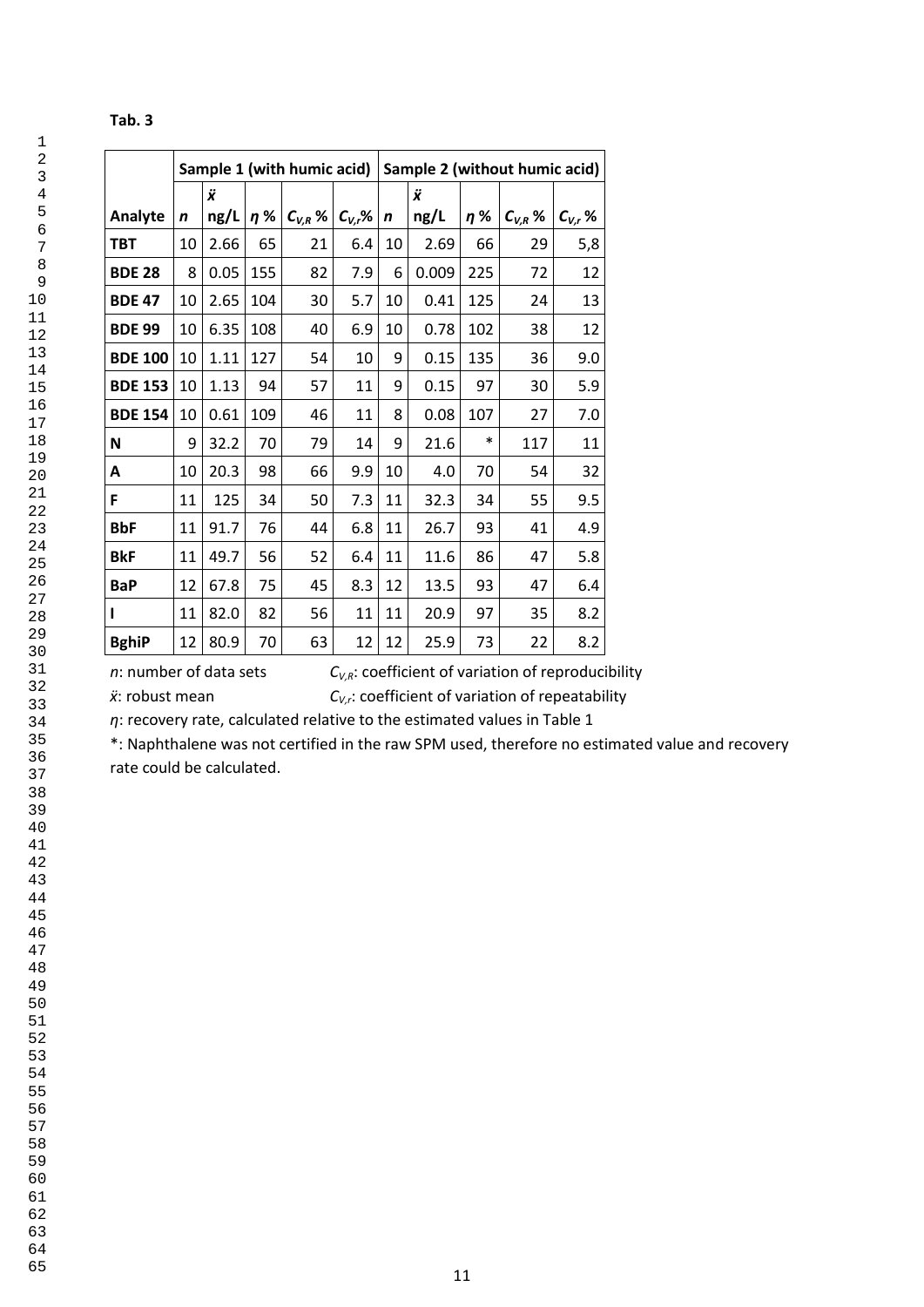











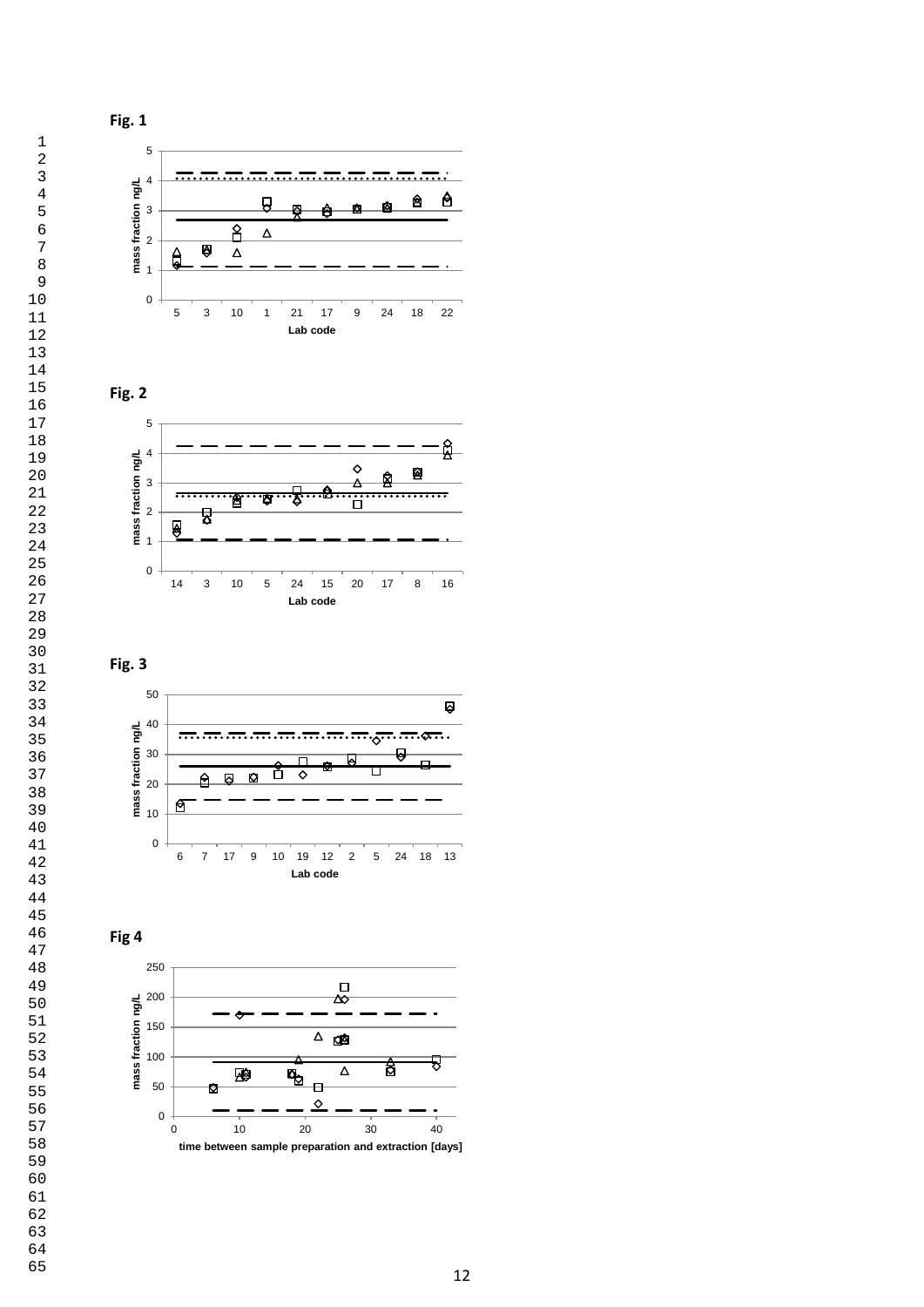

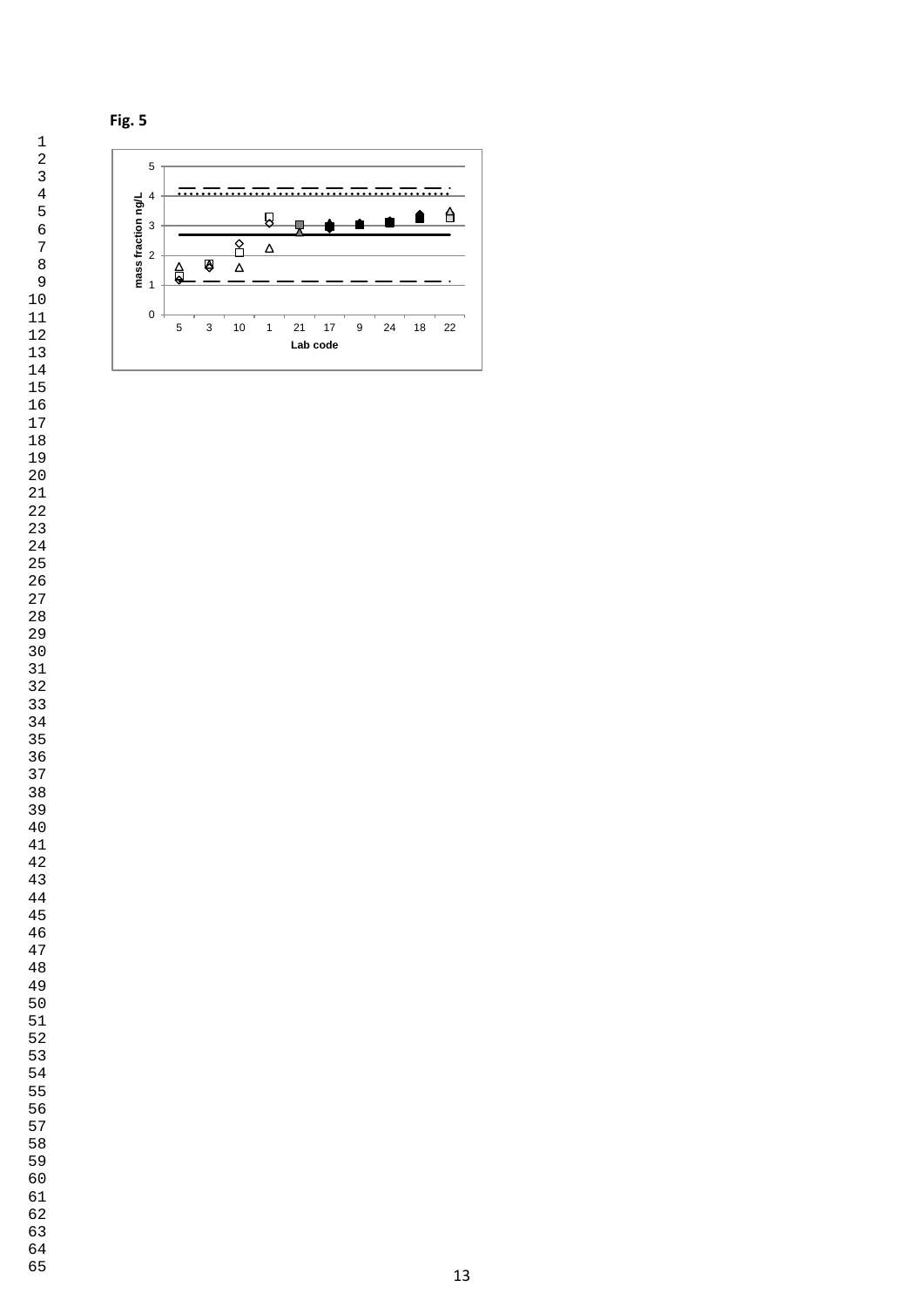## **Captions for Figures and Tables:**

**Tab. 1** Composition of the test samples and annual average Environmental Quality Standards (AA-EQS) for the target analytes

**Tab. 2** Analytical methods applied in the ILC

**Fig. 1** ILC results for an estimated concentration of 4.1 ng/L of TBT, sample 2; solid line: robust mean, dashed lines: range of tolerance (|Z-score|≤ 2), dotted line: estimated concentration, 0 bottle 1,  $\Box$  bottle 2, ∆ bottle 3

**Fig. 2** ILC results for an estimated concentration of 2.5 ng/ L of BDE 47, sample 1; solid line: robust mean, dashed lines: range of tolerance (|Z-score|≤ 2), dotted line: estimated concentration, 0 bottle 1, □ bottle 2, ∆ bottle 3

**Fig. 3** ILC results for an estimated concentration of 36 ng/L of benzo(ghi)perylene, sample 2; solid line: robust mean, dashed lines: range of tolerance (|Z-score|≤ 2), dotted line: estimated concentration, 0 bottle 1, □ bottle 2, ∆ bottle 3

**Fig. 4** ILC results for benzo(b)fluoranthene in sample 1 as a function of the extraction date; solid line: robust mean, dashed lines: range of tolerance (│Z-score│≤ 2), ◊ bottle 1, □ bottle 2, ∆ bottle 3

**Fig. 5** ILC results for TBT, sample 2, influence of the detection/calibration method; solid line: robust mean, dashed lines: range of tolerance (|Z-score|≤ 2), dotted line: estimated concentration, 0 bottle 1, □ bottle 2, ∆ bottle 3, unfilled symbols: GC-MS based results, no isotope dilution; dark gray symbols: GC-MS/MS with isotope dilution; black symbols: GC-ICP/MS with isotope dilution; light gray symbols: GC-ICP/MS, internal standard tripropyltin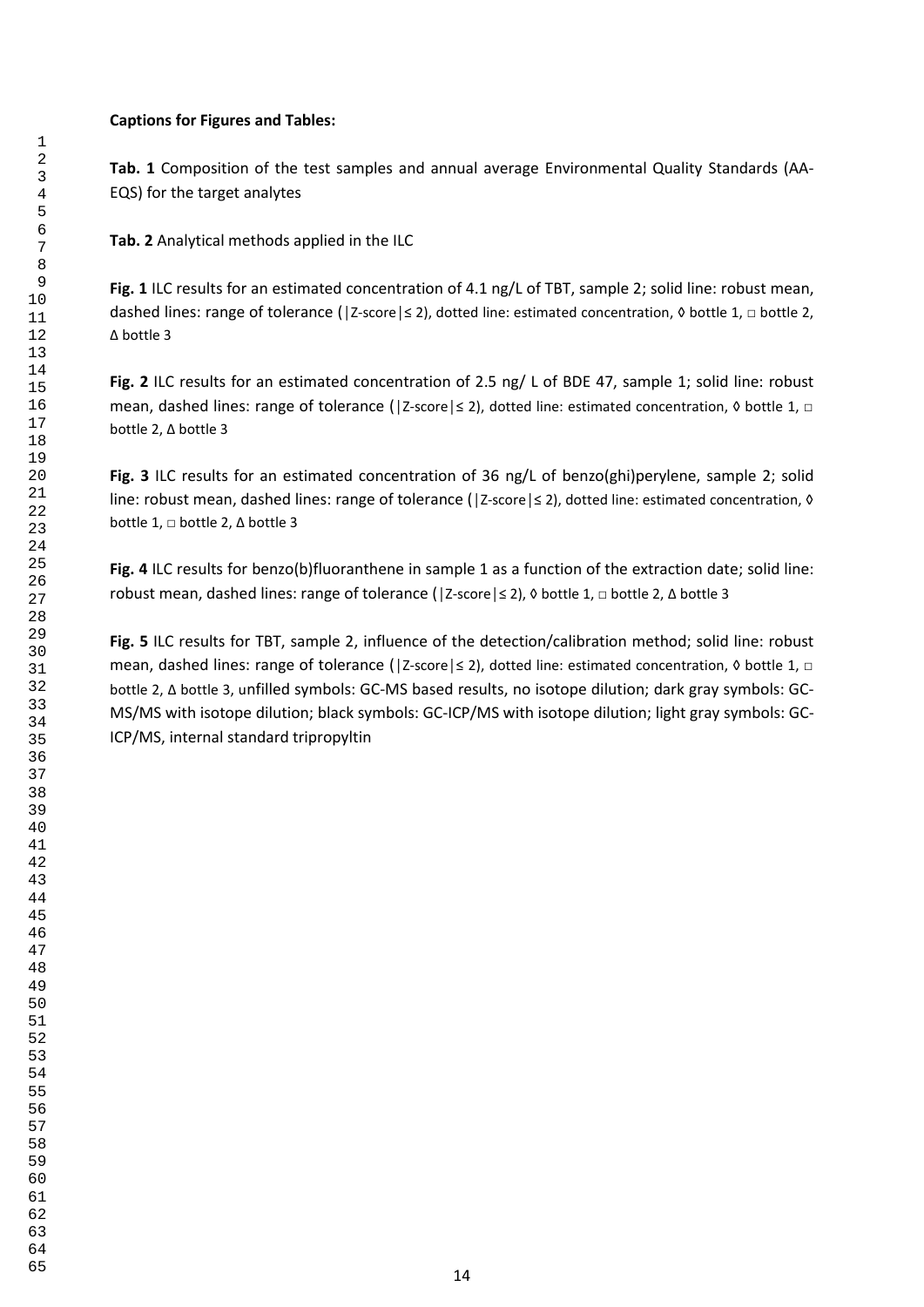# **Electronic supplementary material**

# **Tab. S1**

| <b>Institution</b>                                                        | Location                  |
|---------------------------------------------------------------------------|---------------------------|
| Administratia Nationala Apele Romane, National Laboratory (LN-AITM)       | Bucharest, Romania        |
| Administration de la gestion de l'eau - Division du Laboratoire           | Esch-sur-Alzette,         |
|                                                                           | Luxemburg                 |
| Agenzia Regionale Protezione Ambiente Ligure, Dipartimento della          | La Spezia, Italy          |
| Spezia, U.O. Laboratorio                                                  |                           |
| APPA Trento, Settore Laboratori                                           | Trento, Italy             |
| <b>ARPAM</b>                                                              | Ascoli Piceno, Italy      |
| ARPAM, Dipartimento Provinciale di Ancona                                 | Ancona, Italy             |
| BAM Bundesanstalt für Materialforschung und -prüfung                      | Berlin, Germany           |
| Biroul Roman de Metrologie Legala                                         | Bucuresti, Romania        |
| CNR-IRSA Istituto di Ricerca Sulle Acque                                  | Brugherio, Italy          |
| <b>CTC</b>                                                                | Lyon, France              |
| <b>Finnish Environment Institute</b>                                      | Helsinki, Finland         |
| HZG Helmholtz-Zentrum Geesthacht, Centre for Materials and Coastal        | Geesthacht, Germany       |
| Research                                                                  |                           |
| Jozef Stefan Institute, Department of Environmental Sciences              | Ljubljana, Slovenia       |
| LNE Laboratoire national de métrologie et d'essais                        | Paris, France             |
| PTB Physikalisch-Technische Bundesanstalt                                 | Braunschweig, Germany     |
| <b>Ramboll Analytics</b>                                                  | Lahti, Finnland           |
| Regional Environmental Agency of Marche (ARPAM), Macerata                 | Macerata, Italy           |
| Department                                                                |                           |
| RWS laboratory                                                            | Lelystad, The Netherlands |
| Serbian Agency for Environmental Protection                               | Beograd, Serbia           |
| TUBITAK UME, Chemistry Group Laboratory                                   | Gebze, Turkey             |
| UBA Umweltbundesamt, FG II 2.5, Labor für Wasseranalytik                  | Berlin, Germany           |
| UNIOVI, University of Oviedo                                              | Oviedo, Spain             |
| Vlaamse Milieumaatschappij, Afdeling Rapportering Water                   | Sint-Denijs-Westrem,      |
|                                                                           | Belgium                   |
| Material preparations, coordination and shipment: JRC-IRMM, Geel, Belgium |                           |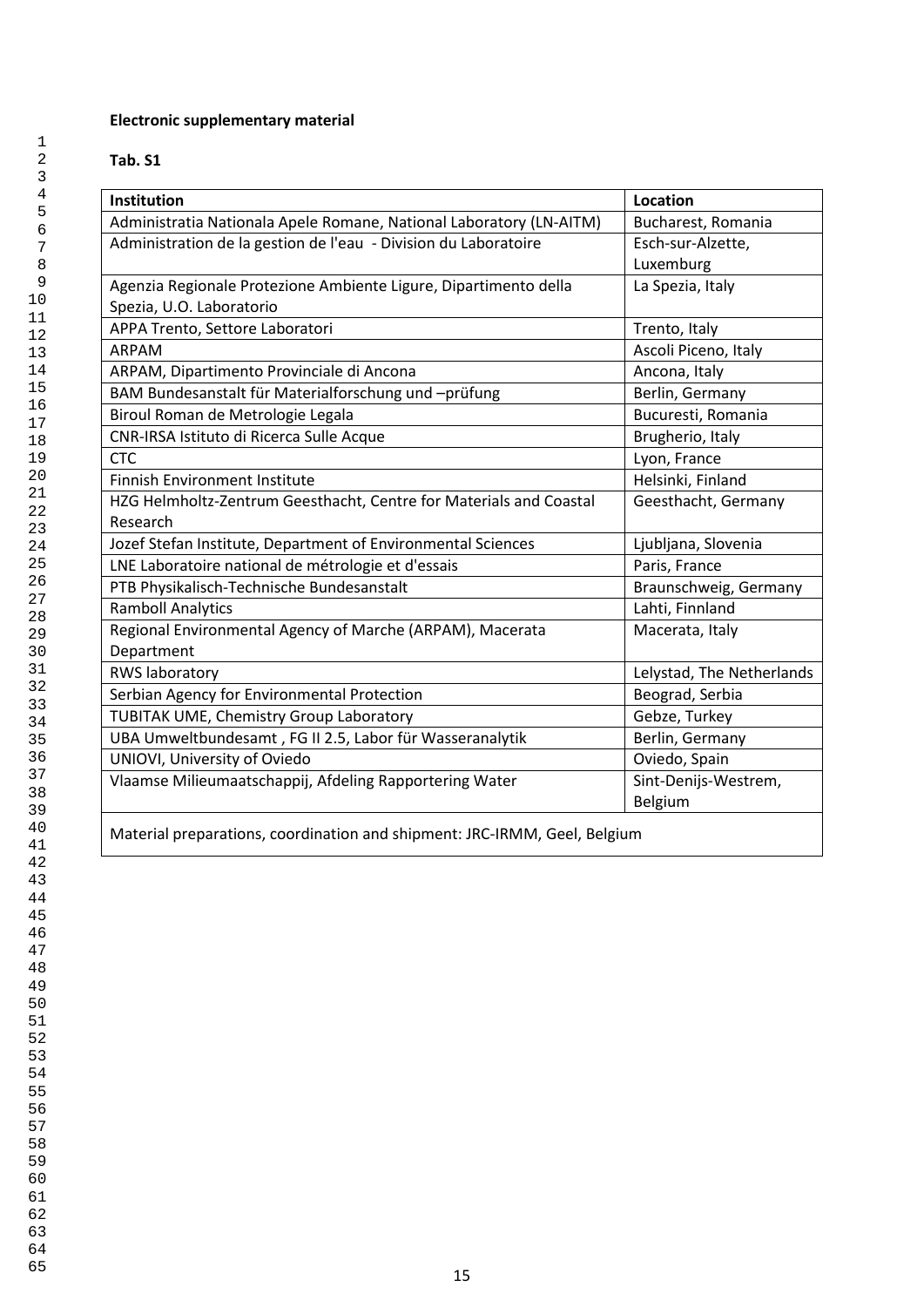# **Tab. S2**

| Lab-         | <b>Extraction</b> | Sample                                  | Derivati-                                                                                                          | <b>Extraction</b>                                                                     | Precon-                      | Clean-                                                                | Injection                      | Separation/                                                                              | <b>Calibration</b>                                                                               | <b>Calibration</b>                                                                                                                     | <b>Special</b>                                                                                                                                                                                  |
|--------------|-------------------|-----------------------------------------|--------------------------------------------------------------------------------------------------------------------|---------------------------------------------------------------------------------------|------------------------------|-----------------------------------------------------------------------|--------------------------------|------------------------------------------------------------------------------------------|--------------------------------------------------------------------------------------------------|----------------------------------------------------------------------------------------------------------------------------------------|-------------------------------------------------------------------------------------------------------------------------------------------------------------------------------------------------|
| Code         | date              | pre-                                    | sation                                                                                                             |                                                                                       | centration                   | up                                                                    |                                | detection                                                                                |                                                                                                  | standards                                                                                                                              | observa-                                                                                                                                                                                        |
|              |                   | treatment                               |                                                                                                                    |                                                                                       |                              |                                                                       |                                |                                                                                          |                                                                                                  |                                                                                                                                        | tions                                                                                                                                                                                           |
| $\mathbf{1}$ | 25/07/2014        | none                                    | pH 4.5, 1 M<br>acetic<br>acid/sodium<br>acetate buffer,<br>ethylation<br>with 20% w/w<br>NaBEt <sub>4</sub> in THF | LLE according to<br>ISO 17353:2004,<br>n-hexane, 30 min                               | evaporation<br>to 50 $\mu$ L | none                                                                  | $4 \mu L$<br>splitless         | GC-MS/MS,<br>J&W HP-5MS<br>column,<br>transitions m/z<br>287>175,<br>291>235,<br>289>177 | 6 point<br>calibration<br>curve,<br>calibration<br>solutions<br>prepared in 1 L<br>mineral water | OTC mixture<br>Ultra CUS-<br>9993 and o2Si<br>0102288-02,<br>deuterated<br>internal<br>standards                                       | TBT-1A and<br>TBT-3A<br>samples were<br>extracted<br>twice because<br>of emulsion<br>formed. TBT-<br>1A, TBT-1B<br>and TBT-1C:<br>signal<br>intensities<br>below LOQ,<br>no results<br>reported |
| 3            | 23/06/2014        | none                                    | pH 5, 500 µl<br>NaBEt <sub>4</sub> 10%,<br>over night                                                              | LLE, hexane, 4 ml,<br>20 min, magnetic<br>stirrer                                     | none                         | column<br>with<br>activated<br>$\mathsf{Al}_2\mathsf{O}_3$<br>neutral | large<br>volume                | GC-MS, column<br>HP5 MS                                                                  | calibration<br>curve 5 points                                                                    | Custom<br><b>Standard Ultra</b><br>scientific 1000<br>$\mu$ g/ml in<br>MeOH, mix of<br>mono-, bi-, tri-,<br>tetra butyltin<br>chloride | none                                                                                                                                                                                            |
| 5            | 26/06/2014        | none                                    | $N$ a $B$ Et <sub>4</sub>                                                                                          | SPEDEX 4790,<br>automated SPE<br>extraction, DVB<br>disk, 47mm,<br>hexane -MeOH       | evaporation                  | none                                                                  | $20 \mu L$                     | GC-MS/MS<br>Thermo TSQ,<br>column RXI 5 sil<br>MS                                        | calibration<br>curve,<br>deuterated<br>internal<br>standard                                      | organotin<br>standard<br>mixture, 9 tin<br>ethyl<br>derivatives, S-<br>4547-K-IO,<br>Chiron                                            | none                                                                                                                                                                                            |
| 9            | 24/06/2014        | acidification<br>with 1 mL HCl<br>(38%) | NaBE $t_4$ , 1<br>mg/L, pH 4.8<br><i>(acetate</i><br>buffer), online<br>derivatisation                             | addition of<br>isotopic spike<br>(119Sn enriched<br>TBT) and shaking<br>for 20 hours, | HS-SPME                      | none                                                                  | SPME,<br>splitless<br>(250 °C) | GC-ICP-MS;<br>column DB1-<br>MS, Sn $@$ m/z<br>119 and 120                               | <b>IDMS</b>                                                                                      | 119Sn-<br>enriched<br>Butyltin Mix,<br><b>ISC Science</b>                                                                              | none                                                                                                                                                                                            |

45 46

47  $48$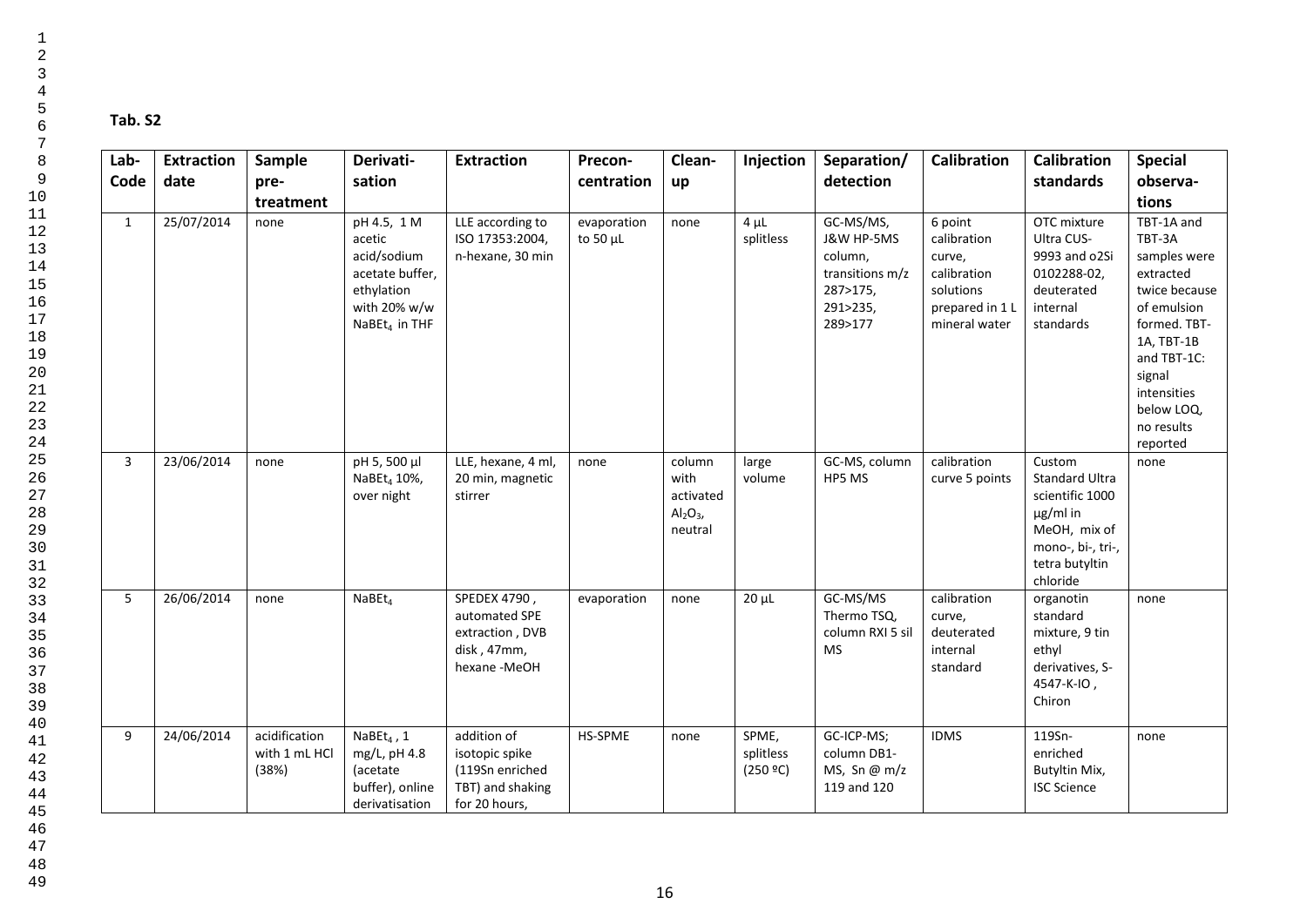| Lab-<br>Code | <b>Extraction</b><br>date | Sample<br>pre-<br>treatment                                                                                     | Derivati-<br>sation                                                              | <b>Extraction</b>                                                                                                                                                                                                                                                                                                                | Precon-<br>centration   | Clean-<br>up     | Injection              | Separation/<br>detection                      | <b>Calibration</b> | <b>Calibration</b><br>standards                                                                                               | <b>Special</b><br>observa-<br>tions                                                                                                                                                                                                                   |
|--------------|---------------------------|-----------------------------------------------------------------------------------------------------------------|----------------------------------------------------------------------------------|----------------------------------------------------------------------------------------------------------------------------------------------------------------------------------------------------------------------------------------------------------------------------------------------------------------------------------|-------------------------|------------------|------------------------|-----------------------------------------------|--------------------|-------------------------------------------------------------------------------------------------------------------------------|-------------------------------------------------------------------------------------------------------------------------------------------------------------------------------------------------------------------------------------------------------|
|              |                           |                                                                                                                 | /SPME                                                                            | online HS-SPME:<br>shake 10 min,<br>extraction 30 min                                                                                                                                                                                                                                                                            |                         |                  |                        |                                               |                    |                                                                                                                               |                                                                                                                                                                                                                                                       |
| 10           | 26/06/2014                | not specified                                                                                                   | not specified                                                                    | not specified                                                                                                                                                                                                                                                                                                                    | not specified           | not<br>specified | not<br>specified       | not specified                                 | not specified      | not specified                                                                                                                 | not specified                                                                                                                                                                                                                                         |
| 17           | 01/07/2014                |                                                                                                                 | 10 mL 1M<br>acetate buffer,<br>pH 4.9, 500 µL<br>1% NaBEt <sub>4</sub> in<br>THF | LLE, 5 mL hexane,<br>30 min                                                                                                                                                                                                                                                                                                      | none                    | none             | $1 \mu L$<br>splitless | GC-ICP-MS,<br>column Thermo<br>Trace TR-5     | Double IDMS        | TBTCI, Sigma-<br>Aldrich<br>$(T50202)$ ,<br><sup>119</sup> Sn-enriched<br>Butyltin Mix,<br><b>ISC Science</b><br>(IES-MDT119) | none                                                                                                                                                                                                                                                  |
| 18           | 02/07/2014                | acidification<br>(HCl, pH2)<br>and filtration,<br>water and<br>filtered phase<br>were<br>analysed<br>separately | 1 mL 1%<br>NaBEt4, pH<br>4,5, 20 min                                             | water phase: pH<br>adjustment (pH 5,<br>NaOH),<br>derivatisation,<br>extraction with 2<br>mL n-hexane<br>(shaking 30 min),<br>SPM phase:<br>addition of 20 mL<br>HAc/MeOH 3:1<br>$(30 \text{ min})$<br>ultrasonic), pH<br>adjustment (pH 5,<br>NaOH),<br>derivatisation,<br>extraction with 2<br>mL n-hexane<br>(shaking 30 min) | none                    | none             | $2 \mu L$<br>splitless | GC-ICP-MS,<br>column<br>Agilent DB-5<br>MS UI | Reverse IDMS       | <b>TBTCI Sigma</b><br>Aldrich,<br>$119$ Sn-enriched<br>Butyltin Mix,<br><b>ISC Science</b>                                    | very small<br>peak areas for<br>samples<br>containing<br>HA, Blank<br>solutions<br>prepared with<br>Evian water<br>(glass bottles),<br>peak areas of<br>the blanks<br>subtracted<br>from peak<br>areas of the<br>samples<br>during data<br>processing |
| 21           | 24/06/2014                | acidification,<br>0.1 % (v/v)<br>acetic acid                                                                    | pH 5.4, 500 µL<br>2% (w/v)<br>NaBEt <sub>4</sub> in<br>MilliQ water              | LLE, 1 mL hexane,<br>10 min manual<br>shaking                                                                                                                                                                                                                                                                                    | under $N_2$ to<br>75 µL | none             | 25 µL PTV<br>injection | GC-MS/MS,<br>column DB-<br>5MS                | <b>IDMS</b>        | $119$ Sn-enriched<br>Butyltin Mix,<br><b>ISC-Science</b><br>(Oviedo,<br>Spain)                                                | none                                                                                                                                                                                                                                                  |

46

47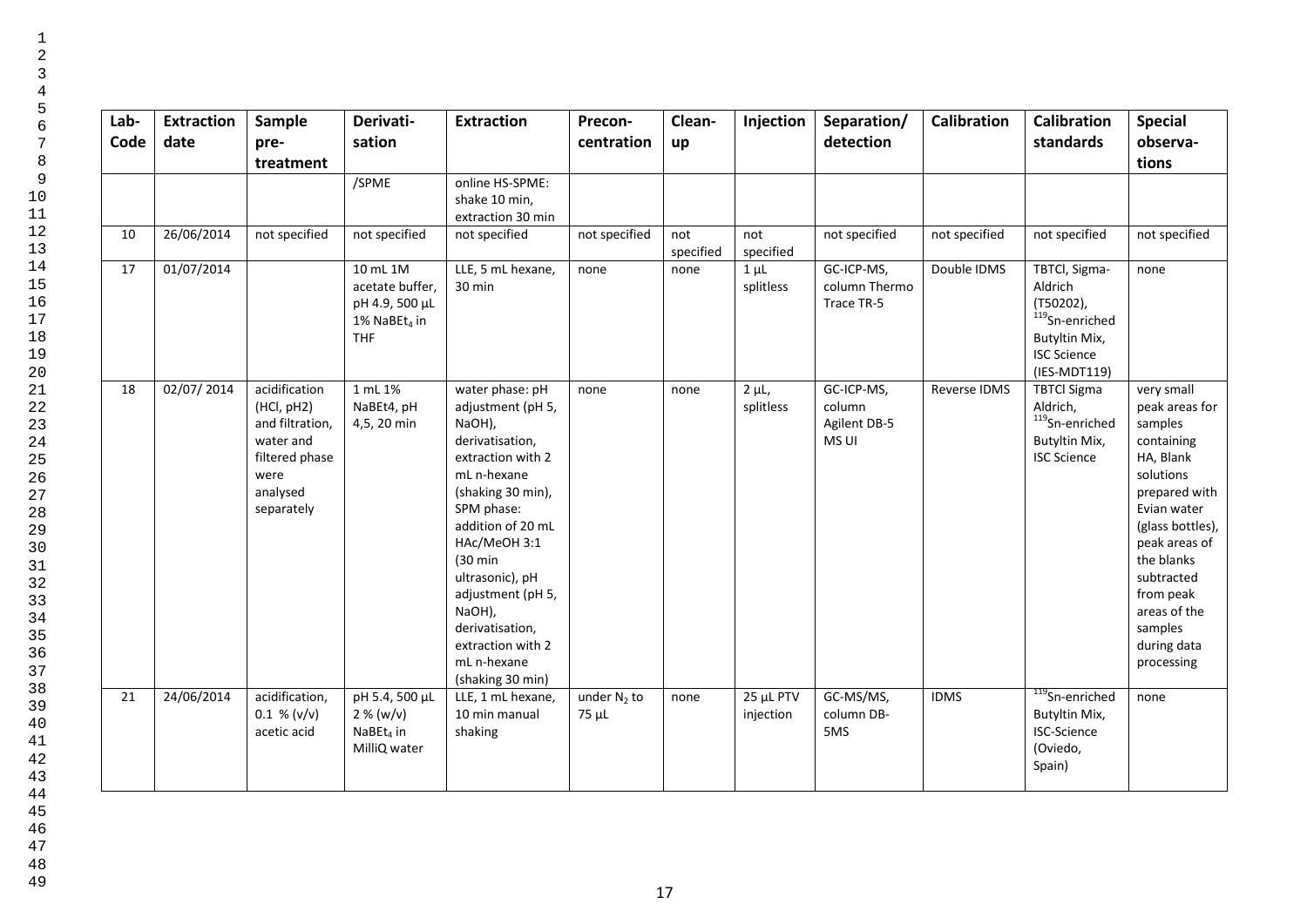| Lab- | <b>Extraction</b>                               | Sample                                                                                                                                 | Derivati-                                                                               | <b>Extraction</b>                                                                                                                                                                                                                          | Precon-                                              | Clean- | Injection              | Separation/                 | <b>Calibration</b>                                                                                               | <b>Calibration</b>                                                                                   | <b>Special</b>                                                                                                                                                       |
|------|-------------------------------------------------|----------------------------------------------------------------------------------------------------------------------------------------|-----------------------------------------------------------------------------------------|--------------------------------------------------------------------------------------------------------------------------------------------------------------------------------------------------------------------------------------------|------------------------------------------------------|--------|------------------------|-----------------------------|------------------------------------------------------------------------------------------------------------------|------------------------------------------------------------------------------------------------------|----------------------------------------------------------------------------------------------------------------------------------------------------------------------|
| Code | date                                            | pre-                                                                                                                                   | sation                                                                                  |                                                                                                                                                                                                                                            | centration                                           | up     |                        | detection                   |                                                                                                                  | standards                                                                                            | observa-                                                                                                                                                             |
|      |                                                 | treatment                                                                                                                              |                                                                                         |                                                                                                                                                                                                                                            |                                                      |        |                        |                             |                                                                                                                  |                                                                                                      | tions                                                                                                                                                                |
| 22   | 06/08/2014                                      | acidification,<br>0.5 mL $HNO3$<br>(suprapure),<br>shaking for 24                                                                      | pH 5, 10 mL 1<br>M acetate<br>buffer, 2.5 mL<br>of 2 % NaBEt <sub>4</sub>               | LLE, 1 mL<br>isooctane, 60 min                                                                                                                                                                                                             | none                                                 | none   | $2 \mu L$<br>splitless | GC-ICP-MS,<br>column DB 5ms | calibration<br>curve, internal<br>standard<br><b>TPrTCI</b>                                                      | TBTCI, 96 %,<br>Sigma Aldrich,<br><b>TPrTCI, 98 %,</b><br>from Merck                                 | Sample 1:<br>compact foam<br>formed during<br>extraction                                                                                                             |
| 24   | 22/06/2014<br>sample1,<br>24/06/2014<br>sample2 | addition of 30<br>mL of<br>(HAc:MeOH:<br>$H2O$ ) $(1:1:1)$<br>$(v/v)$ ,<br>agitation on a<br>rotary table<br>at 100 rpm<br>for $24h$ . | pH 5, 20 mL 1<br>M sodium<br>acetate buffer,<br>2 mL NaBE $t_4$<br>$1\%$ in mQ<br>water | LLE, 20 mL<br>hexane, 2 mL<br>derivatization<br>agent, shaking for<br>30 min at 200<br>rpm, let stand for<br>20 min, recover<br>foam on the top<br>of the bottle and<br>centrifuge it for 4<br>min at 8500 rpm,<br>recover hexane<br>phase | vortex<br>evaporation<br>by<br>Multivapor<br>to 1 mL | none   | $2 \mu L$<br>splitless | GC-ICP-MS,<br>column HP-5   | Species-<br>specific IDMS,<br>reverse ID<br>used to<br>quantify the<br>isotope-<br>enriched TBT<br>mass fraction | <b>TBTCI</b> from<br>Sigma-Aldrich,<br><sup>119</sup> Sn-enriched<br>TBT from ISC<br>Science (Spain) | <b>Blank</b><br>solutions<br>were<br>prepared in<br>Evian mineral<br>water. Blank<br>signal was<br>subtracted<br>from sample<br>signal during<br>data<br>processing. |

47 48 49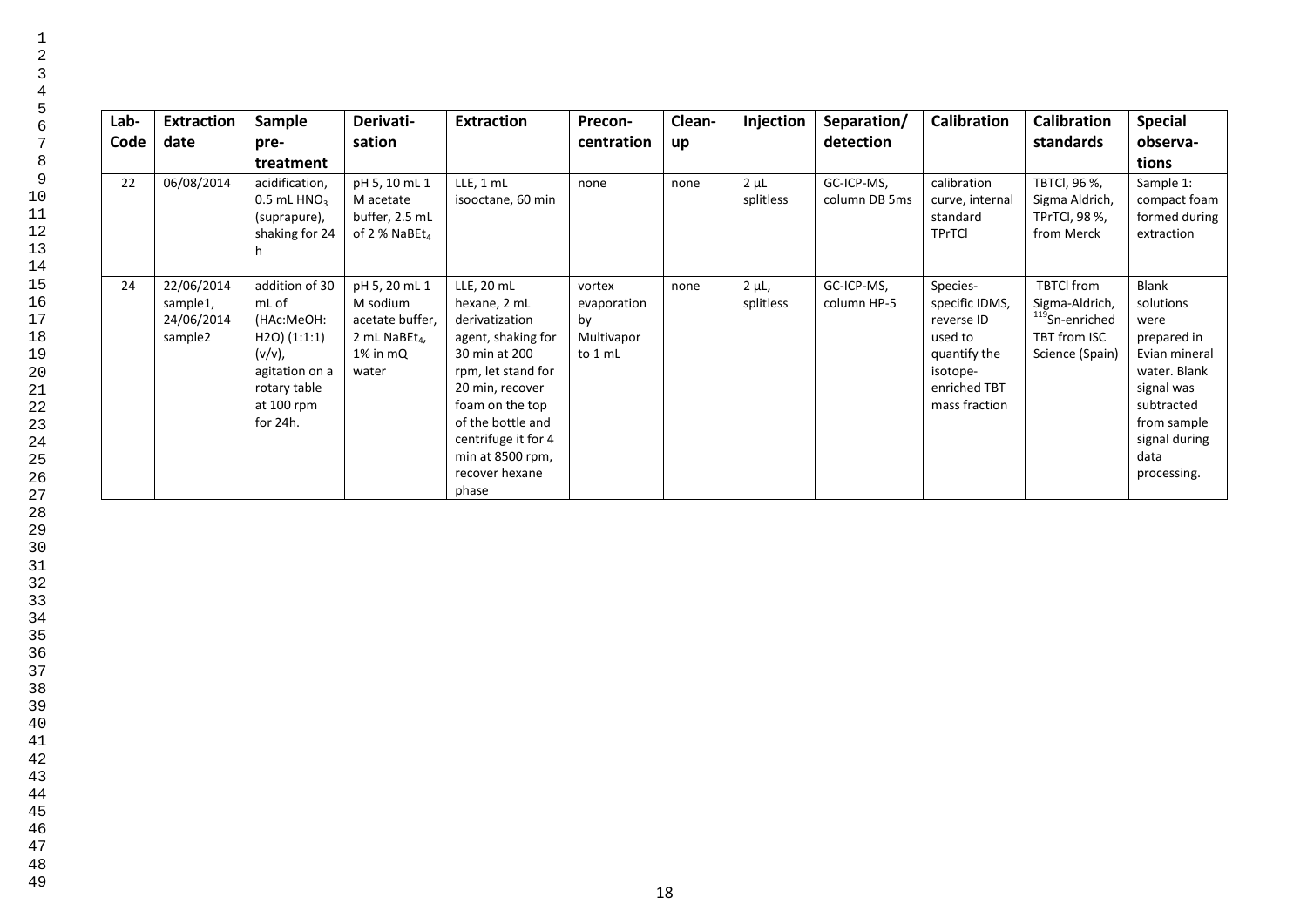| Lab- | <b>Extraction</b>        | Sample    | <b>Extraction</b>                                                                                                                                                                                                                                     | Precon-                              | Clean-up                                                                                                                                                                                                                                                                                            | Injection                        | Separation/                                                                                                                 | <b>Calibration</b>                         | <b>Calibration</b>                                                                                                                                                                                                                                         | <b>Special</b>         |
|------|--------------------------|-----------|-------------------------------------------------------------------------------------------------------------------------------------------------------------------------------------------------------------------------------------------------------|--------------------------------------|-----------------------------------------------------------------------------------------------------------------------------------------------------------------------------------------------------------------------------------------------------------------------------------------------------|----------------------------------|-----------------------------------------------------------------------------------------------------------------------------|--------------------------------------------|------------------------------------------------------------------------------------------------------------------------------------------------------------------------------------------------------------------------------------------------------------|------------------------|
| Code | date                     | pre-      |                                                                                                                                                                                                                                                       | centration                           |                                                                                                                                                                                                                                                                                                     |                                  | detection                                                                                                                   |                                            | standards                                                                                                                                                                                                                                                  | observa-               |
|      |                          | treatment |                                                                                                                                                                                                                                                       |                                      |                                                                                                                                                                                                                                                                                                     |                                  |                                                                                                                             |                                            |                                                                                                                                                                                                                                                            | tions                  |
| 3    | 23/06/2014               | none      | SPE, elution with<br>6 mL CH <sub>2</sub> Cl <sub>2</sub> :EtAc<br>50:50, 4 ml/min                                                                                                                                                                    | none                                 | none                                                                                                                                                                                                                                                                                                | large<br>volume                  | NCI GC-MS,<br>NCI, column<br>HP5 MS                                                                                         | 5 point<br>calibration<br>curve            | Accustandard<br>BDE-CALEWS,<br>internal<br>standard<br>BDE 209 C13<br>Well Lab 209L                                                                                                                                                                        | none                   |
| 5    | 01/07/2014               | none      | SPEDEX 4790,<br>automated SPE,<br>DVB disk, 47 mm,<br>hexane -<br>methanol                                                                                                                                                                            | evaporation                          | none                                                                                                                                                                                                                                                                                                | $10 \mu L$                       | HR GC-MS<br>Waters<br>Autospec,<br>column Rtx-<br>1614                                                                      | calibration<br>curve, internal<br>standard | individual<br>standards BDE<br>$28 - 47 - 100 -$<br>$99 - 154 - 153 -$<br>183 and 209<br>from<br>Wellington<br>laboratories,<br>internal<br>standards <sup>13</sup> C<br>labelled BDE 47<br>$-99 - 153 - 183$<br>$-209$ from<br>Wellington<br>laboratories | none                   |
| 8    | 24/06/ and<br>25/06/2014 | none      | SPE automated<br>extractor<br><b>HORIZON</b><br><b>TECHNOLOGY</b><br>SPE-DEX 4790,<br>DVB disks 47 mm.<br>Elution first with<br>methanol (to<br>eliminate the<br>water) and<br>second with n-<br>hexane. Methanol<br>was discharged<br>and hexane was | to 1 mL under $N_2$<br>stream, 40 °C | prEN 16694: Water<br>quality -<br>Determination of<br>pentabromodiphenyl<br>ether (PBDE) in whole<br>water samples using<br>solid phase extraction<br>(SPE) with SPE-disks<br>combined with gas<br>chromatography -<br>mass spectrometry<br>(GC-MS), annex D, D.1<br>Multilayer silica clean-<br>up | PTV,<br>splittless,<br>$2 \mu L$ | GC-MS/MS<br>Thermo<br>Electron ION-<br>TRAP PolariQ,<br>signal<br>acquisition in<br>MS/MS mode,<br>column Restek<br>rxi-5MS | 4 level<br>multipoint<br>calibration       | AccuStandard<br>BDE-CM mix,<br>2.5 mg/L,<br>internal<br>standard $^{13}C_{12}$<br>BDE-28, 47, 99,<br>154, 153                                                                                                                                              | no blank<br>correction |

45 46

47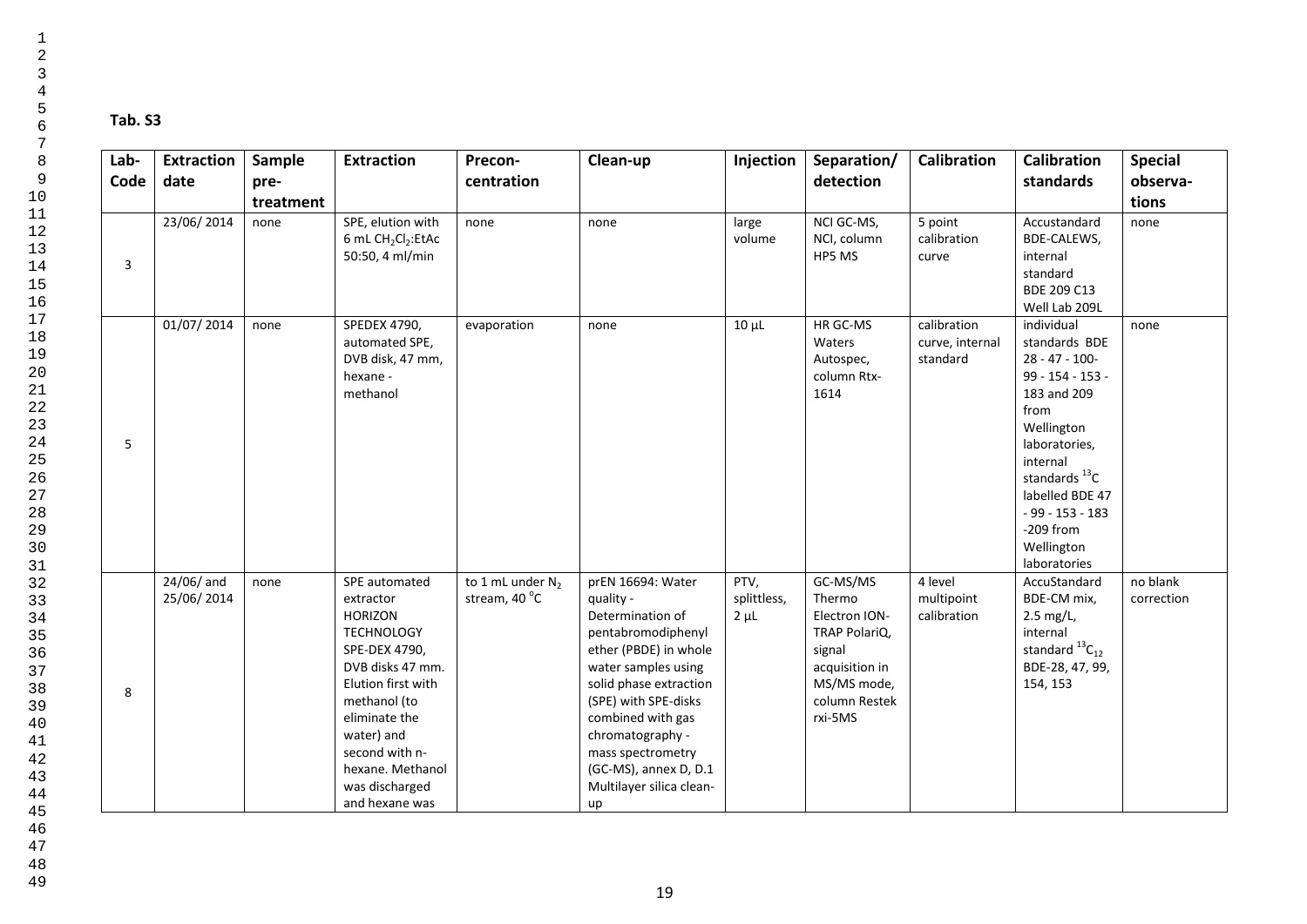| Lab-<br>Code | <b>Extraction</b><br>date  | Sample<br>pre-<br>treatment | <b>Extraction</b>                                                                         | Precon-<br>centration                                 | Clean-up              | Injection                                  | Separation/<br>detection              | <b>Calibration</b>                                                                             | Calibration<br>standards                                                                                                                                                                                         | <b>Special</b><br>observa-<br>tions                                                                                                                                                                             |
|--------------|----------------------------|-----------------------------|-------------------------------------------------------------------------------------------|-------------------------------------------------------|-----------------------|--------------------------------------------|---------------------------------------|------------------------------------------------------------------------------------------------|------------------------------------------------------------------------------------------------------------------------------------------------------------------------------------------------------------------|-----------------------------------------------------------------------------------------------------------------------------------------------------------------------------------------------------------------|
|              |                            |                             | collected                                                                                 |                                                       |                       |                                            |                                       |                                                                                                |                                                                                                                                                                                                                  |                                                                                                                                                                                                                 |
| 10           | 14/07/2014                 | not specified               | not specified                                                                             | not specified                                         | not specified         | not<br>specified                           | not specified                         | not specified                                                                                  | not specified                                                                                                                                                                                                    | not specified                                                                                                                                                                                                   |
| 14           | 23/06/2014                 | none                        | automated SPE,<br>C18 disks, ethyl<br>acetate and<br>dichloromethane<br>solvents          | nitrogen stream                                       | SPE silica- $H_2SO_4$ | <b>PTV</b><br>splitless, 5<br>μL           | GC-MS/MS.<br>column ZB-5HT<br>Inferno | calibration<br>curve with at<br>least 6 points<br>and species-<br>specific isotope<br>dilution | <b>BFR</b> calibration<br>solutions,<br>Cambridge<br>Isotope<br>Laboratories,<br>internal<br>standards <sup>13</sup> C-<br>labeled BDEs 3,<br>15, 28, 47, 99,<br>153, 183 and<br>209, Wellington<br>Laboratories | PBDE 1C<br>Sample no. 07:<br>Despite<br>vigorous<br>shaking of the<br>sample before<br>extraction,<br>hard<br>(cemented)<br>precipitation<br>was observed<br>at the bottom<br>of the bottle<br>after extraction |
| 15           | $10/07/$ and<br>11/07/2014 | none                        | LLE, hexane:<br>dichloromethane<br>$(1:1)$ , 3 x 30 mL,<br>mechanical<br>shaking (20 min) | rotary<br>evaporator/and<br>$N2$ evaporator<br>system | $H_2SO_4$             | cool on<br>column<br>injector,<br>$1\mu$ L | GC-ICP-MS,<br>column DB5MS            | <b>IDMS</b>                                                                                    | 81Br labelled<br>analogues to<br>the target<br><b>PBDEs</b>                                                                                                                                                      |                                                                                                                                                                                                                 |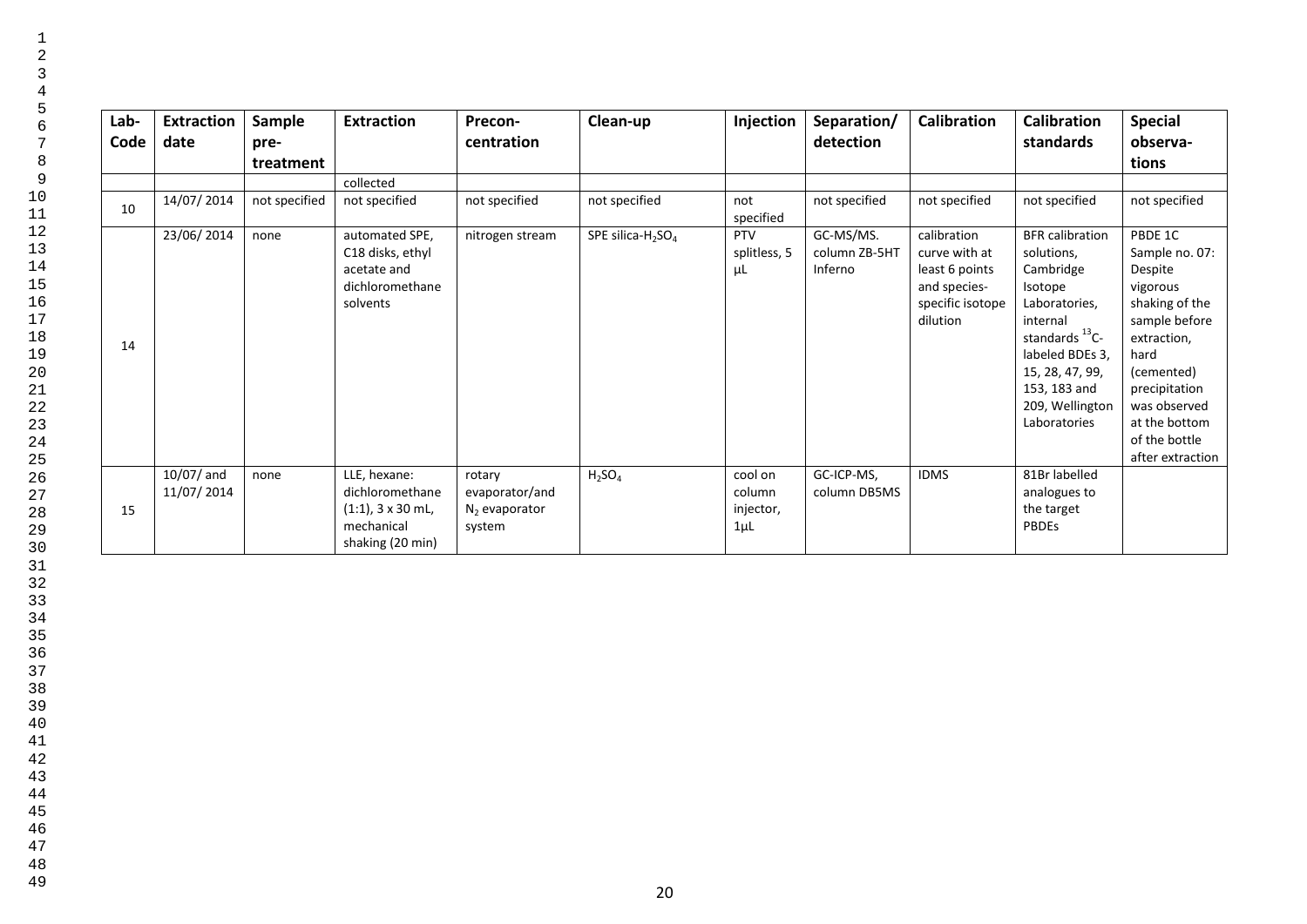| Lab-<br>Code | <b>Extraction</b><br>date | Sample<br>pre-<br>treatment | <b>Extraction</b>                                                                                                                                                   | Precon-<br>centration                                                                                                                                                                                                                                      | Clean-up                                                                                                                                                                                          | Injection            | Separation/<br>detection                                  | <b>Calibration</b>                                                                                                                                                                                                                                                                                                                          | <b>Calibration</b><br>standards                                                                                                                                                                                                                       | <b>Special</b><br>observa-<br>tions                                                                 |
|--------------|---------------------------|-----------------------------|---------------------------------------------------------------------------------------------------------------------------------------------------------------------|------------------------------------------------------------------------------------------------------------------------------------------------------------------------------------------------------------------------------------------------------------|---------------------------------------------------------------------------------------------------------------------------------------------------------------------------------------------------|----------------------|-----------------------------------------------------------|---------------------------------------------------------------------------------------------------------------------------------------------------------------------------------------------------------------------------------------------------------------------------------------------------------------------------------------------|-------------------------------------------------------------------------------------------------------------------------------------------------------------------------------------------------------------------------------------------------------|-----------------------------------------------------------------------------------------------------|
| 16           | 08/07/2014                | none                        | SPE Bakerbond<br>Speedisk C18,<br>elution: 2 x 4 mL<br>acetone/n-hexane<br>$(50:50; v/v)$ ,<br>followed by 8 ml<br>of n-hexane                                      | preconcentration<br>with TurboVap in<br>a $N2$ stream at<br>about 35°C to 1<br>ml.<br>preconcentration<br>of the final extract<br>(after clean-up)<br>with a sensor<br>controlled<br>evaporator<br>(Barkey;<br>Flowtherm<br>optocontrol) to<br>$100 \mu L$ | multilayer silica<br>column (wet filled<br>from bottom to top):<br>Sodium sulfate, 1 g<br>silica-NaOH 33%,<br>Sodium sulfate, 5 g<br>silica-H <sub>2</sub> SO <sub>4</sub> 44%,<br>Sodium sulfate | PTV-LVI,<br>$20 \mu$ | GC/ECNI-MS in<br>SIM mode;<br>column Rtx-CL<br>Pesticides | in total 15<br>calibration<br>standards<br>(from 0 pg/µL<br>to 150 pg/ $\mu$ L),<br>full calibration<br>range split into<br>low and high<br>concentration<br>range (0 pg/µL<br>to 10 pg/ $\mu$ L<br>and 10 to 150<br>$pg/µL);$ all<br>calibration<br>standards with<br>IS<br>concentration<br>of 10 pg/ $\mu$ L;<br>quadratic<br>regression | native PBDE:<br>Wellington<br>Laboratories:<br>BDE-28, -47, -<br>99, -100, -153 -<br>154; 50 µg/mL<br>each in nonane;<br>$F-BDE$ (IS):<br><b>CHIRON</b><br>(Norway): F-<br>BDE 28, FF-BDE<br>47, and F-BDE<br>100; 50 μg/mL<br>each in iso-<br>octane | water samples<br>with humic<br>acid needed<br>more time<br>after sample<br>loading to dry<br>filter |
| 17           | 17/07/2014                | none                        | water samples<br>were spiked with<br>1250 µl of 0.05<br>µg/kg labelled<br>standard solution<br>and agitated for<br>24 hrs, LLE with<br>150 mL n- hexane,<br>2 times | evaporation, final<br>amount of extract<br>was<br>gravimetrically<br>adjusted to 50mg                                                                                                                                                                      | anhydrous sodium<br>sulphate                                                                                                                                                                      | PTV<br>splitless     | GC-MS/MS,<br>column DB-<br>5MS                            | <b>IDMS</b>                                                                                                                                                                                                                                                                                                                                 | native PBDEs<br>from<br>Wellington Lab,<br>internal<br>standards from<br>Cambridge<br>Isotope Lab                                                                                                                                                     | blank solutions<br>prepared with<br>distilled water<br>spiked with 5<br>mg/L humic<br>acid          |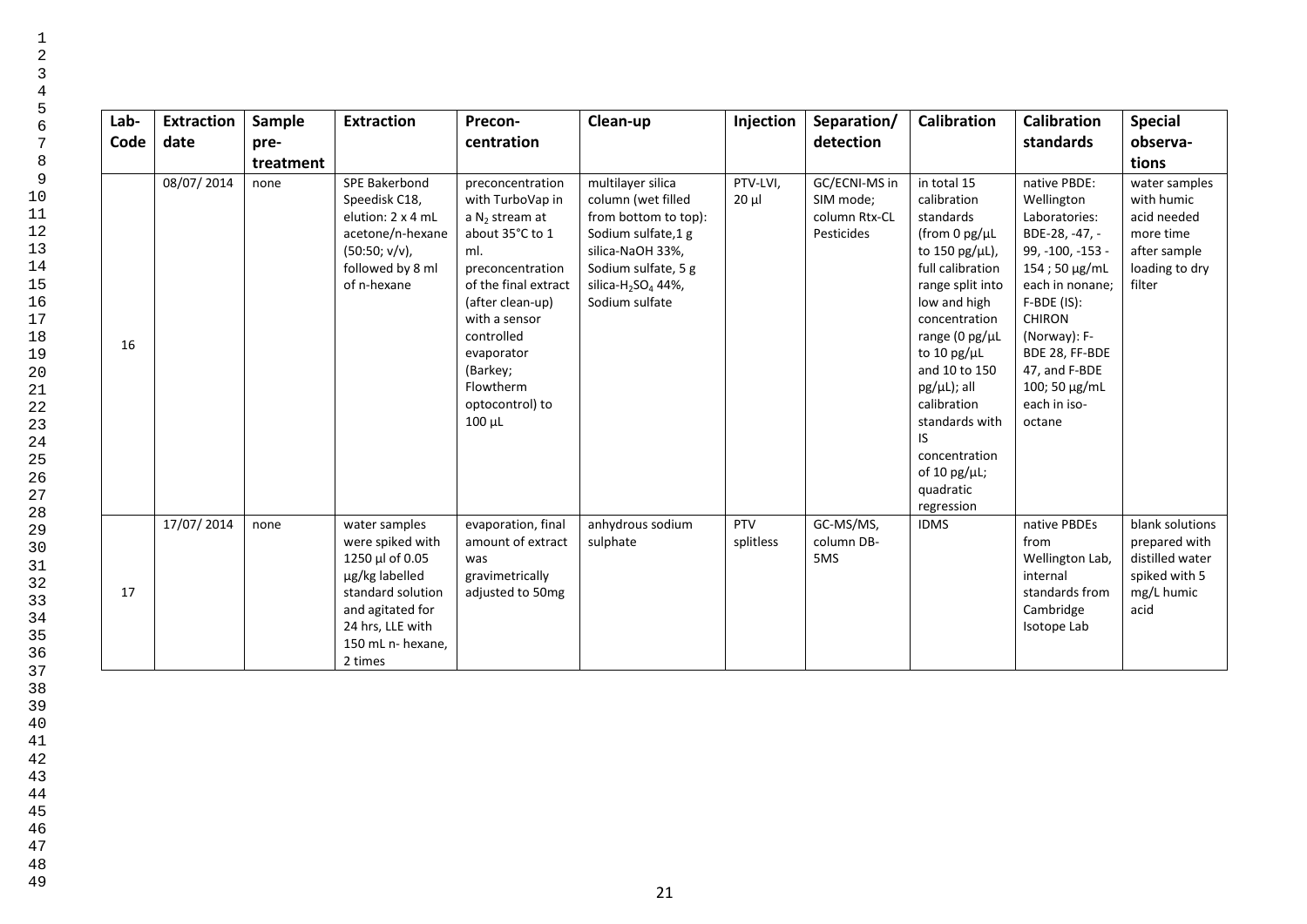| Lab-<br>Code | <b>Extraction</b><br>date | Sample<br>pre-                                                                                     | <b>Extraction</b>                                                                                                                                              | Precon-<br>centration                                                                                                        | Clean-up | Injection                            | Separation/<br>detection               | <b>Calibration</b>              | <b>Calibration</b><br>standards                                                                                                                                          | <b>Special</b><br>observa-<br>tions                                                                                                                                                                                                                                                                               |
|--------------|---------------------------|----------------------------------------------------------------------------------------------------|----------------------------------------------------------------------------------------------------------------------------------------------------------------|------------------------------------------------------------------------------------------------------------------------------|----------|--------------------------------------|----------------------------------------|---------------------------------|--------------------------------------------------------------------------------------------------------------------------------------------------------------------------|-------------------------------------------------------------------------------------------------------------------------------------------------------------------------------------------------------------------------------------------------------------------------------------------------------------------|
| 20           | $02/07/$ to<br>10/07/2014 | treatment<br>addition of<br>mixture of<br><b>BDE</b><br>enriched in<br>81Br prior to<br>extraction | LLE with 30 mL<br>iso-octane over<br>night, phase<br>separation,<br>remaining water<br>phase again<br>extracted with 30<br>mL iso-octane for<br>1 <sub>h</sub> | evaporation to<br>$200 \mu L$                                                                                                | none     | $PTV, 8 \mu L$                       | GC-ICP-MS,<br>column DB<br>5MS         | double IDMS                     | $81$ Br labeled<br><b>BDEs from ISC</b><br>Science Oviedo                                                                                                                | BDE 28 was<br>very near or<br>below the LOQ;<br>for BDE 100<br>there was<br>trouble with<br>the spike<br>solution so for<br>some samples<br>no BDE 100<br>concentration<br>could be<br>determined,<br>the other<br>values are very<br>uncertain as<br>the enrichment<br>of the 81BDE<br>100 spike is<br>only 69 % |
| 24           | 26/06/2014                | none                                                                                               | LLE, 2 x 50 mL of<br>DCM (Sigma<br>Aldrich)                                                                                                                    | rotary<br>evaporation to<br>few mL, further<br>evaporation<br>under $N_2$ to<br>dryness, addition<br>of 100µL iso-<br>octane | none     | $10 \mu L$<br><b>MMI</b><br>injector | GC-MS/MS,<br>column DB 5-<br><b>MS</b> | 6 point<br>calibration<br>curve | PBDE<br>congeners 50<br>μg/mL in<br>nonane<br>(Accustandard,<br>USA) and NIST<br>SRM 2257,<br>$13$ C-labeled<br>PBDE in nonane<br>(Cambridge<br>Isotope<br>laboratories) | blank solution<br>prepared with<br>mineral water                                                                                                                                                                                                                                                                  |

49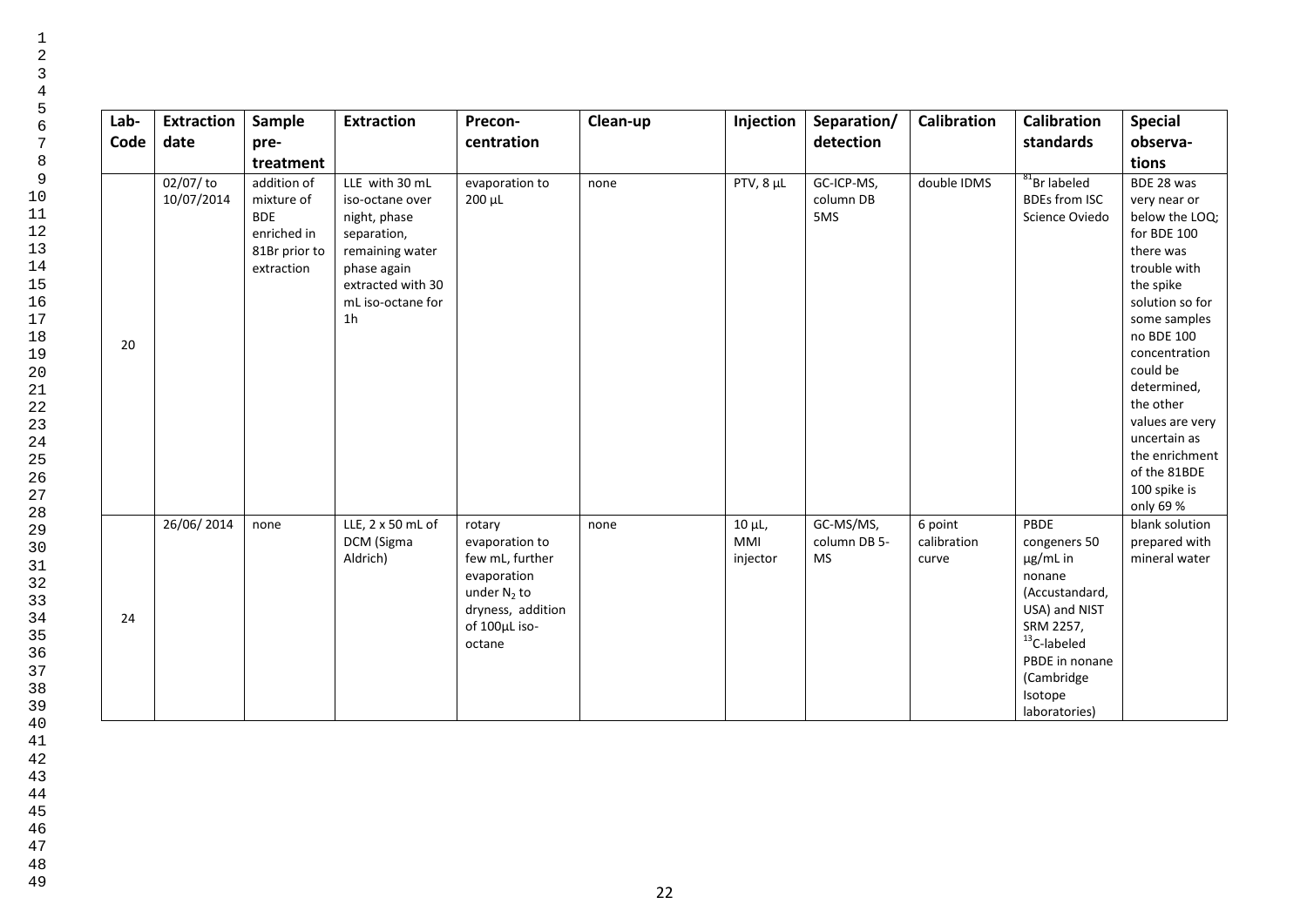# **Tab. S4**

| Lab-<br>Code   | <b>Extraction</b><br>date | Sample<br>pre-<br>treatment | <b>Extraction</b>                                                                                                 | Precon-<br>centration                                                     | Clean-up                                     | Injection                               | Separation/<br>detection                  | <b>Calibration</b>                                               | Calibration<br>standards                                                                                                                                                                                                                                                                                       | Special observa-<br>tions                                    |
|----------------|---------------------------|-----------------------------|-------------------------------------------------------------------------------------------------------------------|---------------------------------------------------------------------------|----------------------------------------------|-----------------------------------------|-------------------------------------------|------------------------------------------------------------------|----------------------------------------------------------------------------------------------------------------------------------------------------------------------------------------------------------------------------------------------------------------------------------------------------------------|--------------------------------------------------------------|
| 2              | 05/07/2014                | none                        | LLE,<br>dichloromethane.<br>automatic shaker,<br>50 ml for 10 min,<br>25 ml for 10 min<br>and 25 ml for 10<br>min | addition of<br>internal<br>standard,<br>evaporation with<br>$N_2$ to 1 ml | anhydrous<br>sodium<br>sulphate              | splitless, 1<br>μL                      | GC-MS/MS<br>column 5%<br>polar phase      | Calibration<br>curve with<br>deuterated<br>internal<br>standards | mix standard 45<br>PAH (Dr<br>Ehrenstorfer),<br>concentration<br>levels: 5, 10, 25,<br>50, 100, 250<br>ppb;<br>IS are at level 50<br>ppb, naphtalene<br>D8 for<br>naphtalene,<br>Phenanthrene<br>D10 for<br>antracene and<br>fluoranthene,<br>perylene D12 for<br>other PAHs; Mix<br>31 PAH Dr<br>Ehrenstorfer | the sample 1C gave a<br>different emulsion from<br>1A and 1B |
| 5              | 23/06/2014                | none                        | SPEDEX 4790<br>Horizon<br>technologie; DVB-<br>disk 47mm<br>dichloromethane<br>and acetone                        | evaporation by<br>$N_2$ stream                                            | none                                         | 1 µL Gerstel<br>MPS pulsed<br>splitless | GC-MS,<br>column Rxi-5sil<br><b>MS</b>    | Calibration<br>curve with<br>deuterated<br>internal<br>standards | ERS011,<br>PAH-mix 9<br>deuterated Dr<br>Ehrenstorfer                                                                                                                                                                                                                                                          |                                                              |
| 6              | 24/06/2014                | none                        | SPE HLB discs<br>solvent: 1x 5 ml<br>acetone 5x 5 ml<br>dichloromethane                                           | in Dryvap from<br>40 ml to 0.9 ml<br>dichloromethane                      | drying by<br>goretex<br>membrane<br>(dryvap) | $1 \mu L$                               | TSQ MS/MS,<br>column Varian<br>select PAH | bracket<br>standard<br>single point<br>forced by 0<br>$(50$ ppb) | restek standards<br>16 PAH mix,<br>10 ng of labeled<br>PAH standard<br>each                                                                                                                                                                                                                                    |                                                              |
| $\overline{7}$ | 21/07/2014                | none                        | LLE,<br>dichloromethane                                                                                           |                                                                           | <b>TLC</b>                                   | splitless                               | GC-MS,<br>column DB<br>5 <sub>ms</sub>    | calibration<br>curve,<br>perylene-d12                            | certified liquid<br>standard,                                                                                                                                                                                                                                                                                  | same analytical<br>procedure for samples<br>1 and 2          |

44 45 46

47  $48$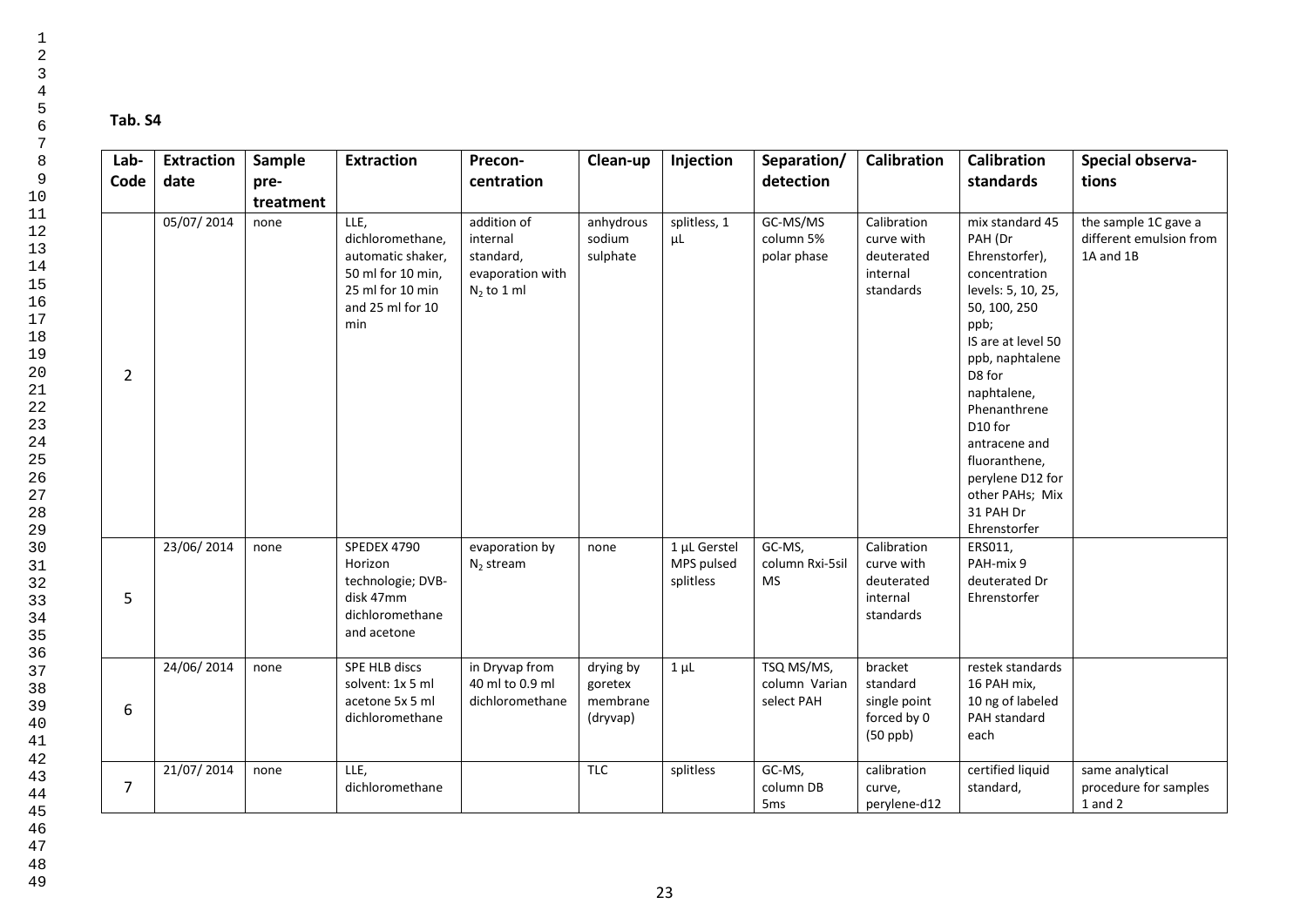| Lab-<br>Code | <b>Extraction</b><br>date  | Sample<br>pre-<br>treatment | <b>Extraction</b>                                                                                     | Precon-<br>centration                                                     | Clean-up                                     | Injection                                     | Separation/<br>detection                             | <b>Calibration</b>                                                                                                             | <b>Calibration</b><br>standards                                                                                                                                                                             | Special observa-<br>tions |
|--------------|----------------------------|-----------------------------|-------------------------------------------------------------------------------------------------------|---------------------------------------------------------------------------|----------------------------------------------|-----------------------------------------------|------------------------------------------------------|--------------------------------------------------------------------------------------------------------------------------------|-------------------------------------------------------------------------------------------------------------------------------------------------------------------------------------------------------------|---------------------------|
|              |                            |                             |                                                                                                       |                                                                           |                                              |                                               |                                                      | as internal<br>standard                                                                                                        |                                                                                                                                                                                                             |                           |
| 9            | 19/06/2014                 | none                        | LLE, 2x 40ml<br>pretroleum ether<br>(40-60) for 10<br>minutes                                         | evaporation, 14<br>mL to 2 mL                                             | none                                         | large volume<br>$50 \mu L$                    | GC-MS/MS<br>with 50m<br>specific PAH<br>column       | calibration<br>curve, 3<br>points in<br>duplicate, 2<br>calibration<br>check<br>standards at<br>the begin and<br>end of GC-run | standards were<br>diluted from a<br>custom mix<br>purchased from<br>accustandard<br>and LGC<br>(independence<br>standard check),<br>internal<br>standards<br>antracene-d10,<br>napthalene-d8,<br>BghiPe-d12 |                           |
| 10           | 09/07/2014                 | not specified               | not specified                                                                                         | not specified                                                             | not<br>specified                             | not specified                                 | not specified                                        | not specified                                                                                                                  | not specified                                                                                                                                                                                               | not specified             |
| 12           | $01/07/$ and<br>02/07/2014 | none                        | LLE with hexane:<br>dichloromethane,<br>ratio 4:1, v/v, 60<br>min, time of phase<br>separation 10 min | rotary evaporator                                                         | anhydrous<br>sodium<br>sulphate              | direct<br>injection at<br>room<br>temperature | according to<br>EN ISO<br>17993:2004                 | 7 point<br>calibration<br>curve, linearity<br>range from 0.8<br>$\mu$ g/L to 32<br>$\mu$ g/L                                   | external<br>standard PAH<br>Mix 64 (2 mg/ml<br>$-Dr.$<br>Ehrenstorfer,<br>solution in<br>Benzen:DCM,<br>1:1, v/v                                                                                            |                           |
| 13           | 16/07/2014                 | none                        | EPA 3610, LLE,<br>$CH2Cl2$ , 30min                                                                    |                                                                           | solvent<br>exchange<br>$CH2Cl2$ to<br>hexane | splitless, 2<br>μL                            | GC-MS,<br>column HP-<br>5MSI                         | calibration<br>curve, no<br>internal<br>standard                                                                               | LGC standard, 16<br><b>EPA Priority</b><br>PAHs in toluene,<br>concentration<br>$100 \mu g/mL$                                                                                                              |                           |
| 17           | 23/07/2014                 | none                        | LLE                                                                                                   | rotary<br>evaporation to<br>500 µL, addition<br>of 500 µL milliq<br>water | none                                         | $50 \mu L$                                    | UPLC and LC-<br>APPI-MS/MS<br>XE PREMÝER<br>(waters) | 6 point<br>calibration<br>curve                                                                                                | Cambridge<br>Isotope Lab.<br>(CIL)                                                                                                                                                                          |                           |

 1 2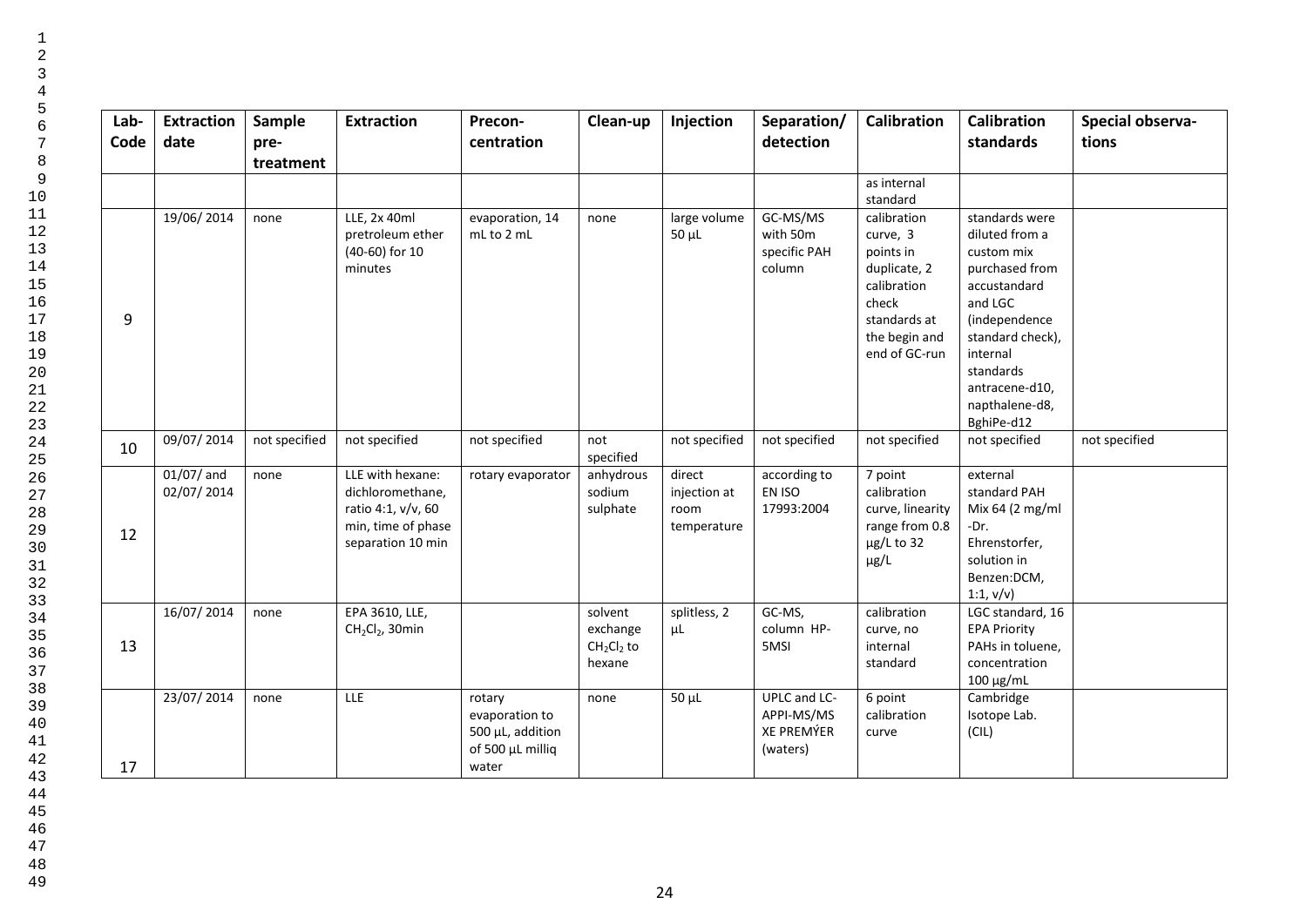| Lab-<br>Code | <b>Extraction</b><br>date | Sample<br>pre-<br>treatment                                | <b>Extraction</b>                                                                                  | Precon-<br>centration           | Clean-up                                                                      | Injection                            | Separation/<br>detection             | <b>Calibration</b>                                                                                                  | <b>Calibration</b><br>standards                                                                                                                                      | Special observa-<br>tions                                        |
|--------------|---------------------------|------------------------------------------------------------|----------------------------------------------------------------------------------------------------|---------------------------------|-------------------------------------------------------------------------------|--------------------------------------|--------------------------------------|---------------------------------------------------------------------------------------------------------------------|----------------------------------------------------------------------------------------------------------------------------------------------------------------------|------------------------------------------------------------------|
| 18           | 08/07/ and<br>09/07/2014  | internal<br>standard<br>spike 24 h<br>before<br>extraction | Speedisk, elution:<br>acetone 5 mL,<br>cyclohexane 5 X 5<br>mL                                     | final volume 1 mL               | none                                                                          | large<br>volume, 20<br>μl            | GC-MS,<br>column DB-<br><b>EUPAH</b> | 7-point-<br>calibration, 0,5<br>- 500 ng/mL,<br>linear<br>regression, $^{13}$ C<br>labeled<br>internal<br>standards | 16 EPA PAHs, Dr.<br>Ehrenstorfer<br>PAH-Mix 9,<br>$13$ C PAHs, CIL                                                                                                   | benzo(j)fluoranthene<br>separated from<br>benzo(b,k)fluoranthene |
| 19           | $02/07 -$<br>05/07/2014   | none                                                       | LLE                                                                                                | rotary<br>evaporation           | none                                                                          | large<br>volume, 5 µL                | GC-MS                                | calibration<br>curve                                                                                                | LNE stock<br>solution<br>distributed<br>within ENV08<br>WP3, internal<br>standard<br>perylene                                                                        |                                                                  |
| 24           | 09/07/2014                | none                                                       | SPE Disk, speedisk<br>C18 JT Baker,<br>automatic system<br>SPEDEX 4790,<br>acetone:hexane<br>(1:5) | rotary and $N_2$<br>evaporation | sample 1:<br>silica<br>column<br>(450°C, 4<br>hours) and<br>sodium<br>sulfate | $5 \mu L$ in<br>solvent vent<br>mode | GC-MS,<br>column DB-<br><b>EUPAH</b> | 6 point<br>calibration<br>curve, $^{13}$ C<br>labeled<br>internal<br>standards                                      | neat<br>compounds, Dr<br>Ehrenstorfer<br>(CIL) + NIST SRM<br>1647e,<br>13C labelled<br>compounds (CIL,<br>individual<br>compounds in<br>nonane at 100<br>$\mu$ g/mL) | blank solutions<br>prepared in mineral<br>water                  |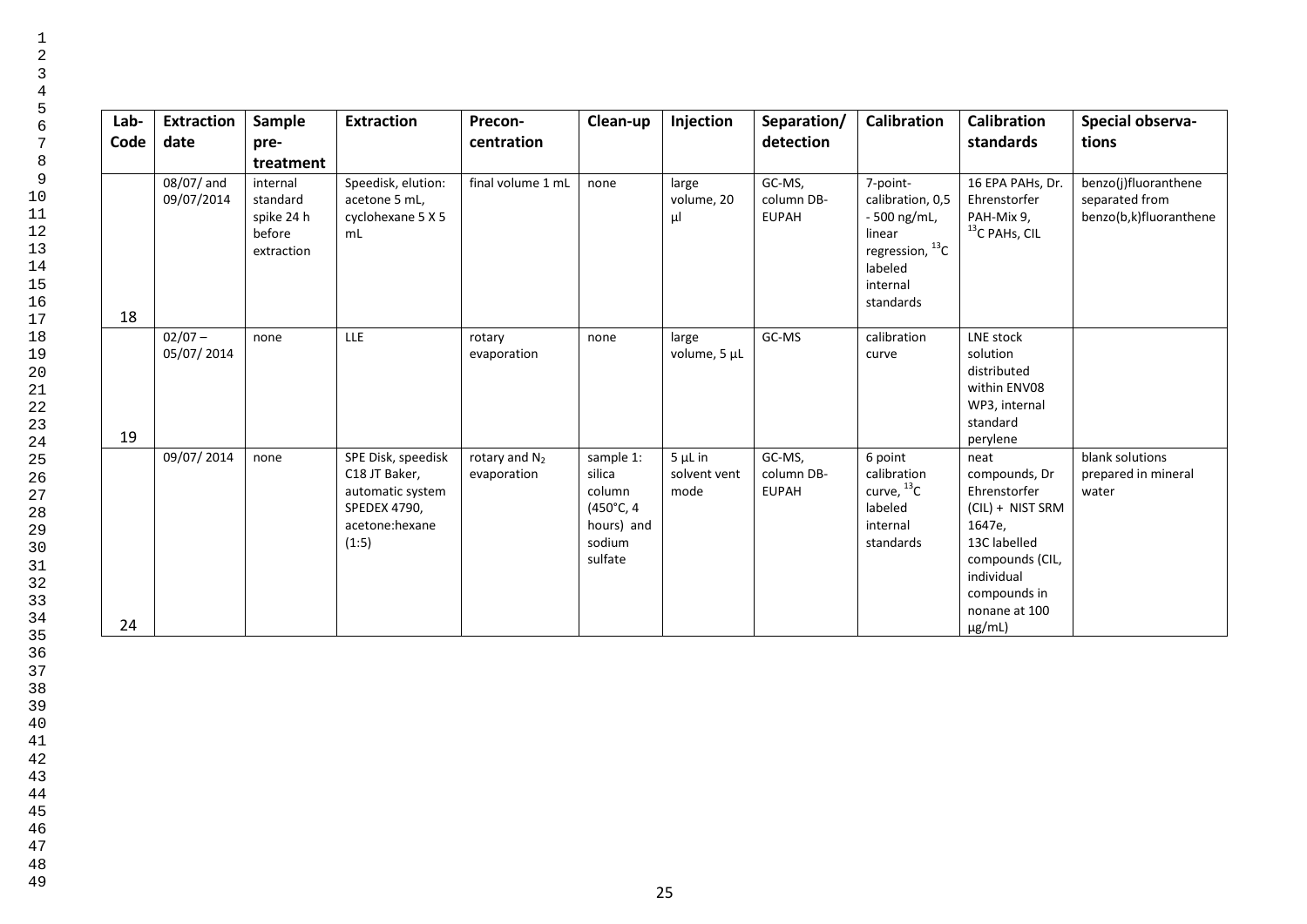





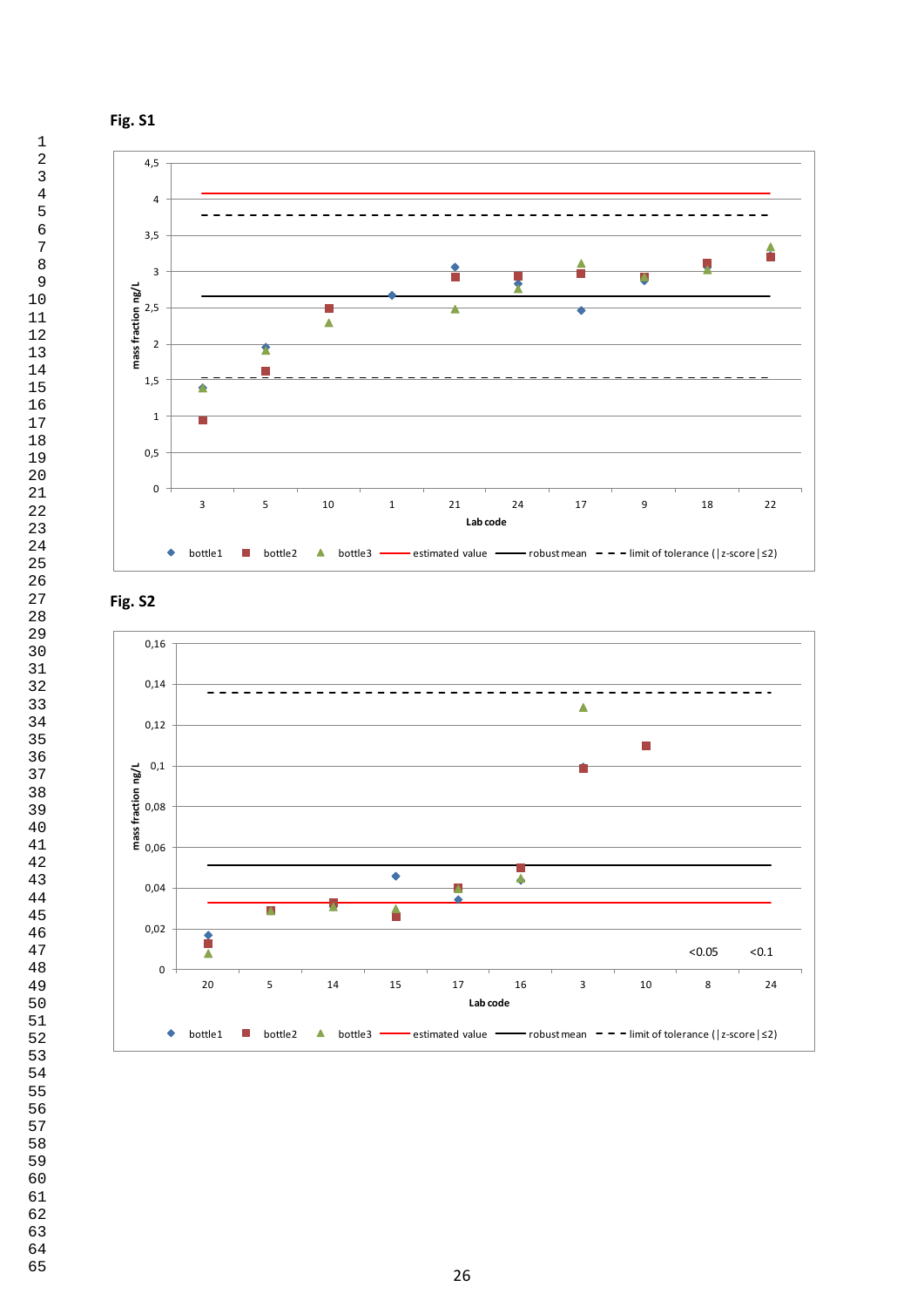





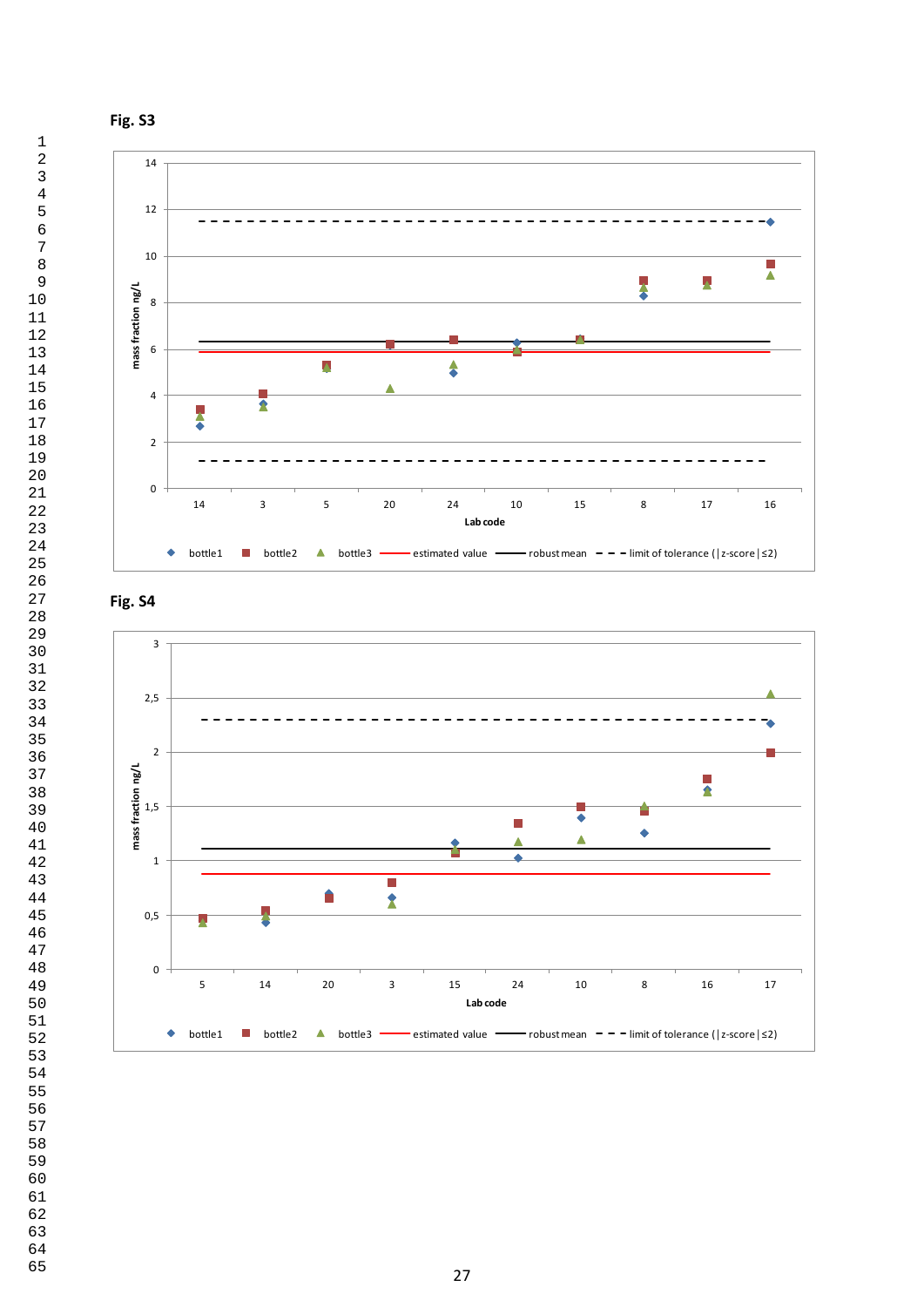





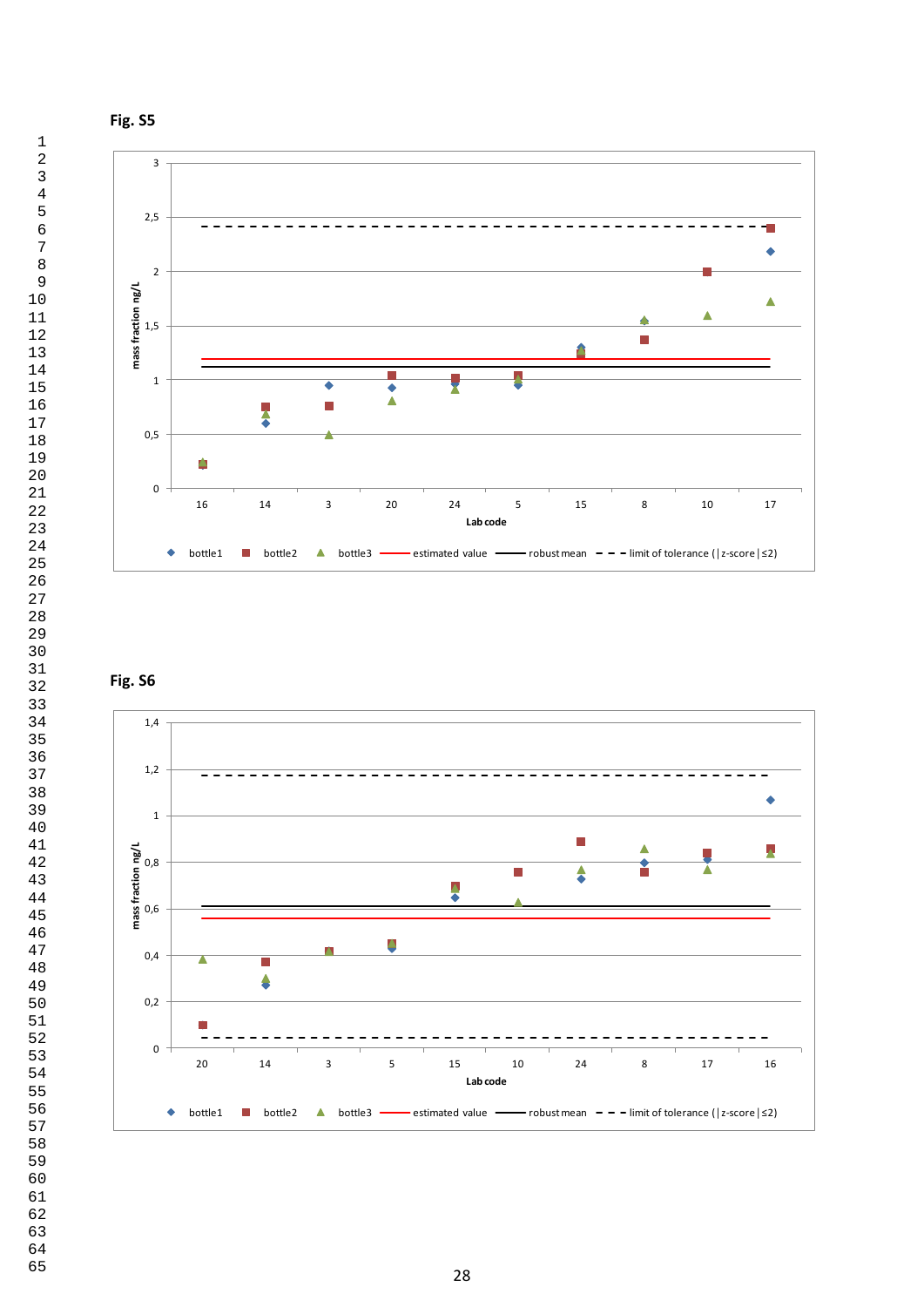



# **Fig. S8**

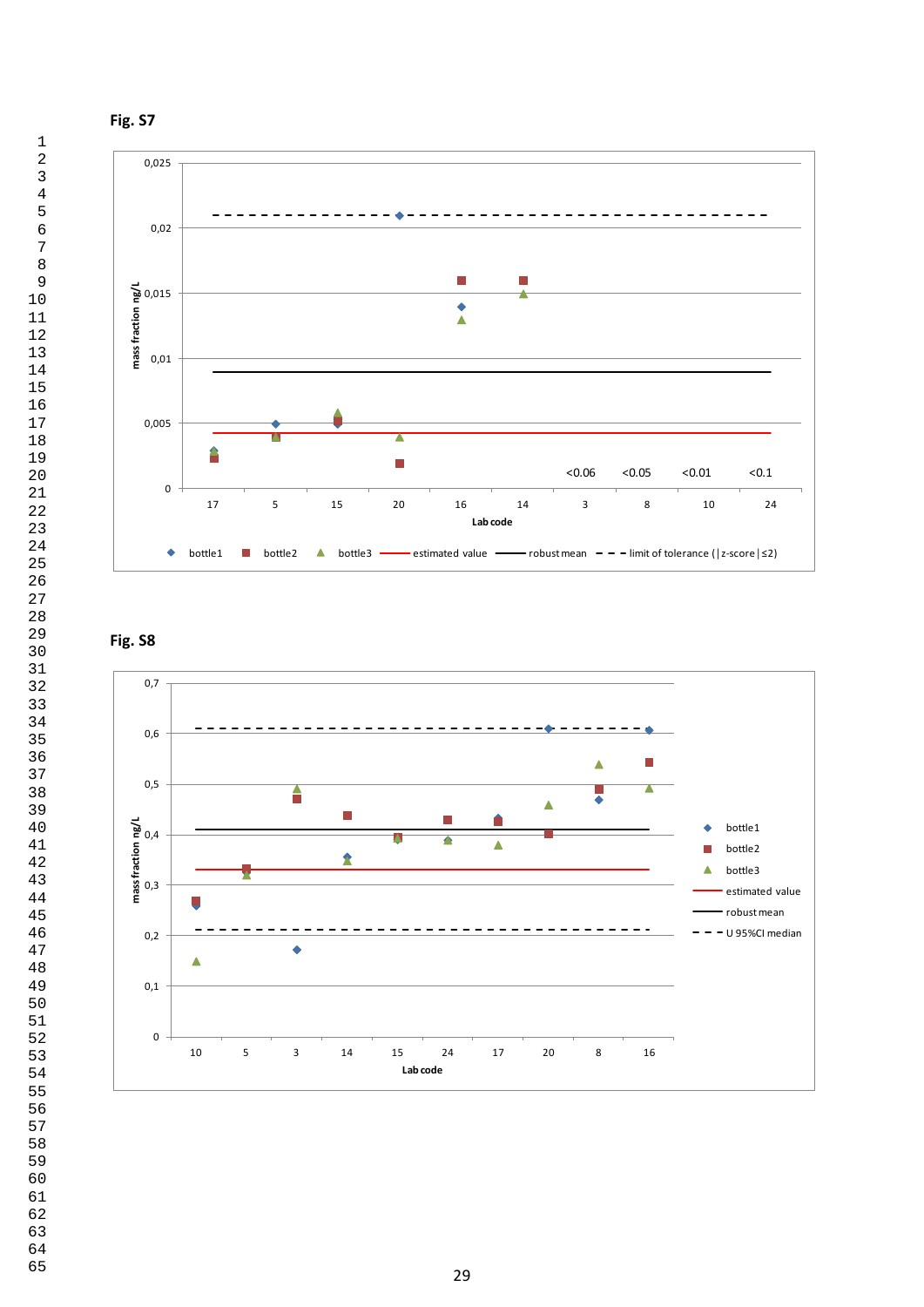





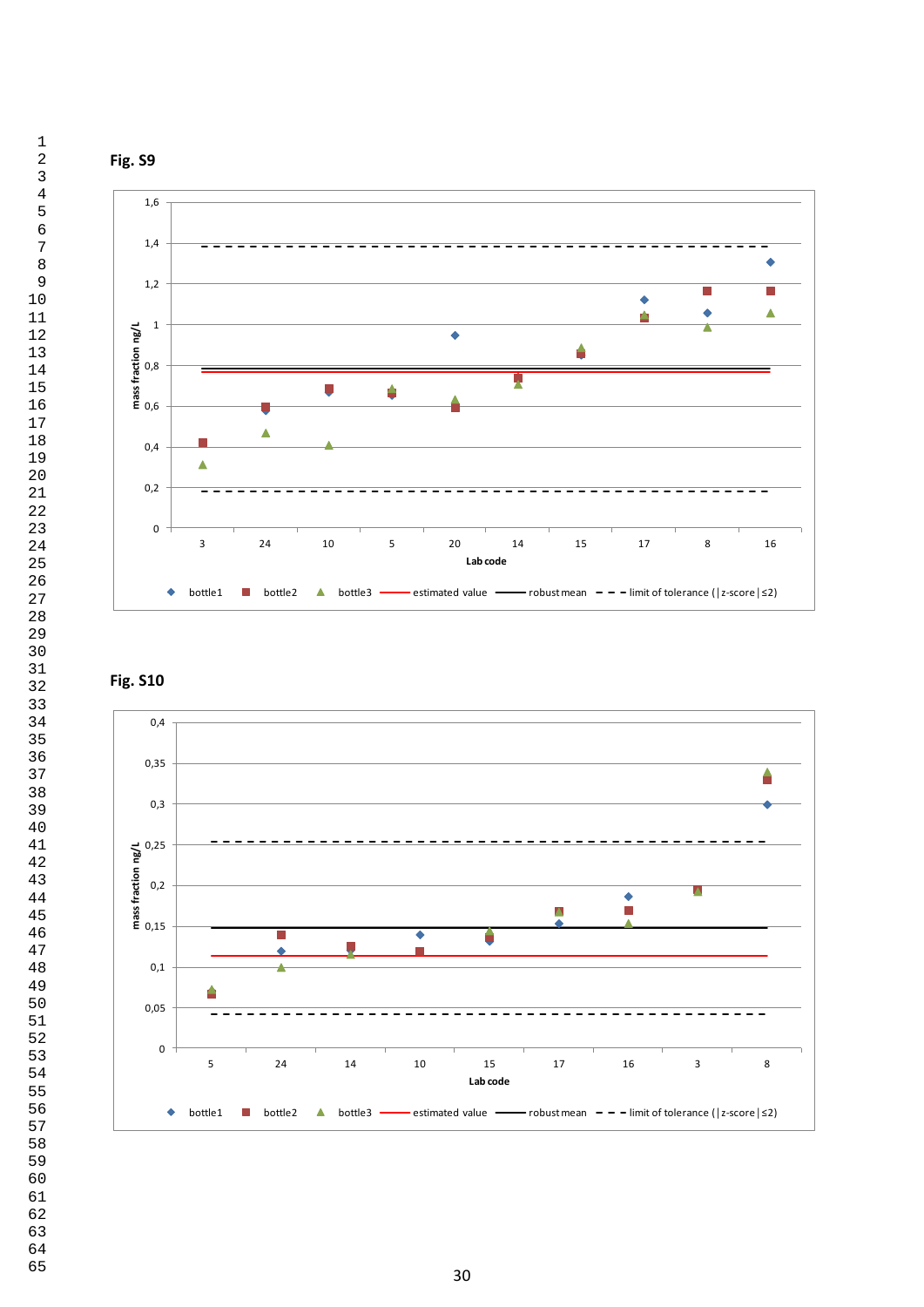



**Fig. S12**

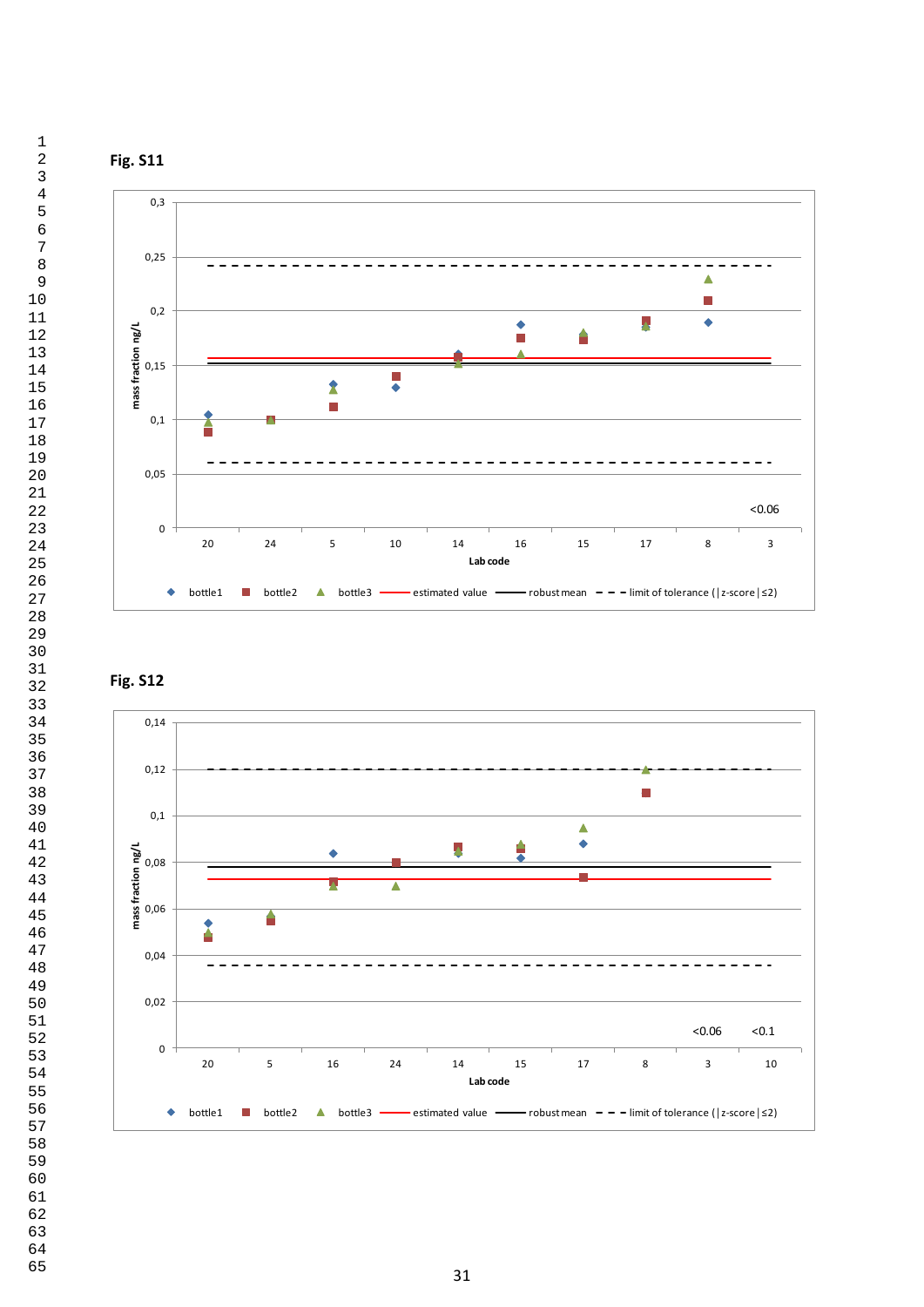







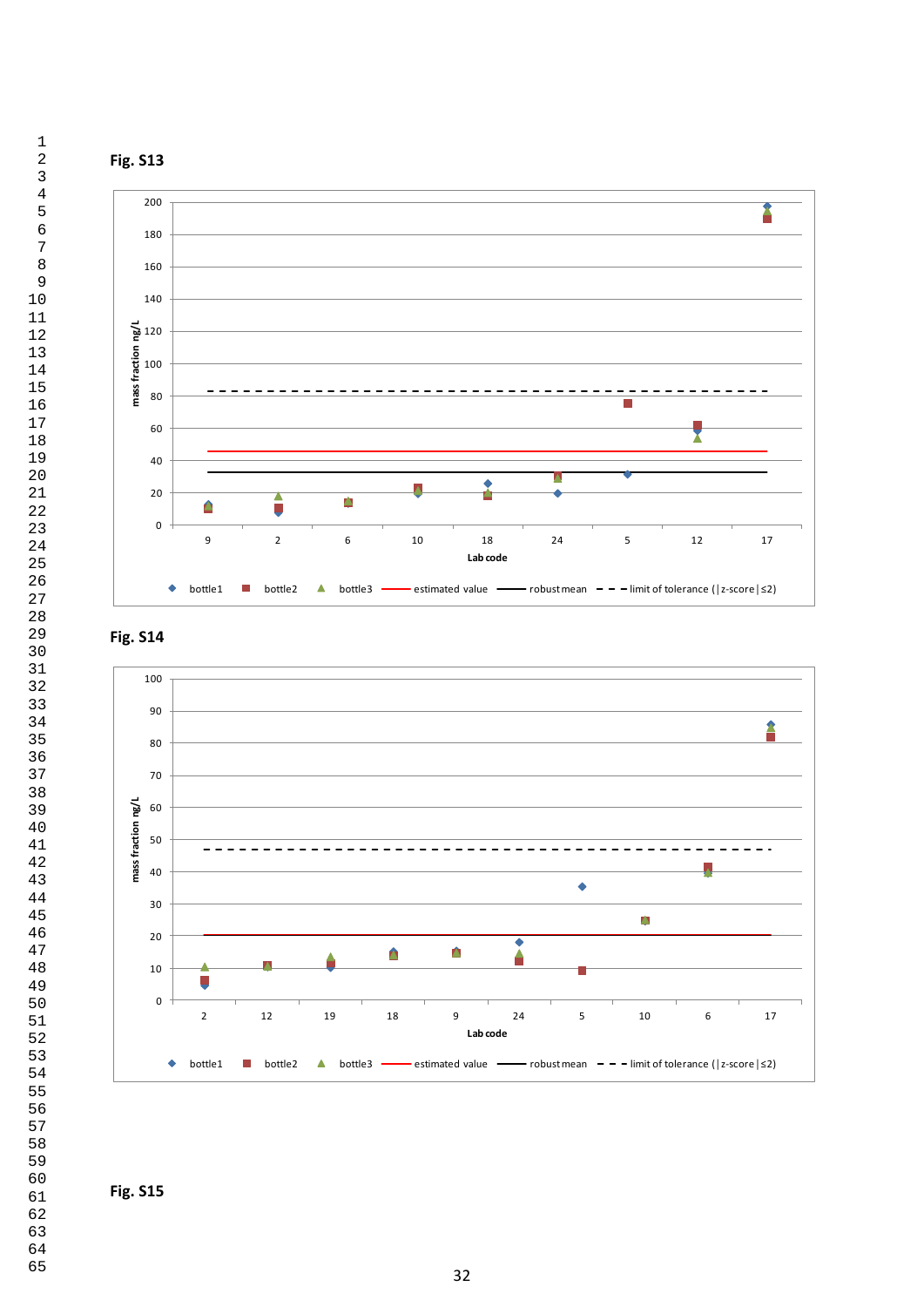





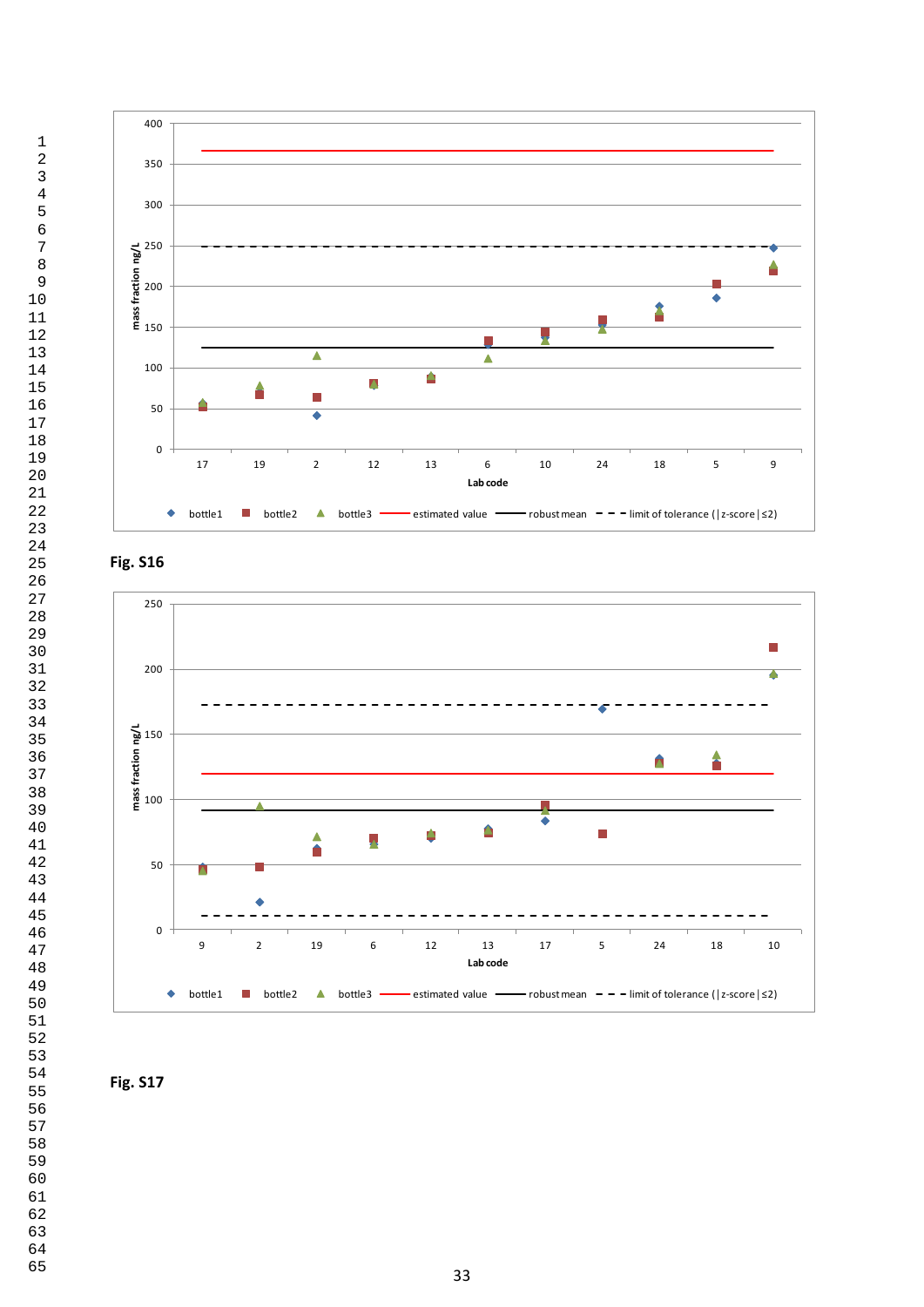





**Fig. S19**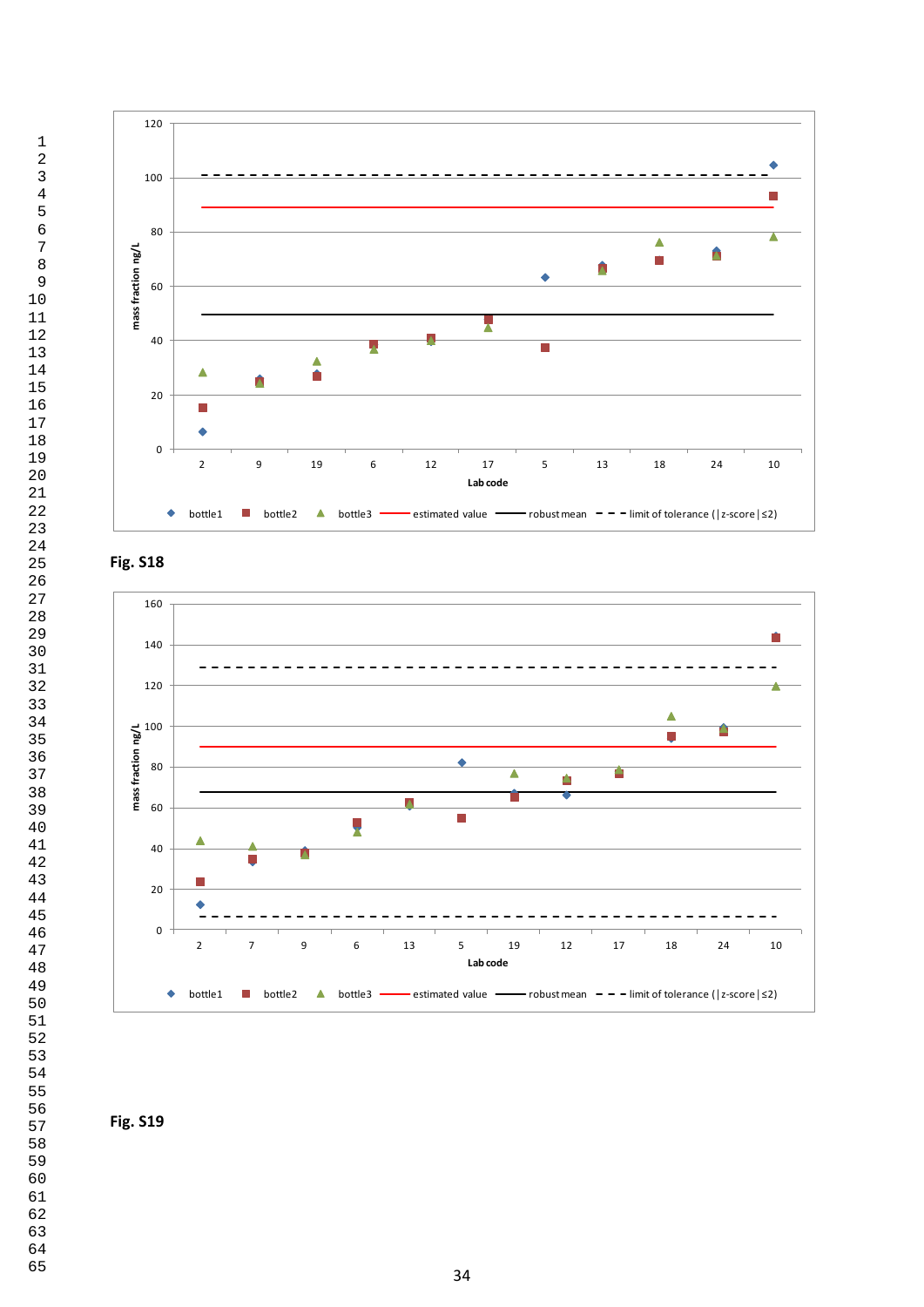





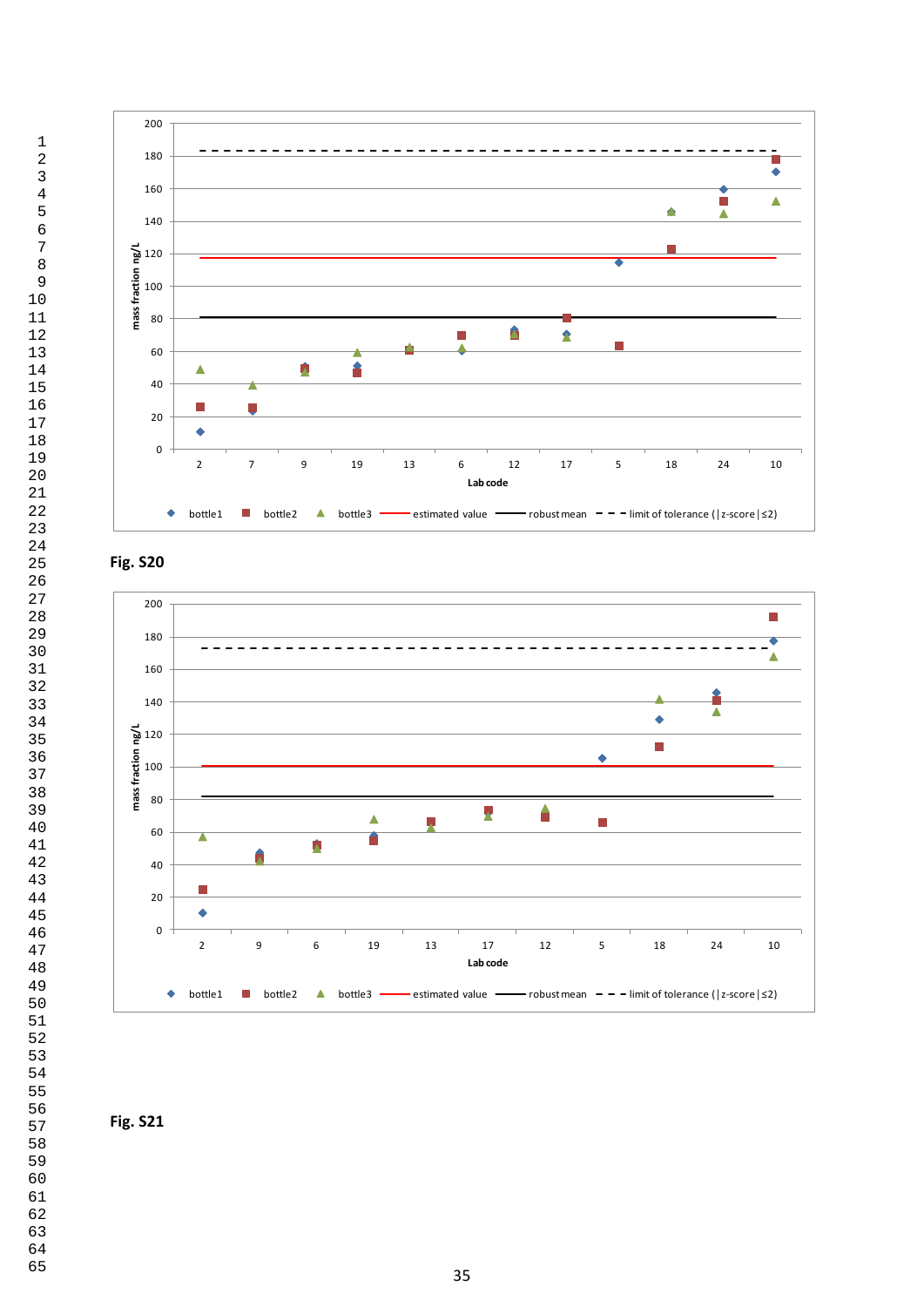

## **Fig. S22**



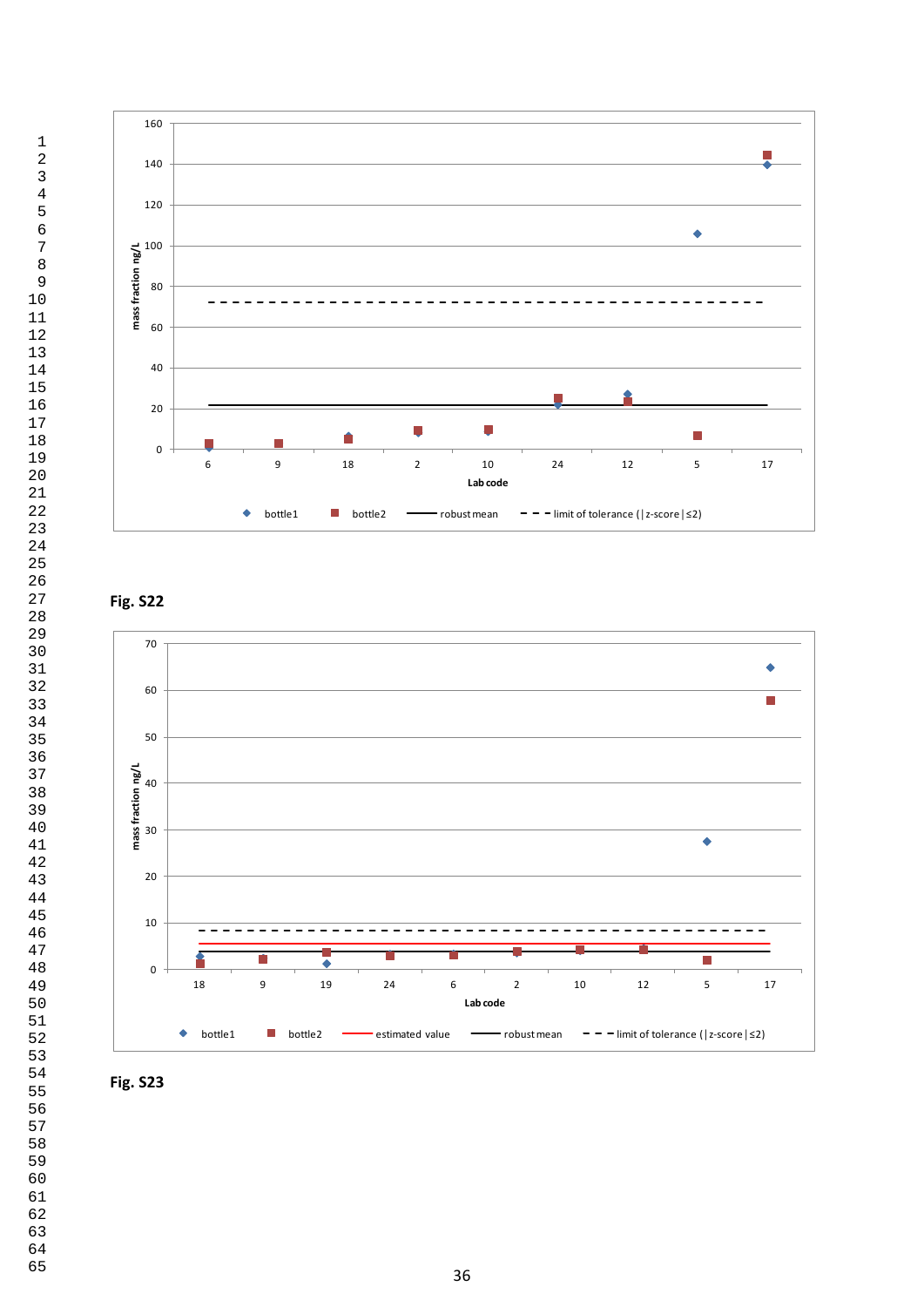





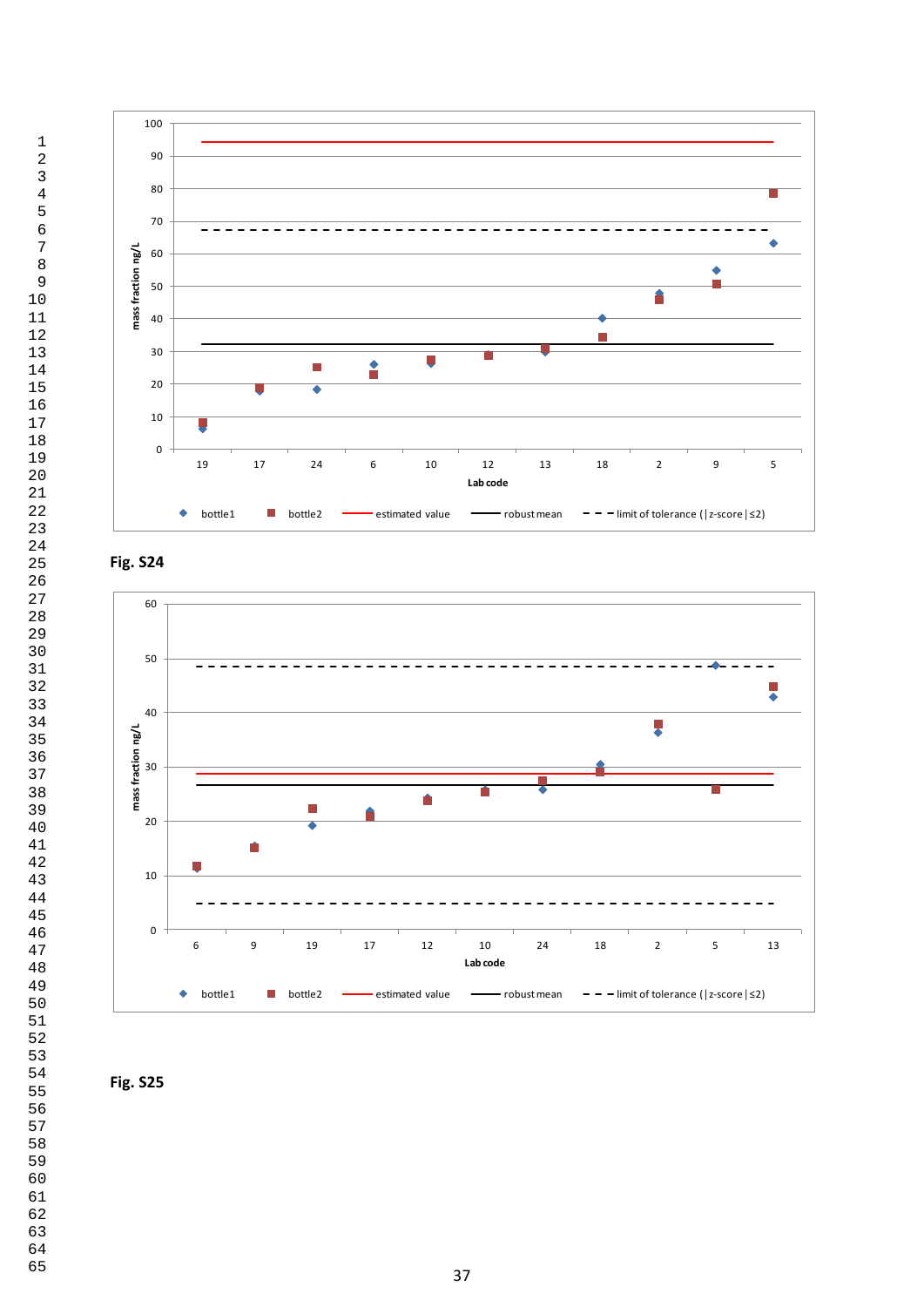





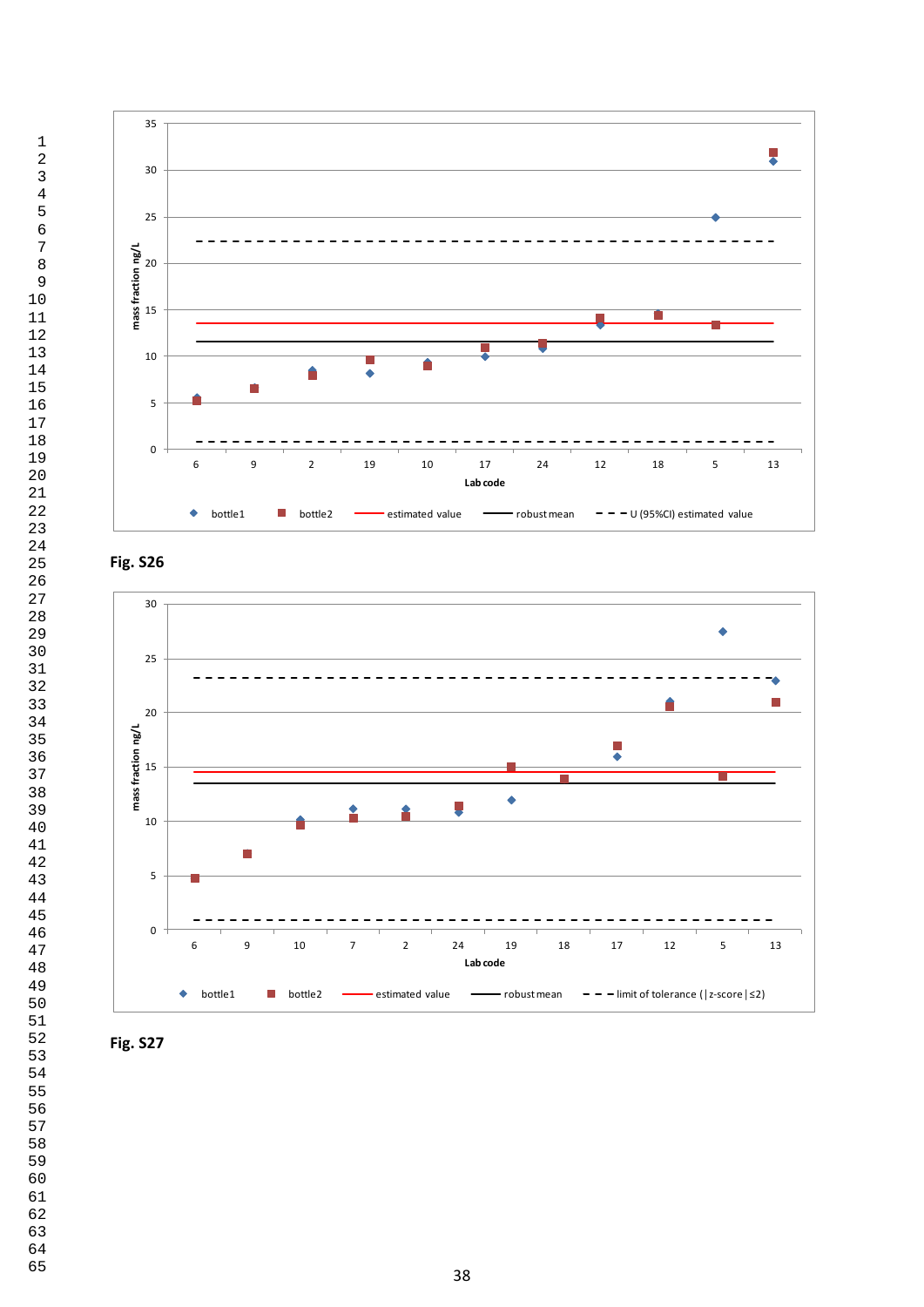

## **Fig. S28**



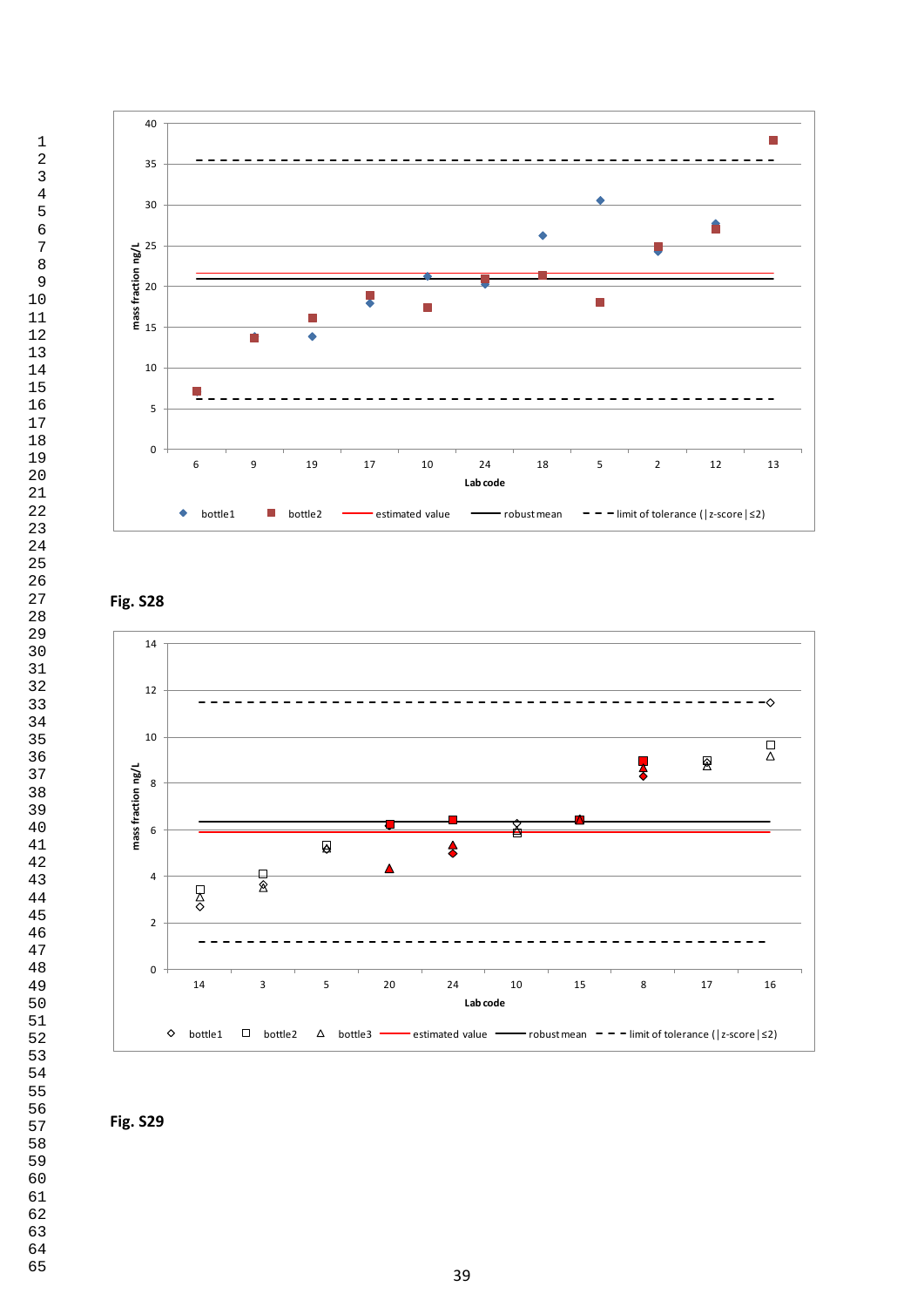

# **Fig. S30**

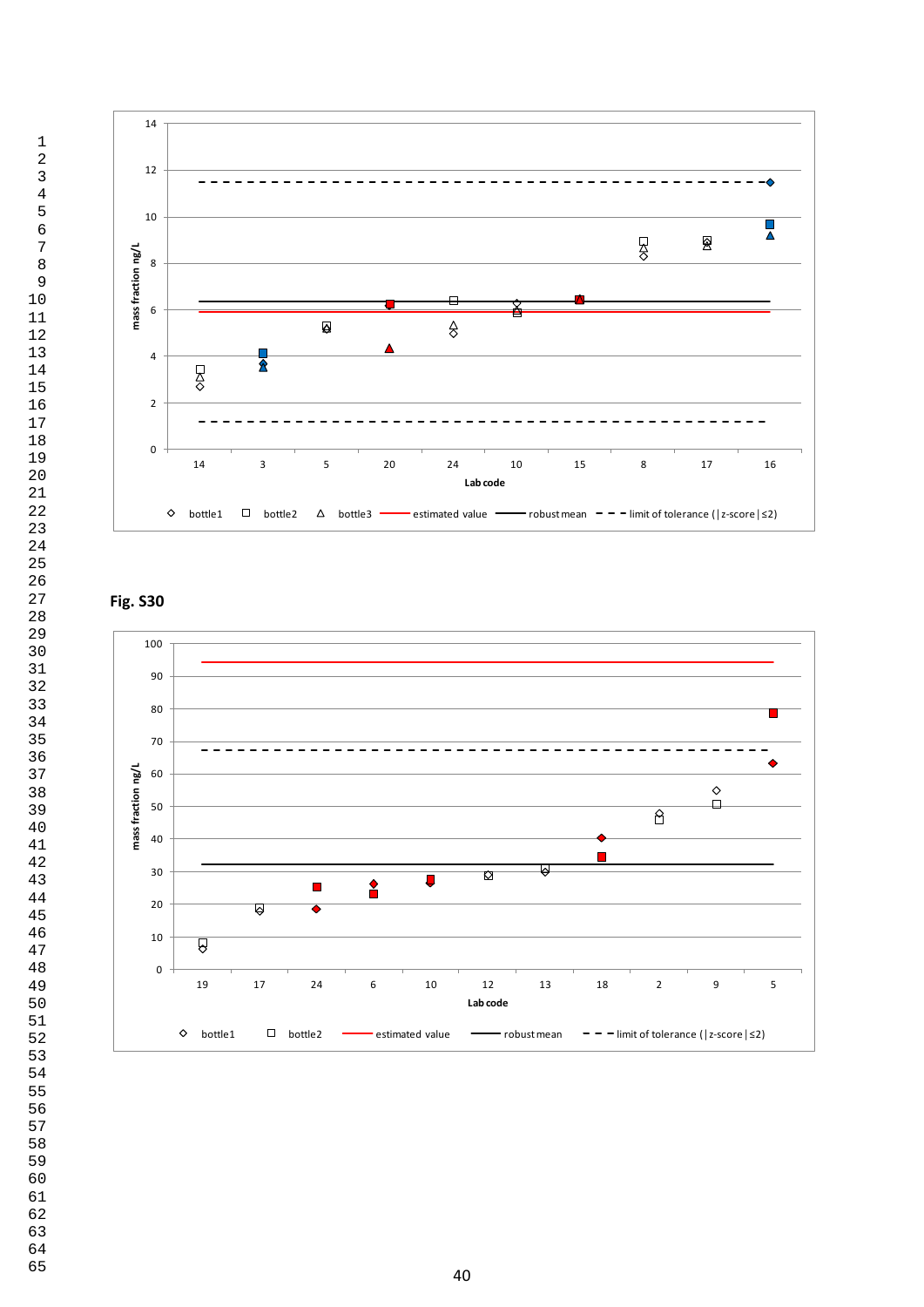#### **Captions to Tables and Figures in the electronic supplementary material**

**Tab. S1** List of participants registered for the ILC (in alphabetical order) **Tab. S2** Details of the analytical method for TBT as reported by the ILC participants **Tab S3** Details of the analytical method for PBDEs as reported by the ILC participants **Tab. S4** Details of the analytical method for PAHs as reported by the ILC participants **Fig. S1** ILC results for an estimated concentration of 4.1 ng/L of TBT, sample 1 **Fig. S2** ILC results for an estimated concentration of 0.03 ng/L of BDE 28, sample 1 **Fig. S3** ILC results for an estimated concentration of 5.9 ng/L of BDE 99, sample 1 **Fig. S4** ILC results for an estimated concentration of 0.88 ng/L of BDE 100, sample 1 **Fig. S5** ILC results for an estimated concentration of 1.2 ng/L of BDE 153, sample 1 **Fig. S6** ILC results for an estimated concentration of 0.56 ng/L of BDE 154, sample 1 **Fig. S7** ILC results for an estimated concentration of 0.004 ng/L of BDE 28, sample 2 **Fig. S8** ILC results for an estimated concentration of 0.33 ng/L of BDE 47, sample 2 **Fig. S9** ILC results for an estimated concentration of 0.77 ng/L of BDE 99, sample 2 **Fig. S10** ILC results for an estimated concentration of 0.11 ng/L of BDE 100, sample 2 **Fig. S11** ILC results for an estimated concentration of 0.16 ng/L of BDE 153, sample 2 **Fig. S12** ILC results for an estimated concentration of 0.07 ng/L of BDE 154, sample 2 **Fig. S13** ILC results for an estimated concentration of 46 ng/L of naphthalene, sample 1 **Fig. S14** ILC results for an estimated concentration of 21 ng/L of anthracene, sample 1 **Fig. S15** ILC results for an estimated concentration of 367 ng/L of fluoranthene, sample 1 **Fig. S16** ILC results for an estimated concentration of 120 ng/L of benzo(b)fluoranthene, sample 1 **Fig. S17** ILC results for an estimated concentration of 89 ng/L of benzo(k)fluoranthene, sample 1 **Fig. S18** ILC results for an estimated concentration of 90 ng/L of benzo(a)pyrene, sample 1 **Fig. S19** ILC results for an estimated concentration of 118 ng/L of benzo(ghi)perylene, sample 1 **Fig. S20** ILC results for an estimated concentration of 101 ng/L of indeno(1,2,3-cd)pyrene, sample 1 **Fig. S21** ILC results for naphthalene, sample 2 **Fig. S22** ILC results for an estimated concentration of 5.7 ng/L of anthracene, sample 2

**Fig. S23** ILC results for an estimated concentration of 94 ng/L of fluoranthene, sample 2